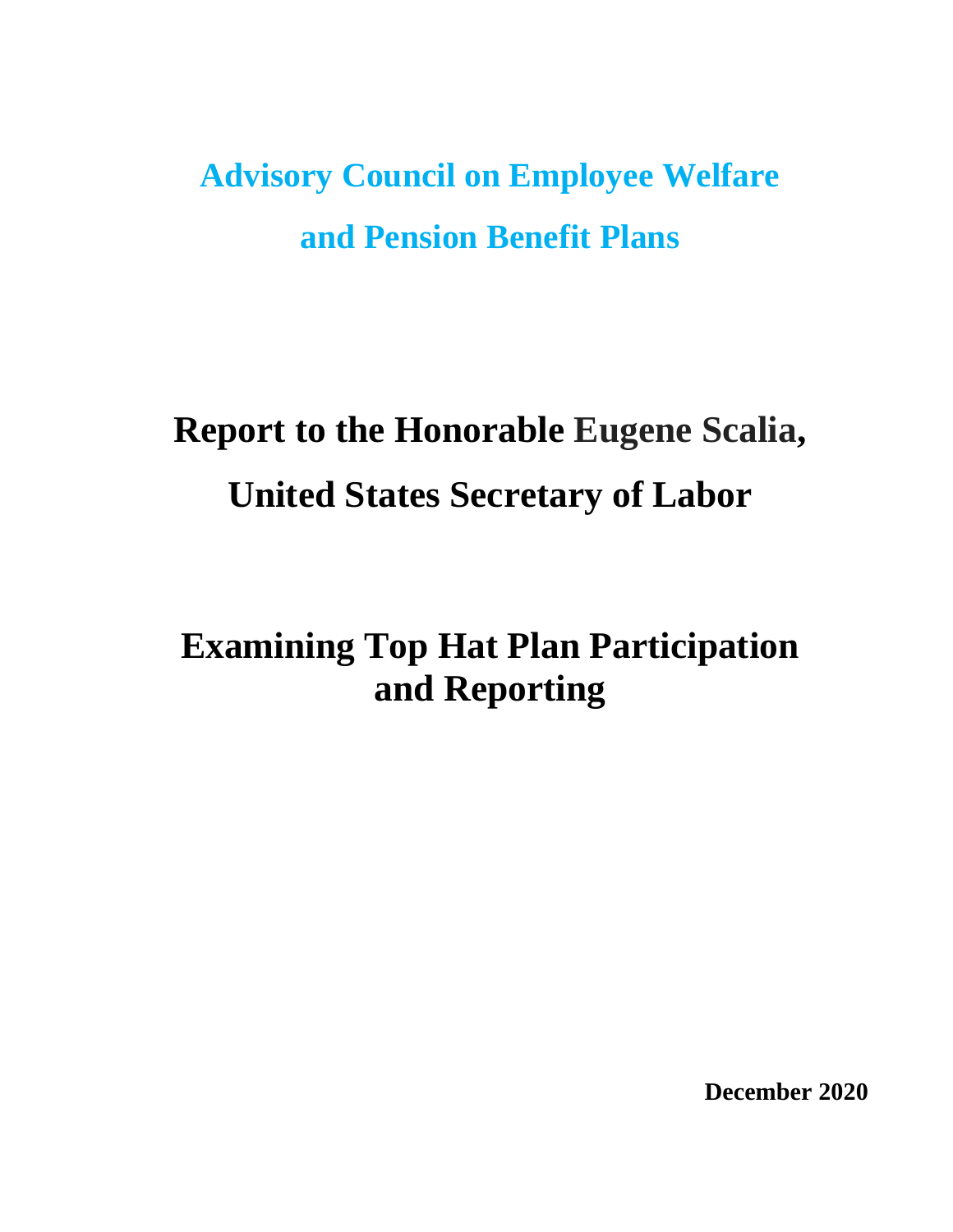# **NOTICE**

This report was produced by the Advisory Council on Employee Welfare and Pension Benefit Plans, usually referred to as the ERISA Advisory Council (the "Council"). The Council was established under section 512 of the Employee Retirement Income Security Act of 1974, as amended ("ERISA") to advise the Secretary of Labor (the "Secretary") on matters related to welfare and pension benefit plans. This report examines issues arising in connection with unfunded, nonqualified deferred compensation plans covering a "select group of management or highly compensated employees" (commonly referred to as "top hat" plans).

The contents of this report do not represent the position of the Secretary or of the Department of Labor (the "Department").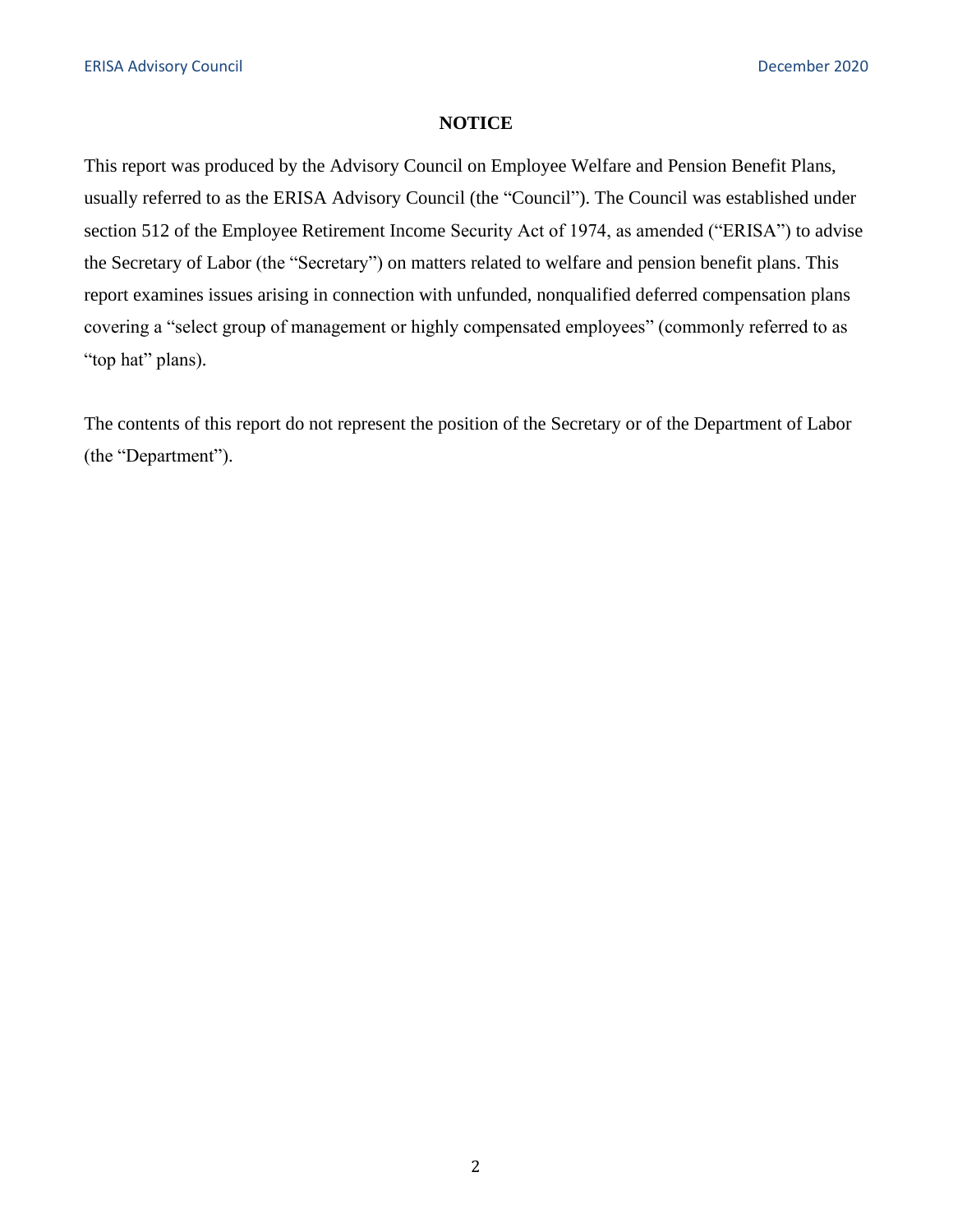# **LIST OF COUNCIL MEMBERS**

Glenn E. Butash, Council Chair

David J. Kritz, Council Vice Chair

Jason K. Bortz, Issue Chair

Marcy L. Supovitz, Issue Vice Chair

John R. Harney, Drafting Team Member

William B. Johnsen, Drafting Team Member

Bridget O'Connor, Drafting Team Member

Peter J. Wiedenbeck, Drafting Team Member

Lisa C. Allen

David M. Blanchett

Julie A. Curtis

James G. Haubrock

Linda M. Kerschner

Tearyn J. Loving

Andrea T. Sellars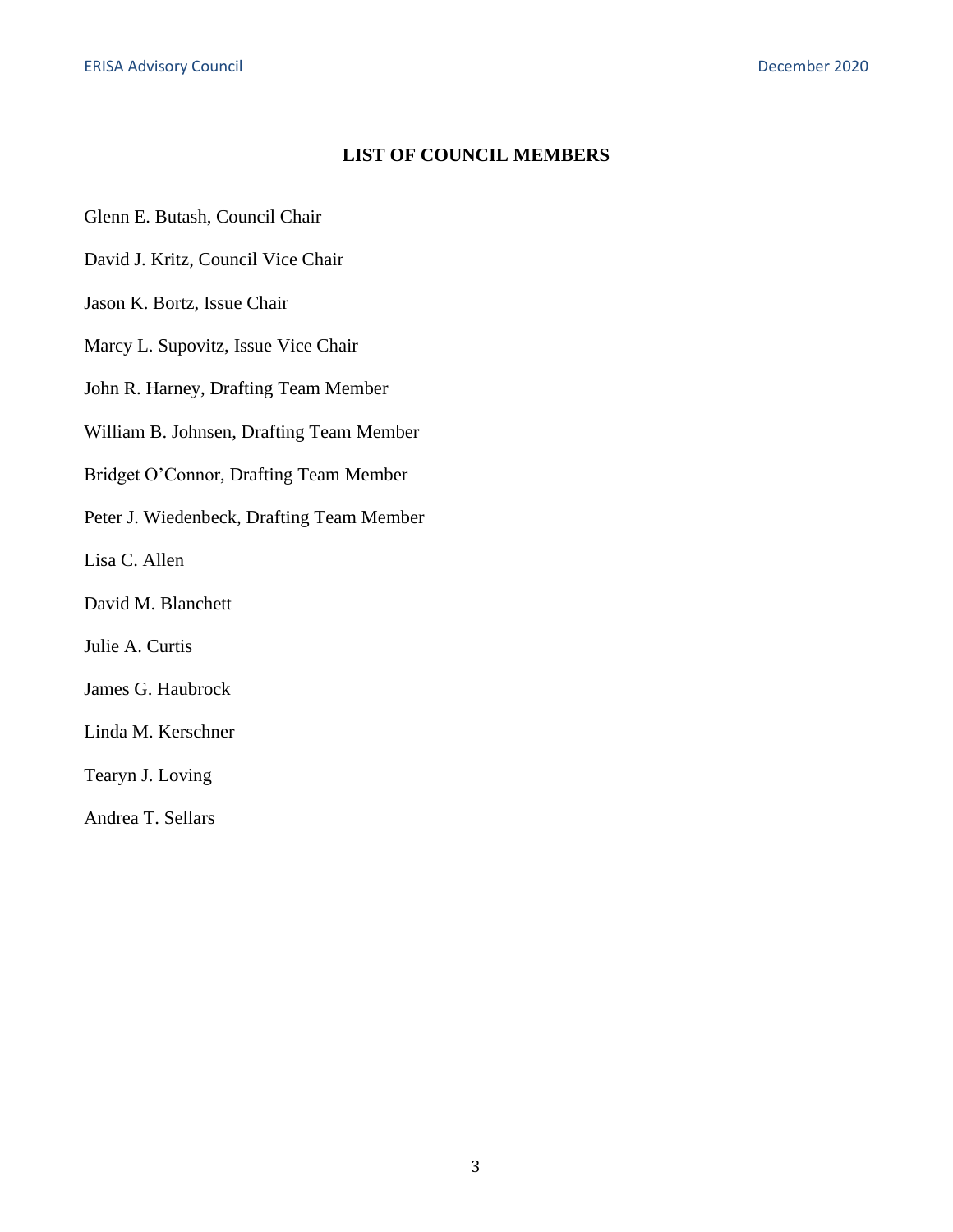#### **ABSTRACT**

The 2020 ERISA Advisory Council examined the ERISA carve-outs for unfunded, nonqualified deferred compensation plans covering a "select group of management or highly compensated employees" (commonly referred to as "top hat" plans) and the alternative reporting option for such plans.

Sections 201(2), 301(a)(3), and 401(a)(1) of ERISA provide an exclusion from the requirements of Parts 2, 3 and 4 of Title I of ERISA (pertaining to participation, vesting, funding and fiduciary responsibilities, respectively) for "a plan which is unfunded and is maintained by an employer primarily for the purpose of providing deferred compensation for a select group of management or highly compensated employees." Under a regulatory exemption under Part 1 of Title I of ERISA (reporting and disclosure), an employer maintaining a top hat plan is also exempt from all ERISA reporting and disclosure requirements if the employer utilizes an alternative reporting option requiring the filing of a one-time registration statement with the Department of Labor that identifies the employer, the plan administrator and the number of plans the employer maintains, and certifies that the plan only covers a select group of management or highly compensated employees.<sup>1</sup>

The Department has not published formal guidance in this area but its long-standing view is that, in providing relief for top hat plans from the broad remedial provisions of ERISA, Congress recognized that certain individuals, by virtue of their position or compensation level, have "the ability to affect or substantially influence, through negotiation or otherwise, the design and operation of their deferred compensation plan, taking into consideration any risks attendant thereto," and, therefore, would not need the substantive rights and protections of Title  $I<sup>2</sup>$  In addition, the Department has not addressed the eligibility criteria for appropriate inclusion of employees in a top hat plan, for example, the types of jobs, roles, salary levels, access to information, or sophistication that are necessary to influence plan terms. Additional approaches to defining eligibility may also be worthy of consideration.

<sup>1</sup> 29 C.F.R. § 2520.104-23.

<sup>&</sup>lt;sup>2</sup> See DOL Advisory Opinion 90-14A (May 8, 1990).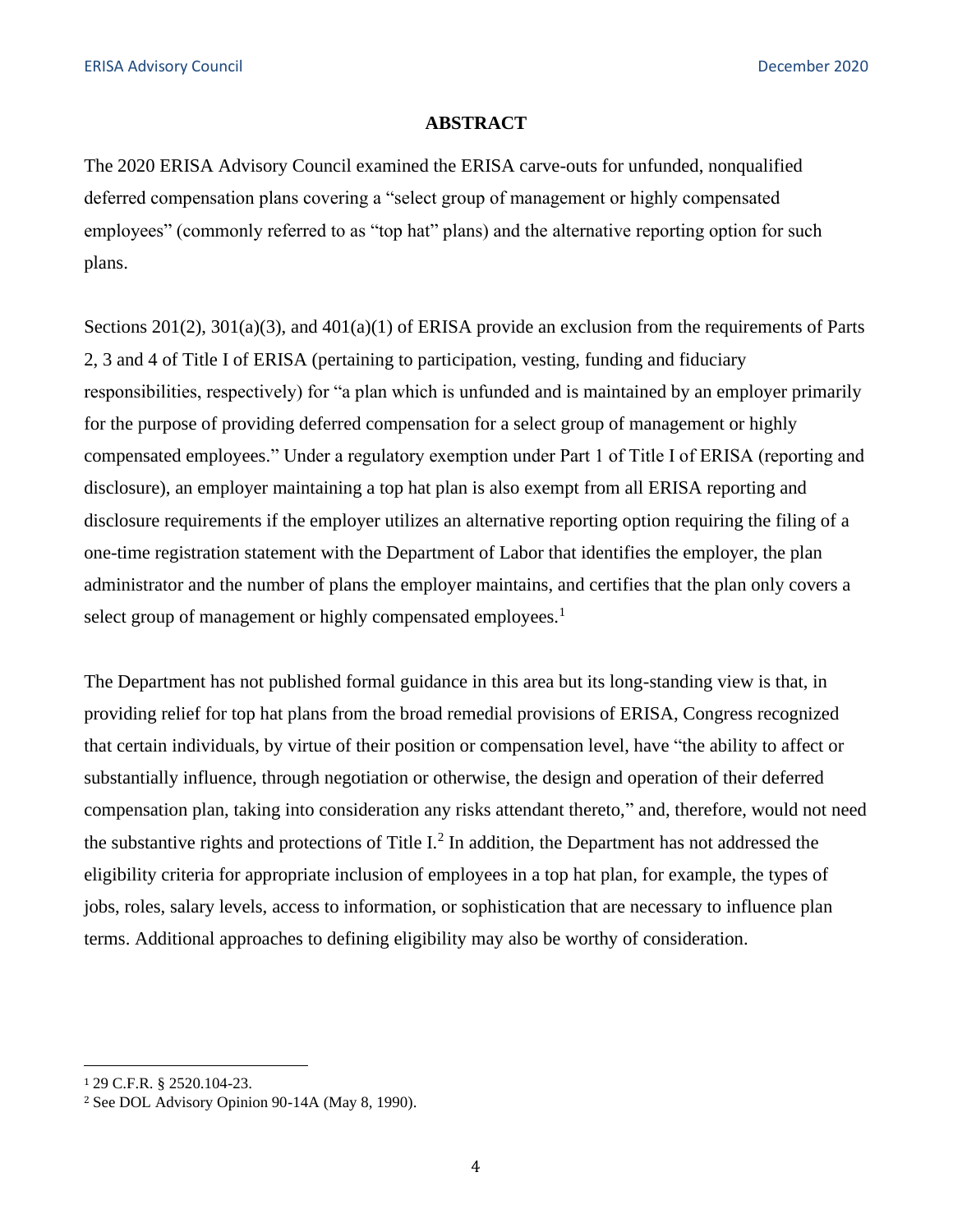In January 2020, at the behest of three U.S. Senators, the U.S. Government Accountability Office ("GAO") published a report on top hat plans titled "Private Pensions: IRS and DOL Should Strengthen Oversight of Executive Retirement Plans."3 The Report recommended that the Department determine:

- whether its reporting requirements for top hat plans should be modified to provide additional information;
- whether employers are inappropriately including rank-and-file employees in top hat plans; and
- whether the Department should provide specific instructions for companies to follow to correct eligibility errors that occur when rank-and-file employees are found to be participating in top hat plans.

The 2020 Council's objective in reviewing top hat plan participation and reporting was to determine whether guidance is needed to define a "select group of management or highly compensated employees" and whether enhanced reporting would be helpful and appropriate.

<sup>3</sup>GAO-20-70 (Jan. 2020).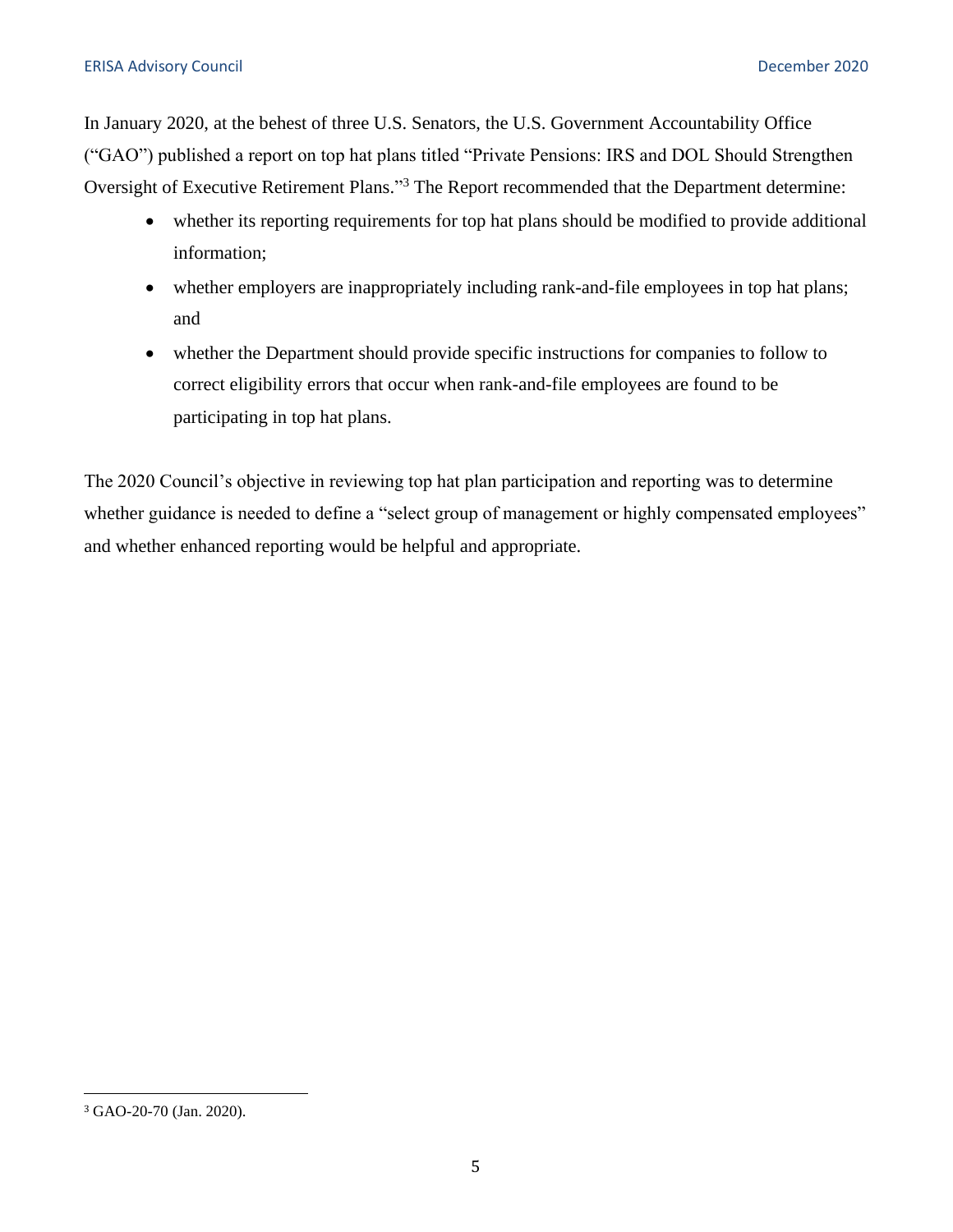#### **ACKNOWLEDGEMENT**S

The Council recognizes the following individuals and organizations who contributed to the Council's deliberations and final report. Notwithstanding their contributions, any errors in the report rest with the Council alone.

Jeffery A. Acheson, Independent Financial Partners

Brian W. Berglund, Bryan Cave Leighton Paisner LLP

Ted Burik, Government Accountability Office

Tamara Cross, Government Accountability Office

Christine Donahue, Employee Benefits Security Administration

Barry K. Downey, Smith & Downey, P.A.

Mark Humphries, Employee Benefits Security Administration

Mark Iwry, Brookings Institution and the Wharton School, The University of Pennsylvania

Arthur A. Kohn, Citigroup Inc.

David Lin, Government Accountability Office

Bruce J. McNeil, Plan Sponsor Council of America

Trisha Morrison, The Pangburn Group

Kris Nguyen, Government Accountability Office

Mark Poerio, The Wagner Law Group

Richard W. Skillman, Caplin & Drysdale, Chartered

Sheldon H. Smith, Bryan Cave Leighton Paisner LLP

Norman Stein, Thomas R. Kline School of Law, Drexel University

Jason Stephens, CAPTRUST Financial Advisors

J.M. (Jack) Towarnicky, American Retirement Association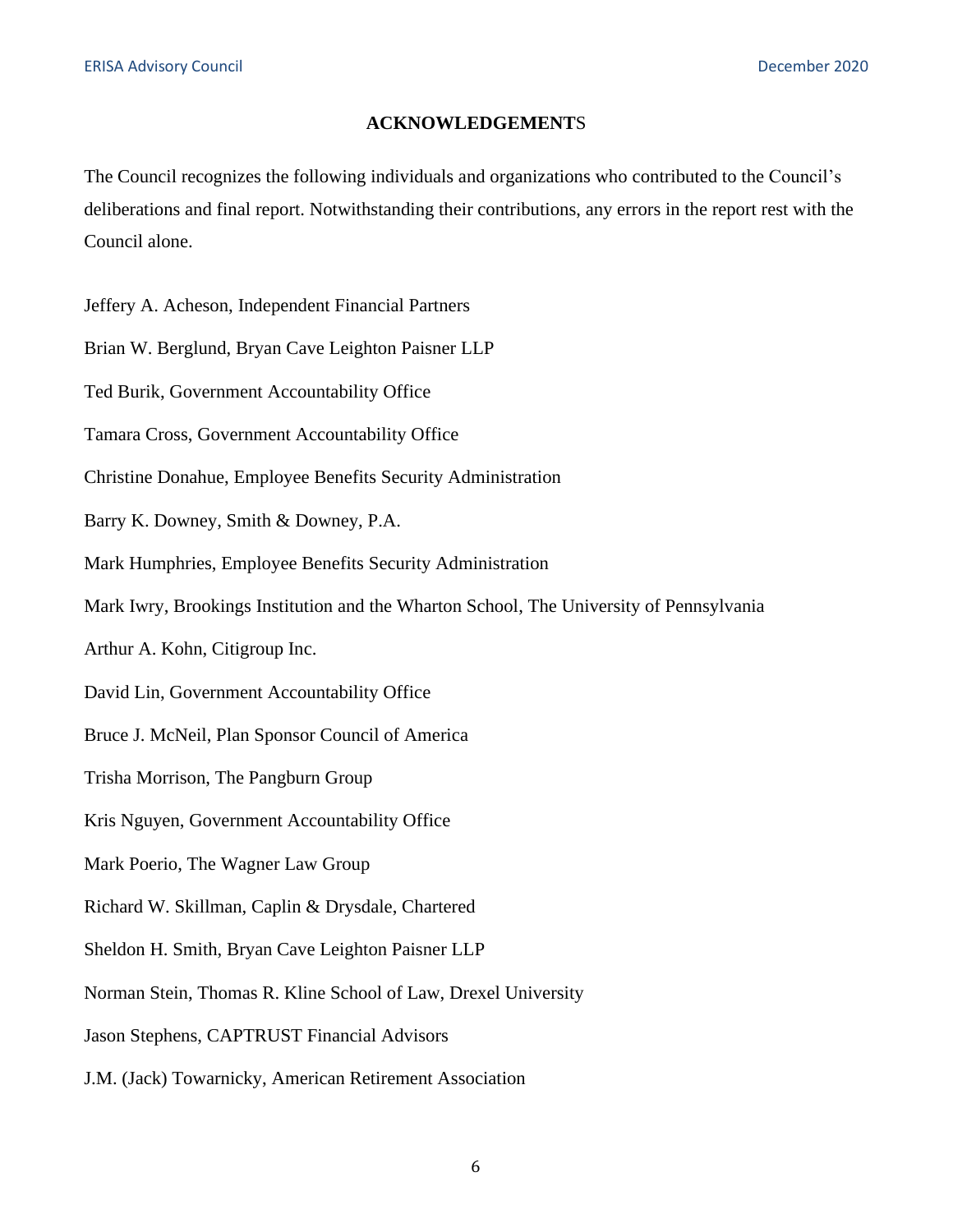Michael Webb, Cammack Retirement Group

Mark West, Principal Financial Group

Alexander Yaffe, Pearl Meyer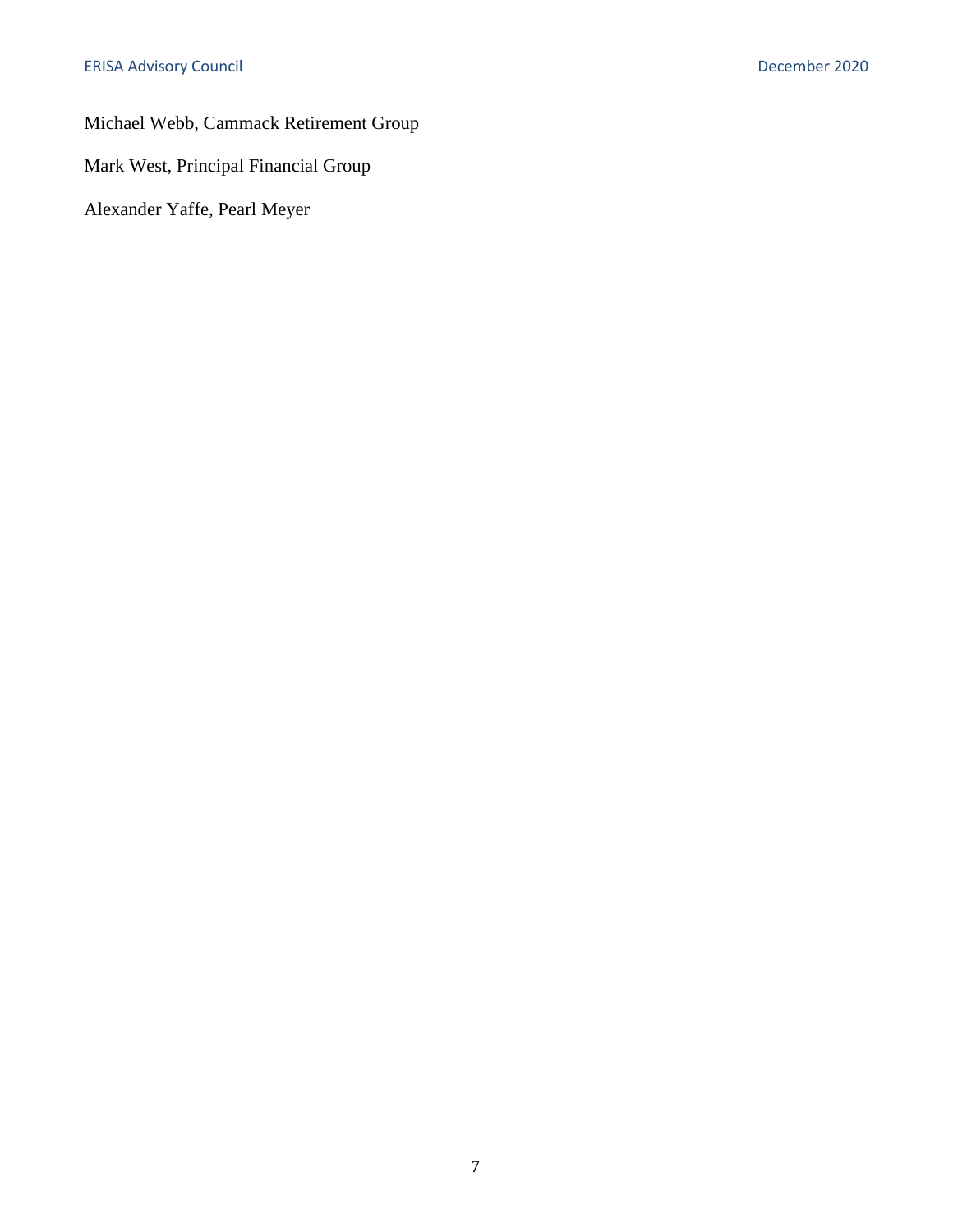# **TABLE OF CONTENTS**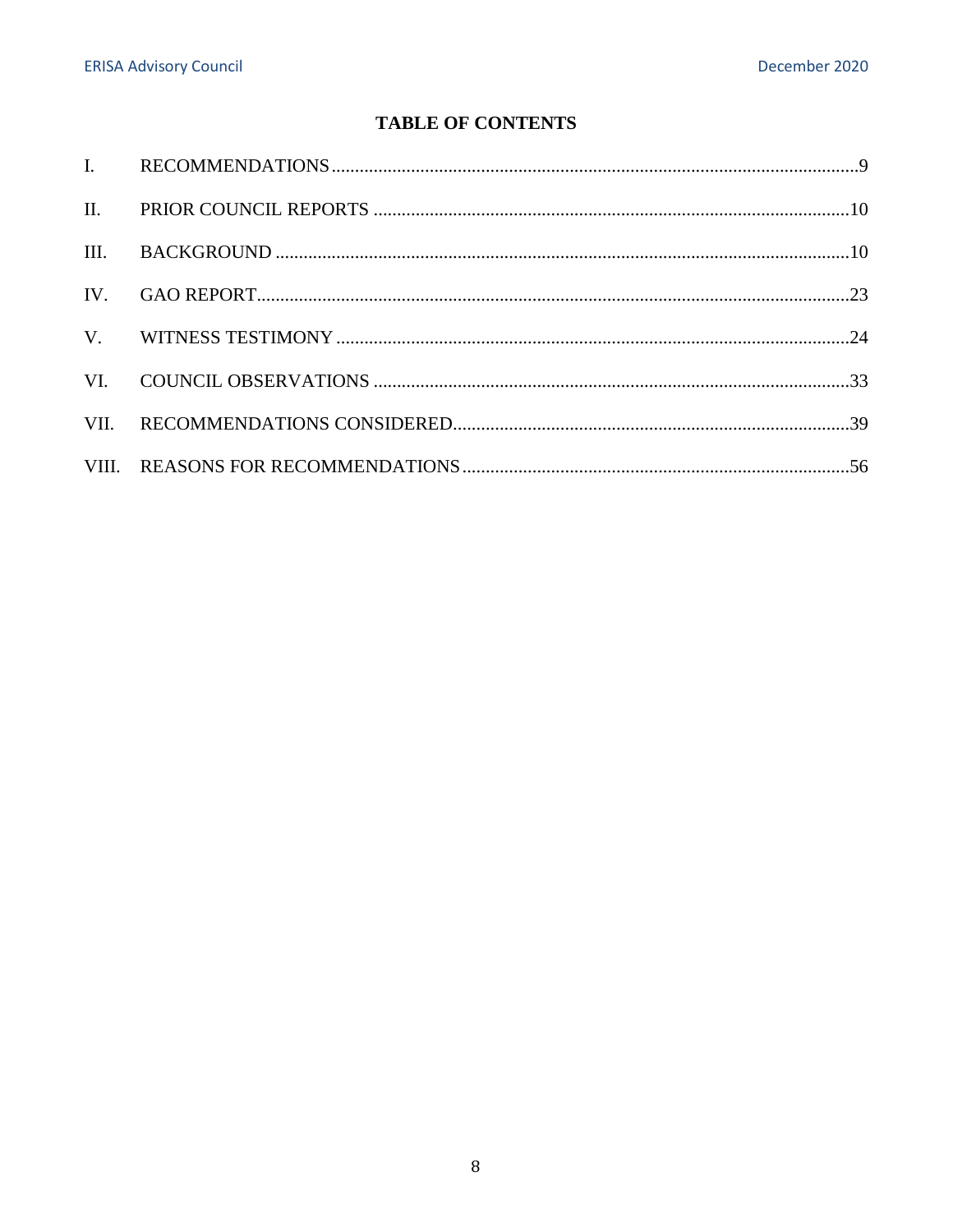# <span id="page-8-0"></span>**I. RECOMMENDATIONS**

Based on the testimony and research received and for the reasons stated below, the Council recommends that the Department:

- 1. Require that top hat plan sponsors notify eligible participants of the risks associated with the absence of ERISA's substantive protections, including the risk of nonpayment in the event of insolvency and, if applicable, any risks of forfeiture or repudiation.
- 2. Revise the alternative reporting regime for top hat plans to:
	- a. Require reporting every 3 years or, if earlier, upon ceasing to cover any employees;
	- b. Include, at a minimum, the following data elements (treating all plans as a single plan):
		- i. Number of employees of the employer;
		- ii. Number of employees eligible to participate in the plan;
		- iii. Number of employees eligible to participate in the plan who are earning less than the amount in effect under section  $401(a)(17)$  of the Internal Revenue Code of 1986, as amended (the "Code");
		- iv. Number of employees who are eligible to elect to defer compensation to the plan;
		- v. Number of eligible employees who accrued deferred compensation in the plan under a formula used for determining benefits in a qualified plan of the employer but applied without regard to one or more limits applicable to qualified plans under the Code;
		- vi. Number of eligible employees whose benefits are "funded" through a rabbi trust; and
		- vii. The present value of deferred compensation owed under the plan, determined using any consistently applied method, provided that this reporting requirement should not apply if the present value is less than \$5 million or fewer than five employees are eligible for the plan.
- 3. Issue a Request for Information (an "RFI") seeking comments from interested stakeholders on possible regulatory definitions of a "select group of management or highly compensated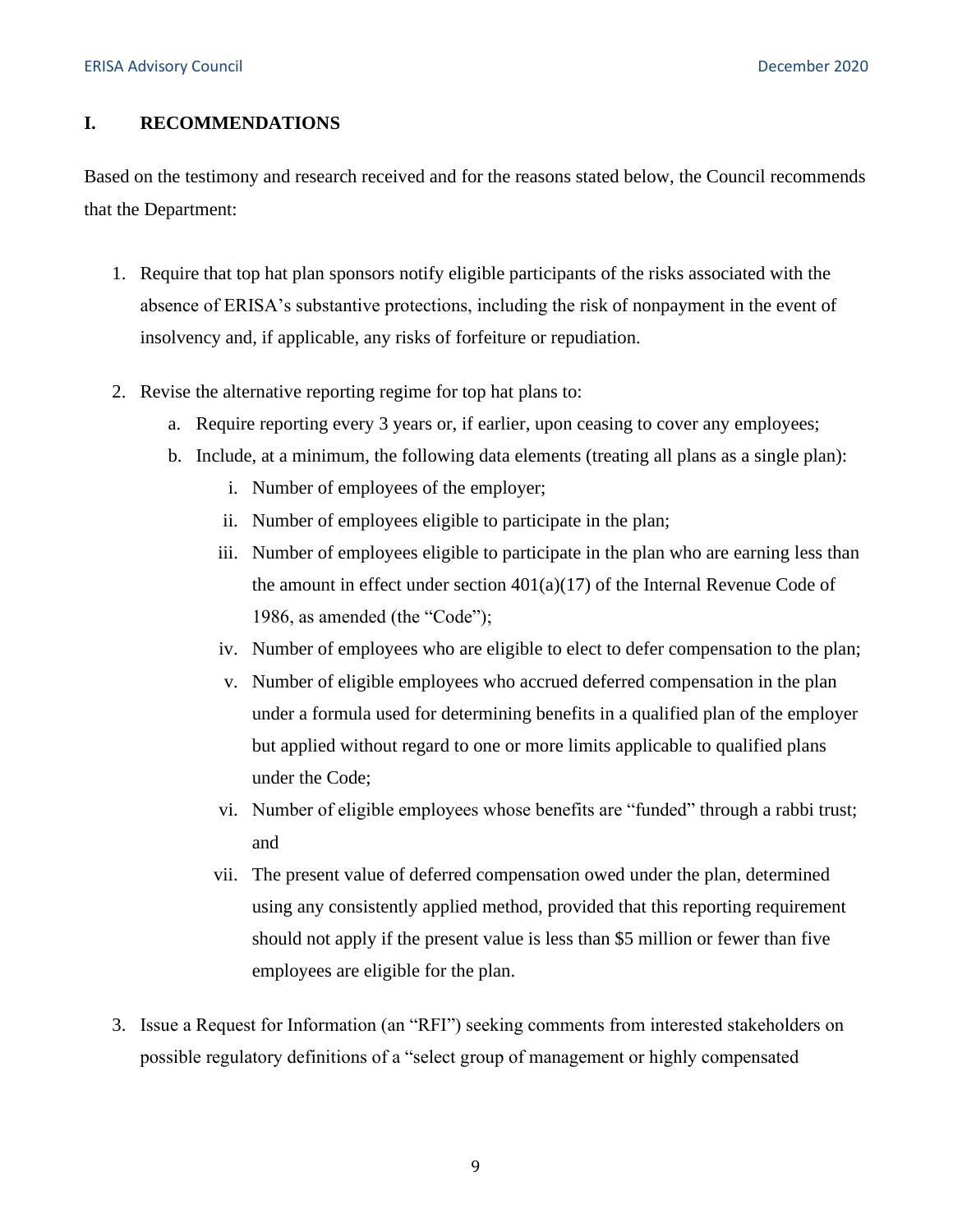<span id="page-9-0"></span>employees," including possible bright-line definitions and/or safe harbor/unsafe harbor definitions. The RFI should specifically request comments on:

- a. whether anchoring top hat plan eligibility to an employee's "ability to affect or substantially influence, through negotiation or otherwise, the design and operation of the deferred compensation plan", as suggested by Advisory Opinion 90-14A, is useful, and
- b. whether expansive definitional criteria undermine the level of benefits and contributions provided under tax-qualified retirement plans.
- 4. Consult with the Treasury Department on whether current access to top hat pension plans undermines coverage or benefits provided under qualified plans.

# **II. PRIOR COUNCIL REPORTS**

The Council has not previously addressed top hat plans.

# **III. BACKGROUND**

#### **A. Overview**

Top hat pension plans are a type of nonqualified deferred compensation (NQDC) arrangement. Employers maintain NQDC plans for a number of reasons, including recruiting employees, incentivizing employees to remain employed for a specified period (sometimes referred to as a "golden handcuffs" arrangement), and supplementing retirement benefits provided under tax-qualified retirement plans.

NQDC plans are almost always offered alongside qualified retirement plans, not in lieu of qualified plans. NQDC plans are not subject to statutory limits that apply to qualified plans, such as limits on the annual amount of benefits received under a defined benefit plan, the annual amount of contributions made on behalf of a participant under a defined contribution plan, and the annual compensation level used to determine benefits and contributions.<sup>4</sup> Nor is a NODC plan subject to the minimum coverage and nondiscrimination rules applicable to qualified plans, designed to ensure that rank-and-file

<sup>4</sup>I.R.C. §§ 401(a)(16), (a)(17), 415.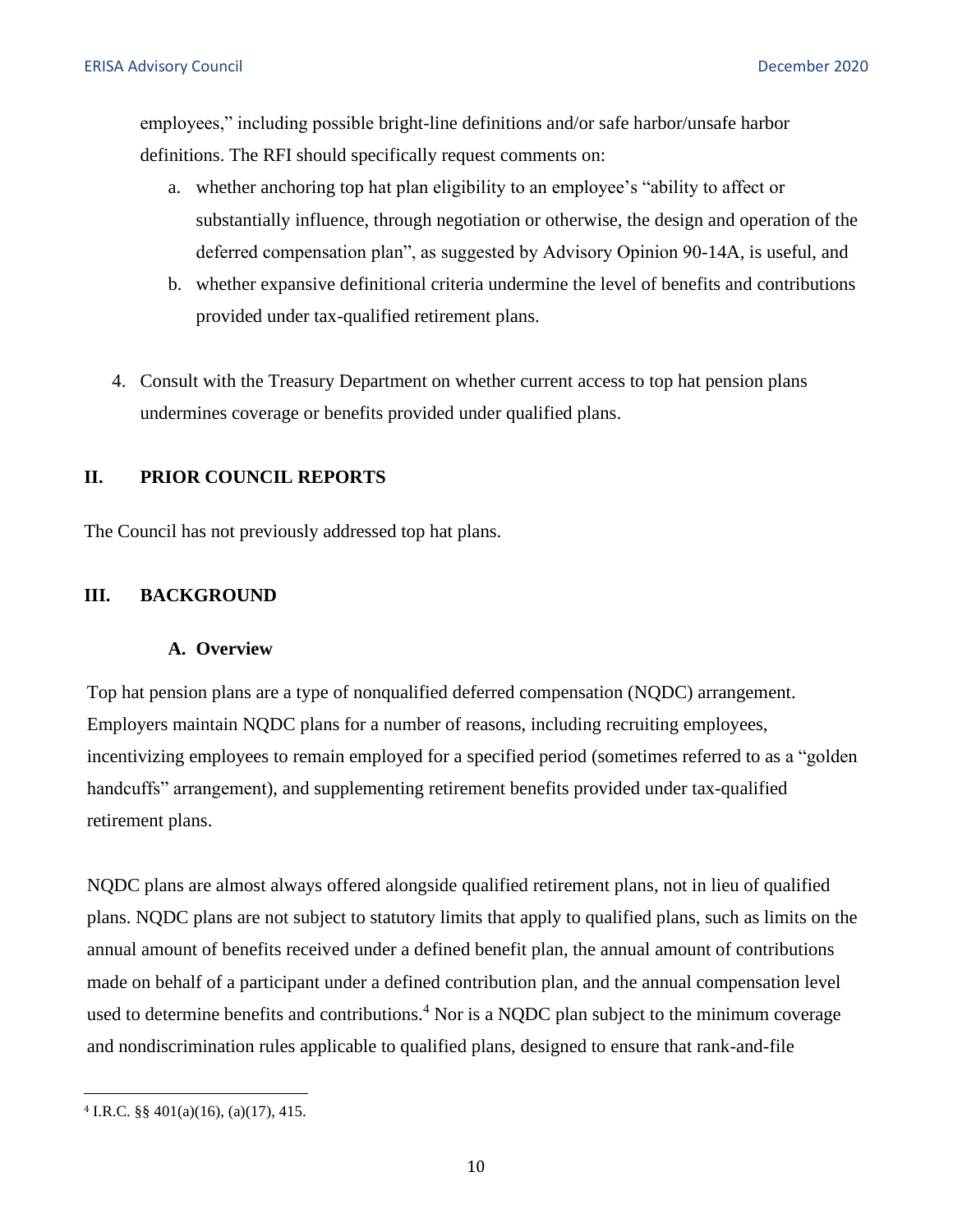employees, and not merely highly compensated or key employees such as owners and executives, participate in and receive benefits from the plan.<sup>5</sup>

In a NQDC program, compensation earned in one year is paid in a subsequent year, which may or may not be at or after retirement. The amount deferred under a nonqualified plan can be left to the employee's choice, by giving the participant an election to direct a portion of her compensation (salary or bonus) into the plan, or the amount deferred may be set by the employer under a nonelective program. Under an elective deferral program, the election is generally made before the start of the taxable year in which the employee earns the compensation.<sup>6</sup> Alternatively, employers may require that a portion of an employee's compensation be paid at a future date pursuant to the terms of a nonelective NQDC plan. Nonqualified plans can be structured in many different ways. Some plans promise payment of the participant's account balance (contributions plus notional earnings) at a future date (defined contribution). Others promise payment of a specified sum on a future date or determine the amount payable based on a formula (defined benefit). Elective contribution programs typically credit the amount deferred to a bookkeeping account to which notional interest or earnings are also periodically credited. Some NQDC plans are designed to mimic qualified plans, providing the employee the right to direct his or her deferred compensation, typically among the same menu of investment options that are available under the employer's qualified plan.<sup>7</sup>

Many NQDC plans take the place of—indeed, they are often designed to substitute for—deferred compensation that the employee cannot accrue in a qualified plan due to the operation of one or more applicable legal limits. For example, a voluntary deferral NQDC plan may permit employees who are prevented from making larger elective deferrals under a qualified 401(k) plan (such as by application of the limit on elective deferrals or the nondiscrimination tests applicable to elective deferrals) to instead contribute the larger amount to the NQDC plan.<sup>8</sup> Other NQDC plans "make up" for matching contributions or nonelective employer contributions under a defined contribution plan or accruals under a defined benefit plan that would otherwise have been earned under the qualified plan but for the limit

<sup>&</sup>lt;sup>5</sup> I.R.C. §§ 401(a)(3)-(5), 410(b).<br><sup>6</sup> I.R.C. § 409A(a)(4)(B).

<sup>7</sup> Because NQDC plans are unfunded and may represent only a contractual commitment to pay specified amounts in the future, such participant-directed investments merely serve to define the notional earnings credited to the account. 8 I.R.C. §§ 402(g), 401(k)(3), (m)**.**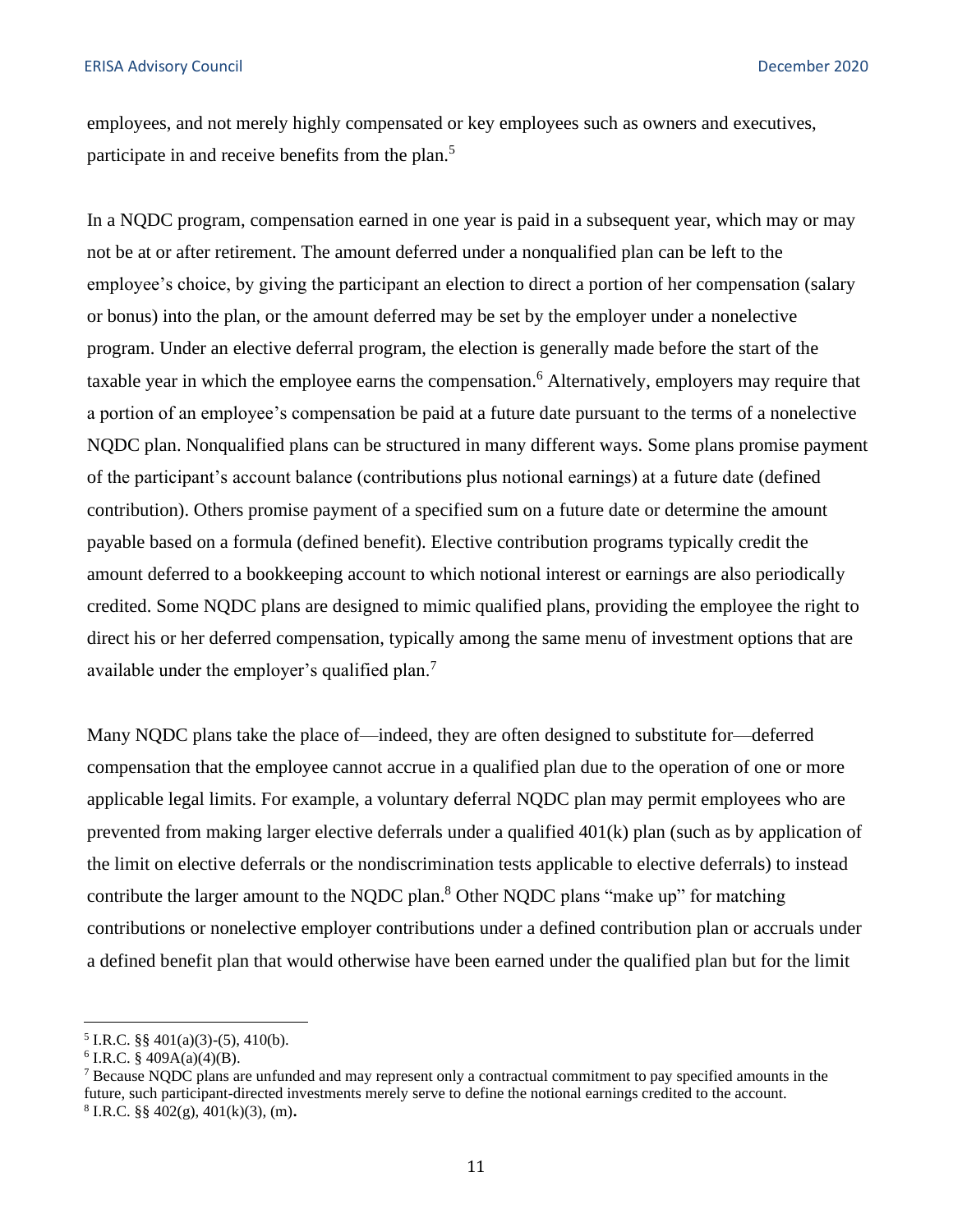on compensation that may be taken into account in determining contributions or benefits.<sup>9</sup> Until the contribution and benefit accrual limits under qualified plans were increased substantially in 2001, it was also common for nonqualified plans to make up for such limits.<sup>10</sup>

NQDC plans are invariably structured as unfunded plans, that is, they represent unsecured promises by the employer to pay compensation in the future.<sup>11</sup> Distributions of unfunded NQDC are simply paid from available corporate assets when they fall due. An employer may set aside assets to pay future benefits, but to defer taxation all assets associated with the plan must remain subject to creditor claims in the event of the plan sponsor's bankruptcy or insolvency. For that reason, and because they are not subject to ERISA anti-cutback provisions, a NQDC plan participant is exposed to counter-party risk, for example, the risk that the employer will choose not to pay because of an employment dispute, or will be unable to pay due to insolvency. As to the first risk, many NQDC plans are informally "funded" through a so-called "rabbi trust," a device that ensures that benefits will be paid according to the terms of the plan, provided that the employer does not become insolvent.<sup>12</sup> Put differently, rabbi trusts mitigate concerns about a refusal to pay in the event of an employment dispute or a change in control of the employer, but the assets of the trust remain subject to the claims of the employer's general creditors.

An employee is not subject to current taxation upon receipt of an unfunded, unsecured promise to pay, even if the employee has an unconditional right to future payment.<sup>13</sup> Instead, the employee is ordinarily

<sup>&</sup>lt;sup>9</sup> I.R.C. § 401(a)(17).<br><sup>10</sup> See I.R.C. § 415(b), (c). Providing contributions or benefits beyond the limits of section 415 makes a NODC program an excess benefit plan to that extent. Unfunded excess benefit plans are wholly exempt from ERISA. See ERISA §§ 3(36),  $4(b)(5)$ .

<sup>&</sup>lt;sup>11</sup> As discussed below, a promise of future payment that is backed by assets that are protected from the claims of creditors of the transferor can trigger taxation in advance of distribution under I.R.C. § 83. A nonqualified program that is funded through a trust would generally be taxable under Code § 402(b).

<sup>12</sup> See, e.g., IRS Priv. Ltr. Rul. 92-28-026 (Apr. 13, 1992); Rev. Proc. 92-64, 1992-2 C.B. 422 (IRS model rabbi trust). The name "rabbi trust" comes from the initial private ruling concerning such an arrangement, which involved a trust established by a religious congregation for the benefit of its rabbi. Priv. Ltr. Rul. 81-13-107 (Dec. 31, 1980).<br><sup>13</sup> An unfunded unsecured promise to pay is not "property" that would trigger taxation under I.R.C. § 83, Treas. Reg. §

<sup>3(</sup>e), and an employee using the cash receipts and disbursements method of accounting who has earned a right to future payment ordinarily does not include the amount in income until it becomes payable. To assure that result, the right to future payment should be non-transferrable (to avoid application of the cash equivalence doctrine) and the arrangement must comply with the requirements of I.R.C. § 409A. In contrast, the beneficiary of a funded NQDC plan is subject to current income tax as of the earliest date the employee has a vested right to payment. I.R.C. §§ 402(b), 83. For that reason, funded NQDC arrangements are avoided. Ordinarily they are encountered only when a program intended to be a qualified retirement plan (for which advance funding is required) becomes disqualified.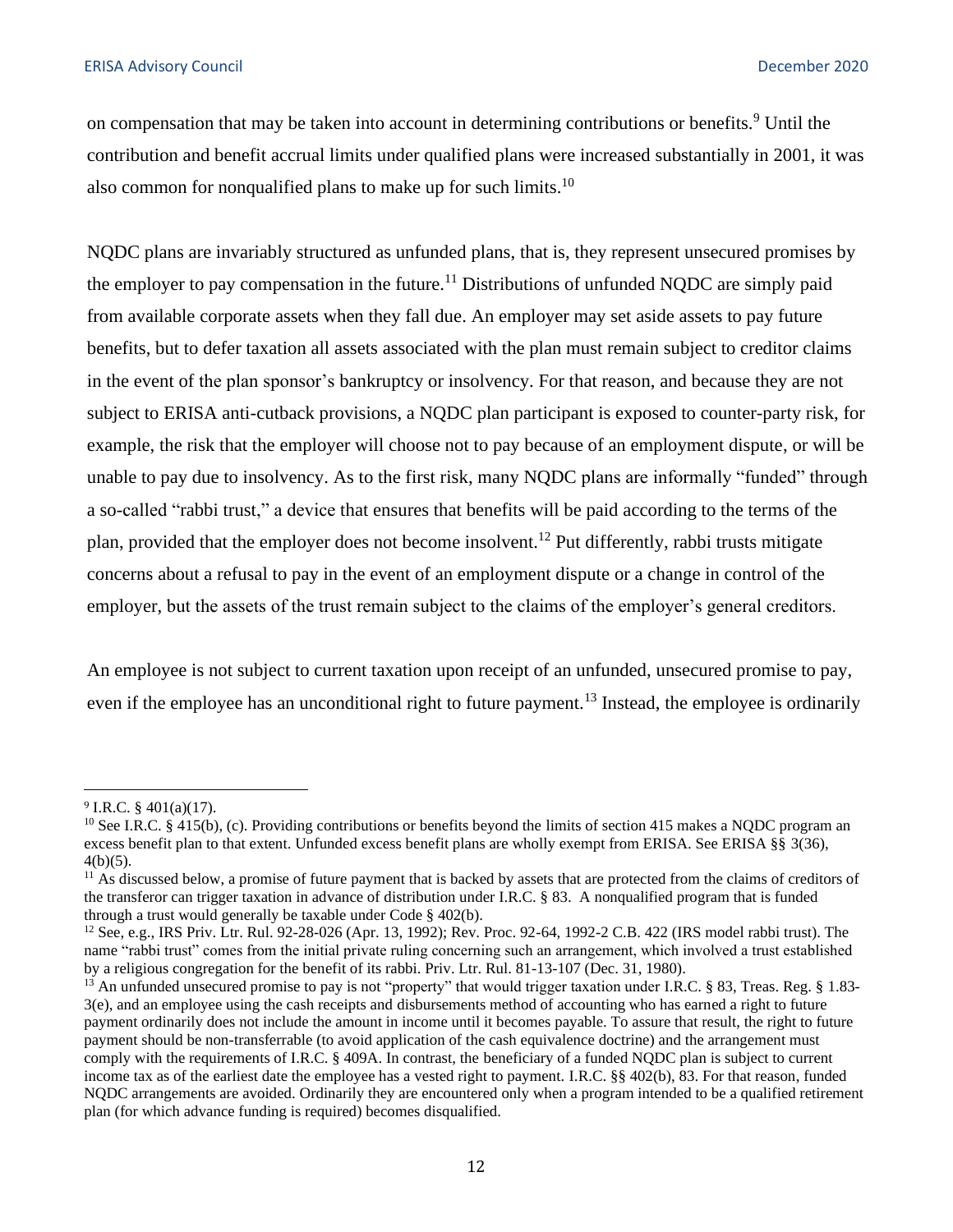subject to income tax upon receipt of payment. The employer, however, is correspondingly not entitled to a deduction until such amount is includible in the employee's income.<sup>14</sup>

Special income tax rules apply to tax-exempt employers, including state and local governmental employers, in recognition of the absence of tension between the timing of income inclusion and deductibility.<sup>15</sup> Different timing rules also apply for employment tax purposes, generally taking amounts deferred into income as of the earliest date such amounts are reasonably ascertainable and not subject to a substantial risk of forfeiture.<sup>16</sup>

A number of rules trigger income tax prior to payment based on the control that an employee can exercise over NQDC, including the doctrines of constructive receipt and assignment of income. Further, Internal Revenue Code section 409A imposes penalties that in practice restrict the events that may trigger distribution of NQDC and limit the acceleration or further deferral of NQDC.<sup>17</sup>

# **B. Application of ERISA**

As an initial matter, whether ERISA applies to a NQDC plan turns in the first instance on whether the plan is classified as a "pension plan." ERISA defines a pension plan as "[a]ny plan, fund or program which was heretofore or is hereafter established or maintained by an employer or by an employee organization, or by both, to the extent that by its express terms or as a result of surrounding circumstances such plan, fund or program –

- i. provides retirement income to employees, or
- ii. results in a deferral of income by employees for periods extending to the termination of covered employment or beyond."<sup>18</sup>

<sup>&</sup>lt;sup>14</sup> I.R.C. § 404(a)(5); *Albertson's. Inc. v. Commissioner*, 42 F.3d 537 (9th Cir. 1994).<br><sup>15</sup> I.R.C. § 457. Limited amounts may be deferred annually on a tax-advantaged basis under a program that meets the requirements of an "eligible deferred compensation plan." I.R.C. § 457(a), (b). Deferred compensation that does not satisfy those requirements causes employees to be taxed on the present value of the NQDC as of the date such compensation is no longer subject to a substantial risk of forfeiture. I.R.C. § 457(f).<br><sup>16</sup> I.R.C. § 3121(v)(2).<br><sup>17</sup> See generally H.R. Rep. No. 108-548, Pt. 1, at 341-48 (2004); Michael Doran, *Executive Compensation Reform and the* 

*Limits of Tax Policy*, Tax Policy Center Discussion Paper No. 18 (Nov. 2004), available at

[https://www.taxpolicycenter.org/publications/executive-compensation-reform-and-limits-tax-policy.](https://www.taxpolicycenter.org/publications/executive-compensation-reform-and-limits-tax-policy)<br><sup>18</sup> ERISA § 3(2)(A), 29 U.S.C. § 1002(2)(A).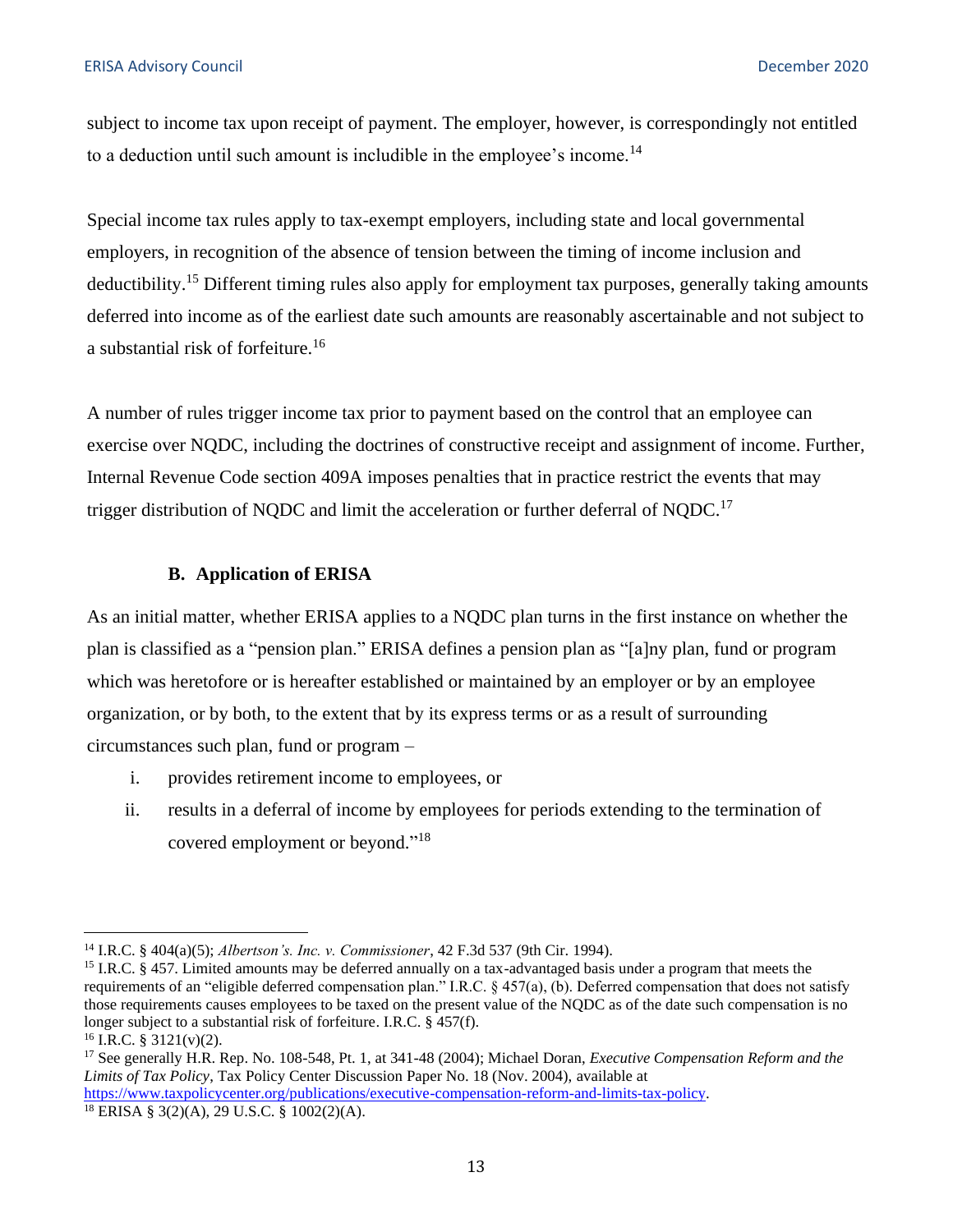Thus, a deferred compensation program that does not provide retirement income or defer compensation to the termination of employment or beyond is generally not subject to ERISA because it is not a pension plan (or a welfare benefit plan). For example, an employer's unfunded, unsecured promise to pay \$X to an employee in 5 years will ordinarily not be considered a pension plan but rather a bonus program that is outside the ambit of ERISA.<sup>19</sup>

If a nonqualified plan (other than an excess benefit plan<sup>20</sup>) provides pension benefits, it is subject to the full panoply of ERISA requirements unless the plan is unfunded and "maintained primarily for the purpose of providing deferred compensation for a select group of management or highly compensated employees." Such top hat plans are exempt from all of the substantive requirements of ERISA, including its participation, vesting, spousal protection, funding, and fiduciary responsibility rules. As a result, a top hat plan may, for example, impose forfeiture conditions that apply for a far longer period than ERISA tolerates, and need not grant the employee's spouse any survivorship interest in, nor any say over, the disposition of plan benefits.

In addition to the statutory exemptions from substantive pension plan requirements, Department of Labor regulations provide complete relief from the reporting and disclosure requirements of Part 1 of Title I of ERISA if an employer utilizes an alternative compliance option.<sup>21</sup>

Under the Department's alternative compliance regulation, a top hat plan administrator is exempt from filing a Form 5500 annual return/report for the plan and need only file a one-time statement with the

 $19$  It is the longstanding position of the Department that the manner in which a deferred compensation arrangement is administered or represented to participants can constitute "surrounding circumstances" that might cause a bonus or savings program to be categorized as a pension plan, even if the terms of the plan call for in-service distributions or short-term deferral. See, e.g., ERISA Advisory Opinion 81-16A (Jan. 23, 1981) (suggesting that if employees selected to participate in a public drilling fund estimated to last for 10 years are likely to retire or terminate employment within that time the discretionary bonus program could be a pension plan); ERISA Advisory Opinion 81-18A (Feb. 2, 1981) (employee stock purchase plan that did not restrict the resale of stock might be a pension plan if communicated to participants in a way that discouraged them from requesting distribution of their shares and selling the stock). Whether or under what circumstances inservice distribution opportunities preclude classification of a deferred compensation program as a pension plan if amounts can be deferred to the termination of employment remains an unsettled question. Compare *Wilson v. Safelite Group, Inc.*, 930 F.3d 428, 436-38 (6th Cir. 2019) with *Emmenegger v. Bull Moose Tube Co.*, 197 F.3d 929, 933 (8th Cir. 1999).<br><sup>20</sup> An excess benefit plan is an unfunded plan that is maintained solely to make up for the Code section 415 li and contributions under a tax-qualified plan. Unfunded excess benefit plans are wholly exempt from ERISA, while funded excess benefit plans are exempt from Parts 2 and 3 of Title I and Title IV. ERISA §§ 3(36), 4(b)(5), 201(7), 301(a)(9), 4021(b)(8), 29 U.S.C. §§ 1002(36), 1003(b)(5), 1051(7), 1081(a)(9), 1321(b)(8). 21 ERISA § 110, 29 U.S.C. § 1030; 29 C.F.R. § 2520.104-23.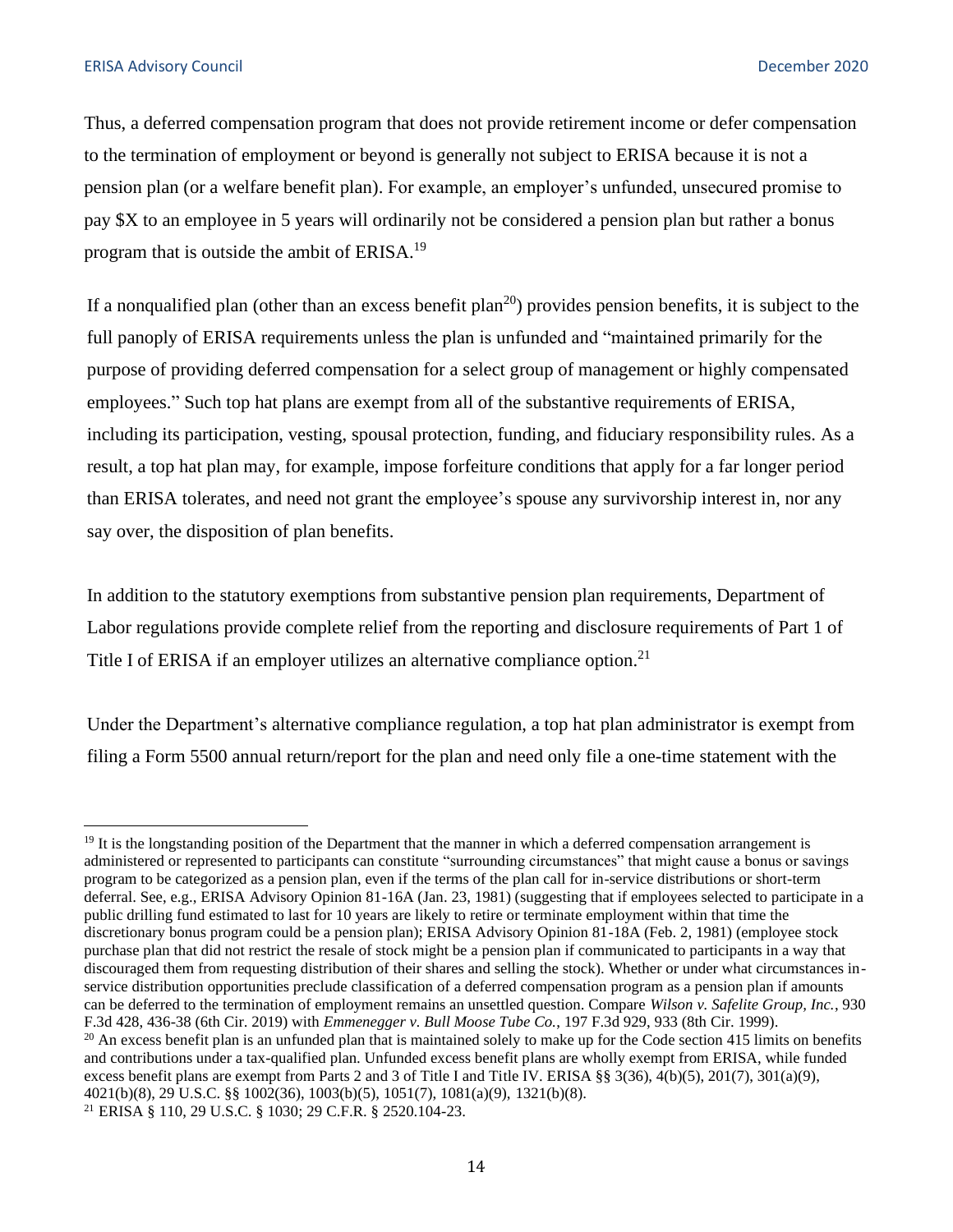Department within 120 days of establishing the plan and provide plan documents to the Secretary upon request. The one-time filing need only include:

- the name and address of the employer;
- the employer identification number (EIN);
- a declaration that the employer maintains plan(s) primarily for the purpose of providing deferred compensation for a select group of management or highly compensated employees; and
- a statement of the number of such plans and the number of employees in each plan.

The one-time filing does not collect information on job title or salary or the percentage of the company's workforce participating in these plans, nor does the information that is initially reported need to be updated as circumstances change. Since 2019, top hat filings need to be made via electronic fillable form.<sup>22</sup> The electronic form does not expand in any way the information that must be reported, though it does contain an "Optional" text box which an administrator could voluntarily use to add up to 5,000 characters of additional information.

The sponsor is also excused from all disclosure obligations, including the requirements to supply participants with a summary plan description and summary annual reports.<sup>23</sup>

A top hat plan is an employee benefit plan, notwithstanding the inapplicability of the substantive provisions of ERISA, and therefore ERISA broadly preempts state law.<sup>24</sup> As a result, a participant claiming benefits under a top hat plan would ordinarily be unable to assert causes of action or pursue remedies provided under state law. This sharply contrasts with the treatment of participants in governmental plans or church plans; because those programs are totally exempt from ERISA, their participants have recourse to state law and state remedies. Moreover, because top hat plan participants must rely on ERISA's civil enforcement mechanism, ERISA's procedural limitations, including required exhaustion of administrative remedies and review under the deferential abuse-of-discretion standard,

 <sup>22</sup>*See Electronic Filing of Notices for Apprenticeship and Training Plans and Statements for Pension Plans for Certain Select Employees*, 84 Fed. Reg. 27,952 (June 17, 2019). The electronic form had been available and had been used by 54% of top hat filers for the three years from 2015 to 2017. *Id.*, at 27953 and n.5.<br><sup>23</sup> 29 C.F.R. § 2520.104-23.<br><sup>24</sup> ERISA §§ 3(3), 514, 29 U.S.C. §§ 1002(3), 1144.

<sup>&</sup>lt;sup>23</sup> 29 C.F.R. § 2520.104-23.

<sup>&</sup>lt;sup>24</sup> ERISA §§ 3(3), 514, 29 U.S.C. §§ 1002(3), 1144.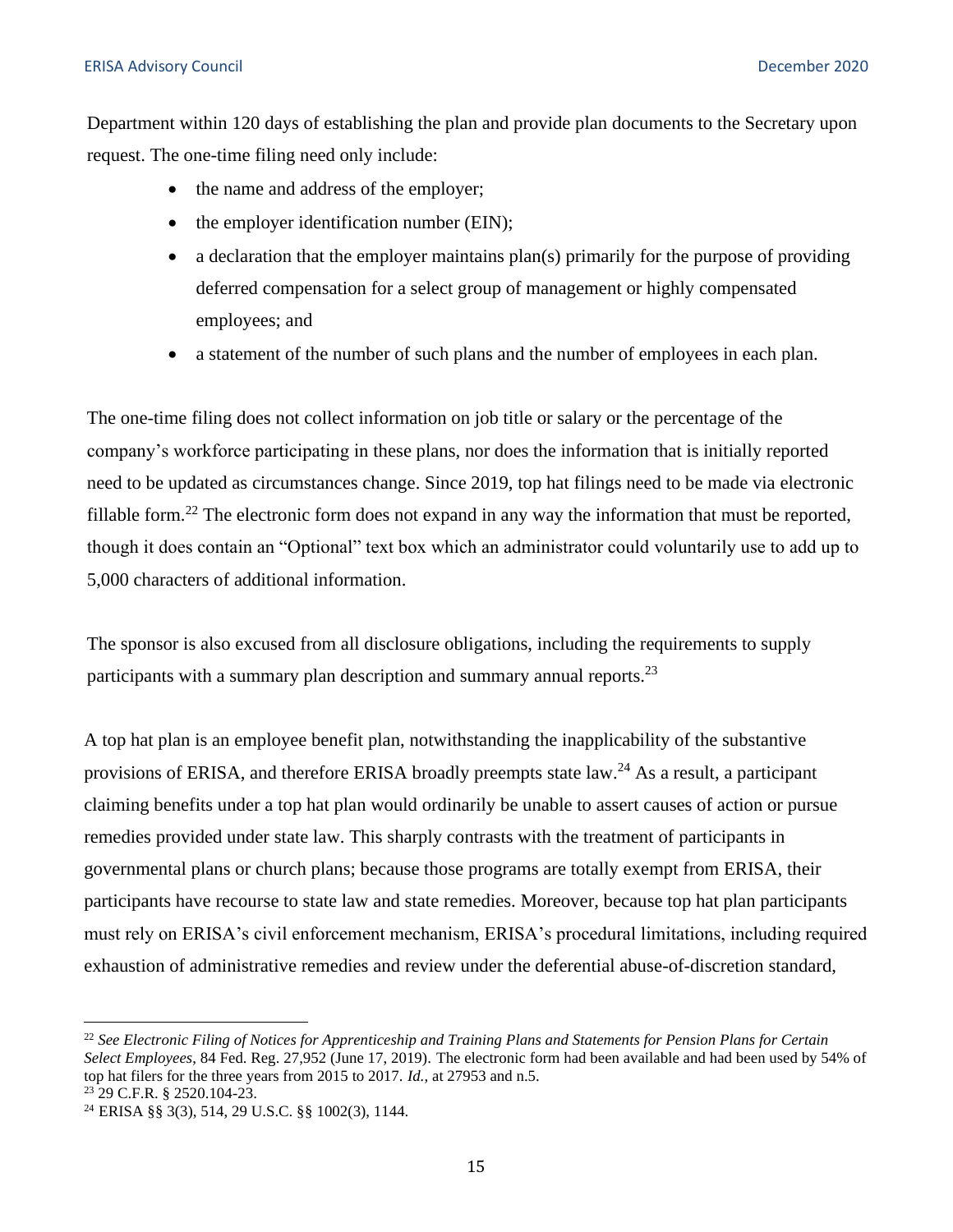apparently apply in tandem with ERISA's remedial limitations. As Professor Norman Stein has observed, top hat plan participants, who have "few protections and diminished judicial remedies, are worse off than they would have been had ERISA never been enacted."<sup>25</sup>

# **C. Prevalence of Top Hat Plans**

There is very little data regarding the number of top hat plans, the number of participants, the amounts deferred, and the manner in which eligibility is determined. As mentioned above, the alternative reporting regime for top hat plans merely requires a one-time registration statement that notes the existence of a plan and the number of participants and does not require updating when plans are amended, expanded, terminated or combined. The SEC requires reporting of some NQDC benefits provided by public companies. This reporting, however, is limited to financial information about the deferred compensation payable to the company's top five employees and is not focused on whether the amounts are owed under a top hat plan or some other form of NQDC. Moreover, there is no such reporting for non-public companies.

There is very limited survey data from service providers to NQDC plans and from trade associations, as discussed below.<sup>26</sup>

#### **D. Select group of management or highly compensated employees**

There are no regulations defining the statutory phrase "select group of management or highly compensated employees," nor any of its component terms.

26 See discussion, *infra*, at 33-34. See also Principal, *Trends in Nonqualified Deferred Compensation* (Feb. 2020), available at [https://www.principal.com/businesses/trends-insights/trends-nonqualified-deferred-compensation-plans;](https://www.principal.com/businesses/trends-insights/trends-nonqualified-deferred-compensation-plans) Newport Group, Inc., *Newport/PLANSPONSOR Executive Benefit Survey*, 2020 Edition, available at [https://www.newportgroup.com/knowledge-center/september-2020-1/newport-executive-benefits-survey-details/.](https://www.newportgroup.com/knowledge-center/september-2020-1/newport-executive-benefits-survey-details/)

<sup>&</sup>lt;sup>25</sup> Norman Stein, Examining Top Hat Plan Participation and Reporting (Sept. 17, 2020) (written statement submitted to the ERISA Advisory Council). Stein points out that this treatment stands in stark contrast to the treatment of excess benefit plans, which are pension plans that make up solely for the limits on contributions and accruals under Code section 415. Unfunded excess benefit plans are entirely exempt from ERISA, which affords covered participants with access to state law judicial remedies.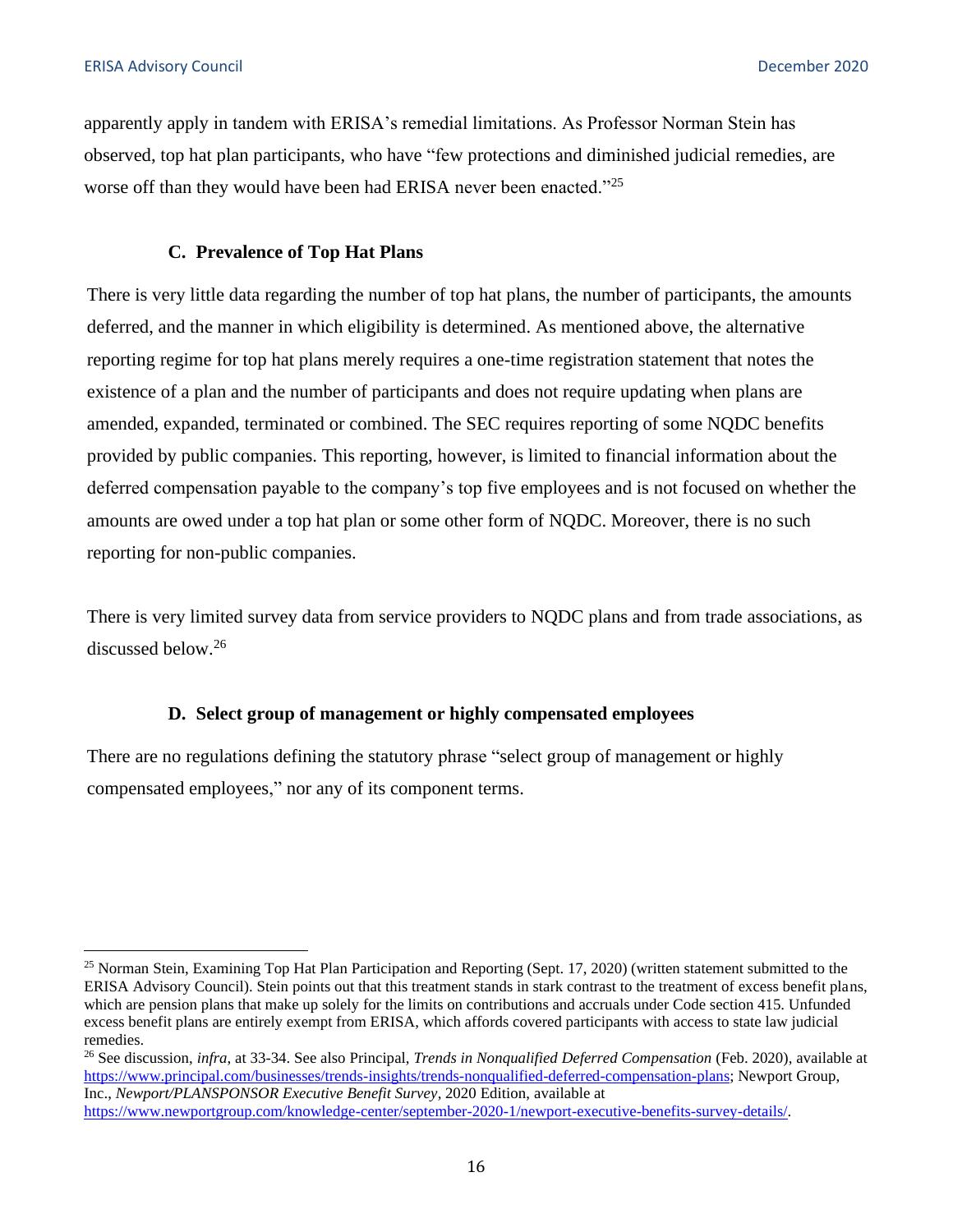#### **1. Legislative History of the Top Hat Plan Exemption**

ERISA's legislative history fails to supply specific guidance on the intended scope of the top hat plan exemption. It does, however, demonstrate a general congressional expectation that the exemption would apply narrowly.

The initial Senate pension reform bill in the ninety-third Congress, S. 4, included an exemption from its vesting and funding rules for a plan that "is unfunded and is established or maintained by an employer primarily for the purpose of providing deferred compensation for a select group of management employees and is declared by the employer as not intended to meet the requirements of section 401(a) of the Internal Revenue Code."27 (This language was carried forward from pension reform bills sponsored by Jacob Javits dating as far back as  $1967<sup>28</sup>$ ) The introduction of S. 4 was accompanied by a summary of its provisions, which described the top hat exemption as covering "key executives."29 The report of the Committee on Labor and Public Welfare on S. 4 states:

It is intended that coverage under the Act be construed liberally to provide the maximum degree of protection to working men and women covered by private retirement programs. Conversely, exemptions should be confined to their narrow purpose.  $30$ 

In the Senate, members of the Finance Committee introduced competing tax-based pension reform legislation, which placed new vesting, funding, and fiduciary rules under the jurisdiction of the IRS. $^{31}$ The new standards applied to qualified plans and thus did not include exemptions; a non-qualified plan would simply be stripped of preferential tax treatment. A subsequent Senate Finance bill would have

<sup>27</sup> S. 4, § 104(b)(6), 93d Cong. (Jan. 13, 1973) (as introduced), *reprinted in* 1 SUBCOMM. ON LABOR OF THE SENATE COMM. ON LABOR AND PUBLIC WELFARE, LEGISLATIVE HISTORY OF THE EMPLOYEE RETIREMENT INCOME SECURITY ACT OF 1974, at 93, 113 (Comm. Print 1976) [hereinafter ERISA LEGISLATIVE HISTORY]. 28 S. 1103, 90th Cong. § 101(b)(6) (Feb. 28, 1967), *reprinted in* 113 CONG. REC. 4653 (1967); *id*. at 4659 (statement of Jacob

Javits); *see Pension and Welfare Plans: Hearing on S. 3421, S. 1024, S. 1103, and S. 1255 Before the Subcomm. on Labor of the S. Comm. on Labor and Public Welfare*, 90th Cong. 91, 106, 164, 210 (1968). This bill was the first comprehensive pension reform proposal introduced in Congress. JAMES A. WOOTEN, THE EMPLOYEE RETIREMENT INCOME SECURITY ACT OF 1974: A POLITICAL HISTORY, at 129-30 (2004).

<sup>29</sup> Summary of Major Provisions of S. 4—Williams–Javits Pension Reform, *reprinted in* 1 ERISA LEGISLATIVE HISTORY,

supra, at 191, 192.<br><sup>30</sup> S. Rep. No. 93-127, at 18 (1973), reprinted in 1 ERISA LEGISLATIVE HISTORY, supra, at 587, 604.<br><sup>31</sup> See WOOTEN, supra, at 193-96; Peter J. Wiedenbeck, *"Ninety-Five Percent of Them Will Not Be Mis Tax Shelter Limitation Aspect of ERISA*, 6 DREXEL L. REV. 515, 522-25 (2014).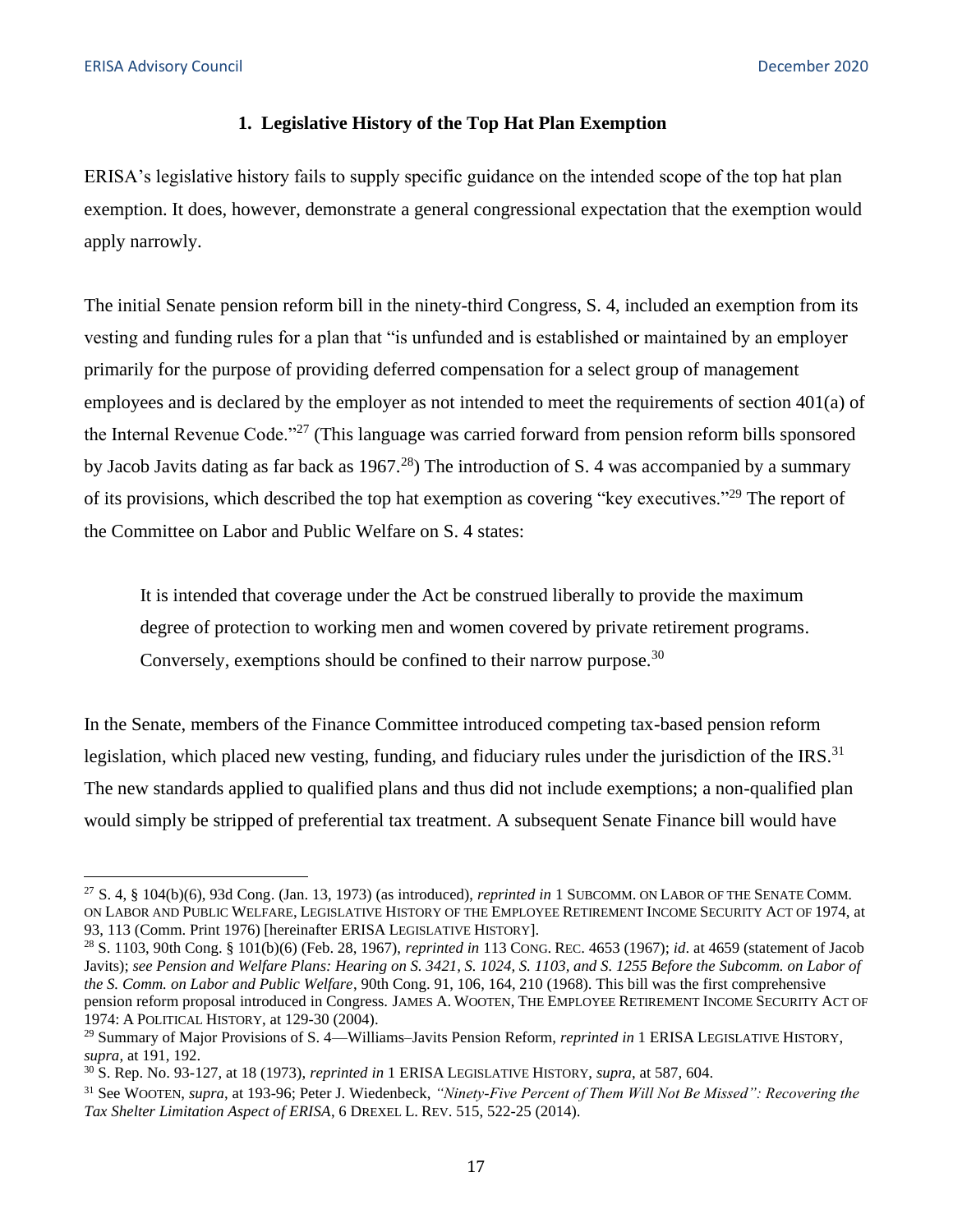granted tax-favored treatment to plans that did not comply with the vesting and funding rules if the coverage of such plans was restricted to 5% shareholders or corporate officers.<sup>32</sup>

The leadership of the Senate Finance and Labor committees ultimately crafted compromise legislation. The vesting and funding provisions were housed in the Internal Revenue Code and the fiduciary rules incorporated in both federal tax and labor law.33 The fiduciary rules did *not* include an exception for plans covering select management employees.<sup>34</sup>

As was the case in the Senate, pension reform proceeded on two tracks in the House, with pension bills emerging from both the House Committee on Education and Labor and the House Committee on Ways and Means. The Ways and Means bill, which made vesting a qualification condition, did not include a top management exemption. The House committees ultimately crafted a joint bill, H.R. 2, which amended both the Internal Revenue Code and federal labor law with virtually identical vesting and funding requirements.  $35$ 

The labor provisions of the House legislation included the exemption for unfunded deferred compensation but with an important addition: the exemption now applied to "unfunded plans maintained primarily for the purpose of providing deferred compensation to a select group of management *or highly compensated employees*" (emphasis added).<sup>36</sup> This first appearance of "highly compensated employees" in the demarcation of the exemption's scope passed without remark in the written record. The report of the Committee on Education and Labor describes the exemption in one place as applicable to "[e]xecutive deferred compensation plans," and in another place indicated that the exemption covered

<sup>32</sup> S. 4, 93d Cong. §§ 222, 262(a) (Sept. 17, 1973), *reprinted in* 1 ERISA LEGISLATIVE HISTORY, *supra*, at 1271, 1305, 1336; Analysis of Amendment No. 496, 119 Cong. Rec. 30134, 30135 (1973), *reprinted in* 2 ERISA LEGISLATIVE HISTORY, *supra*, at 1718, 1720.

<sup>33</sup> S. 4, 93d Cong. §§ 221 (vesting), 241 (funding), 511 (labor fiduciary rules), 521 (tax fiduciary rules) (substitute bill, Sept. 17, 1973), reprinted in 1 ERISA LEGISLATIVE HISTORY, supra, at 1271, 1288, 1307, 1440, 1454.<br><sup>34</sup> S. 4, 93d Cong. §§ 511 (proposed WPPDA § 15(k)), 521(a)(2), reprinted in 1 ERISA LEGISLATIVE HISTORY, supra, at

<sup>1451, 1454.</sup> 

 $35$  H.R. 2, as passed by the House on February 28, 1974, was an amalgam of H.R. 12906 (the Labor Committee bill) as title I, and H.R. 12855 (the Ways and Means Committee bill) as title II. 3 ERISA LEGISLATIVE HISTORY, *supra* at 3505, 3596.<br><sup>36</sup> H.R. 12906, 93d Cong. §§ 101(b)(6), 201(b)(4), 301(b)(5) (Feb. 20, 1974), *reprinted in* 2 ERISA LEGI

*supra*, at 2761, 2781-82, 2834, 2859.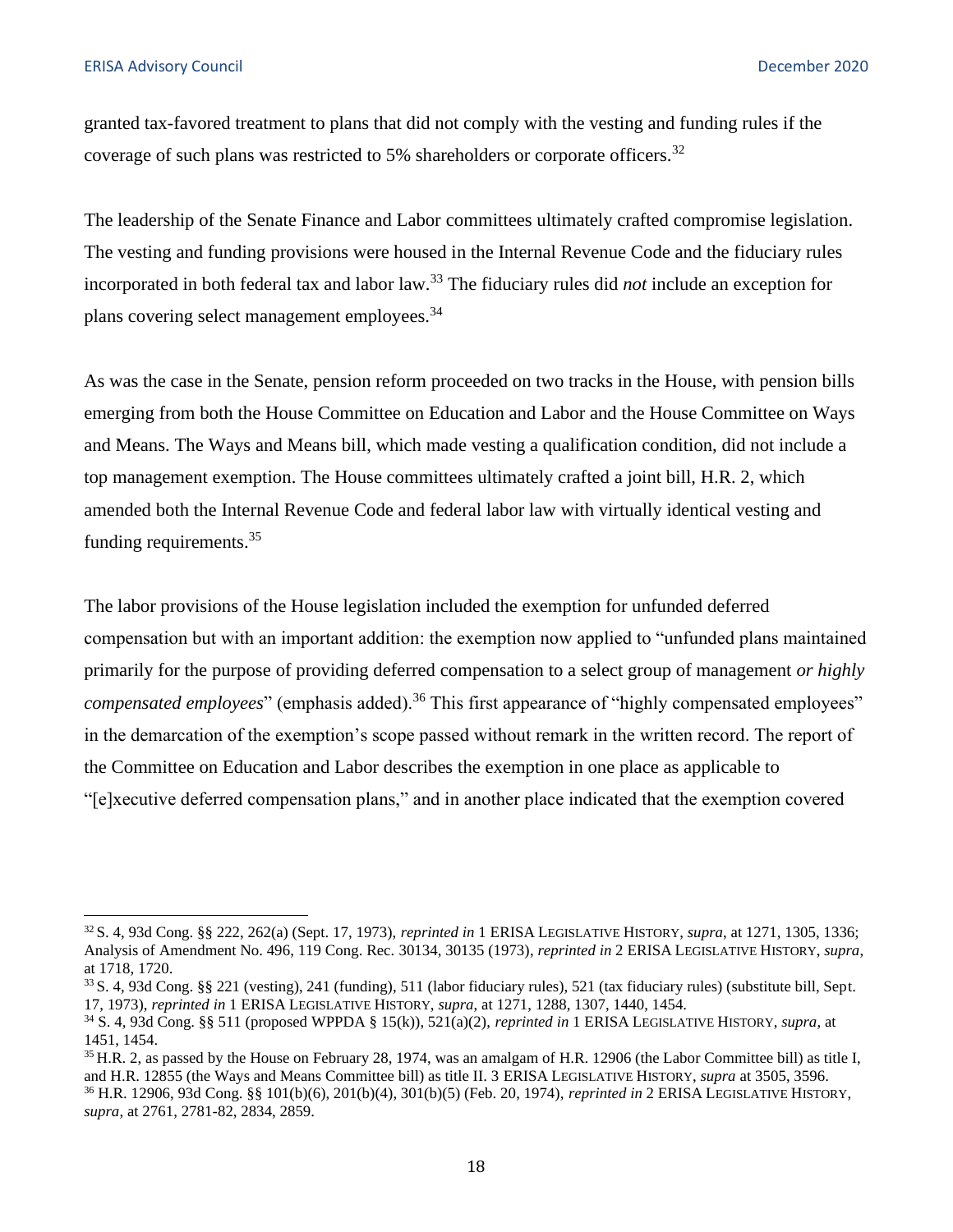"[u]nfunded deferred compensation schemes of top executives."37 This was the bill passed by the House, which was considered along with S. 1179, by the Conference Committee.

The conference committee report on H.R. 2 included an example that seems to contemplate a quite restrictive application of the exemption:

[T]he labor fiduciary rules do not apply to an unfunded plan primarily devoted to providing deferred compensation for a select group of management or highly compensated employees. For example, if a "phantom stock" or "shadow stock" plan were to be established solely for the officers of a corporation, it would not be covered by the labor fiduciary rules.<sup>38</sup>

Officers, of course, constitute the top echelon of corporate management and are ordinarily the *most*  highly compensated employees.

#### **2. Advisory Opinions**

The Department's earliest guidance on these issues merely examined the facts presented in requests for advisory opinions and concluded that the plans were or were not top hat plans.<sup>39</sup>

In 1990, however, the Department for the first time articulated a standard for defining a select group of management or highly compensated employees. In Advisory Opinion 90-14A, the Department gave its view of the rationale behind Congress's enactment of the top hat exemption.

<sup>37</sup> H.R. Rep. No. 93-533, at 18, 22 (1973), *reprinted in* 2 ERISA LEGISLATIVE HISTORY, *supra*, at 2348, 2365, 2369. *Accord id.* at 3298, 3301 (explanatory statement in the nature of a committee report on the labor law provisions of H.R. 2, the joint House bill).

<sup>38</sup> H. R. Rep. No. 93-1280, at 296 (Conf. Rep.), *reprinted in* 3 ERISA LEGISLATIVE HISTORY, *supra*, at 4277, 4563. The conference report refers to the top hat exemptions from the labor title's vesting and funding requirements as "unfunded deferred compensation arrangements" or "unfunded plans maintained by the employer primarily to provide deferred compensation for select management or highly compensated employees." *Id.* at 261, 267, 291, *reprinted in* 3 ERISA LEGISLATIVE HISTORY, *supra*, at 4277, 4528, 4534, 4558.

<sup>39</sup> DOL Adv. Op. 85-37A (Oct. 25, 1985); 75-48 (Dec. 23, 1975); DOL Adv. Op. 75-64 (Aug. 1, 1975); DOL Adv. Op. 75-63 (July 22, 1975). ERISA advisory opinions may be relied on only by the parties involved and are generally issued only with respect to planned or prospective transactions. They are not binding on the Labor Department if the facts diverge from the representations on which the opinion was based. ERISA Procedure 76-1, §§ 5, 10, 41 Fed. Reg.36,281 (Aug. 27, 1976). Although they lack precedential value, specialists routinely resort to advisory opinions for the insight they offer into the Department's analytical approach to unresolved issues.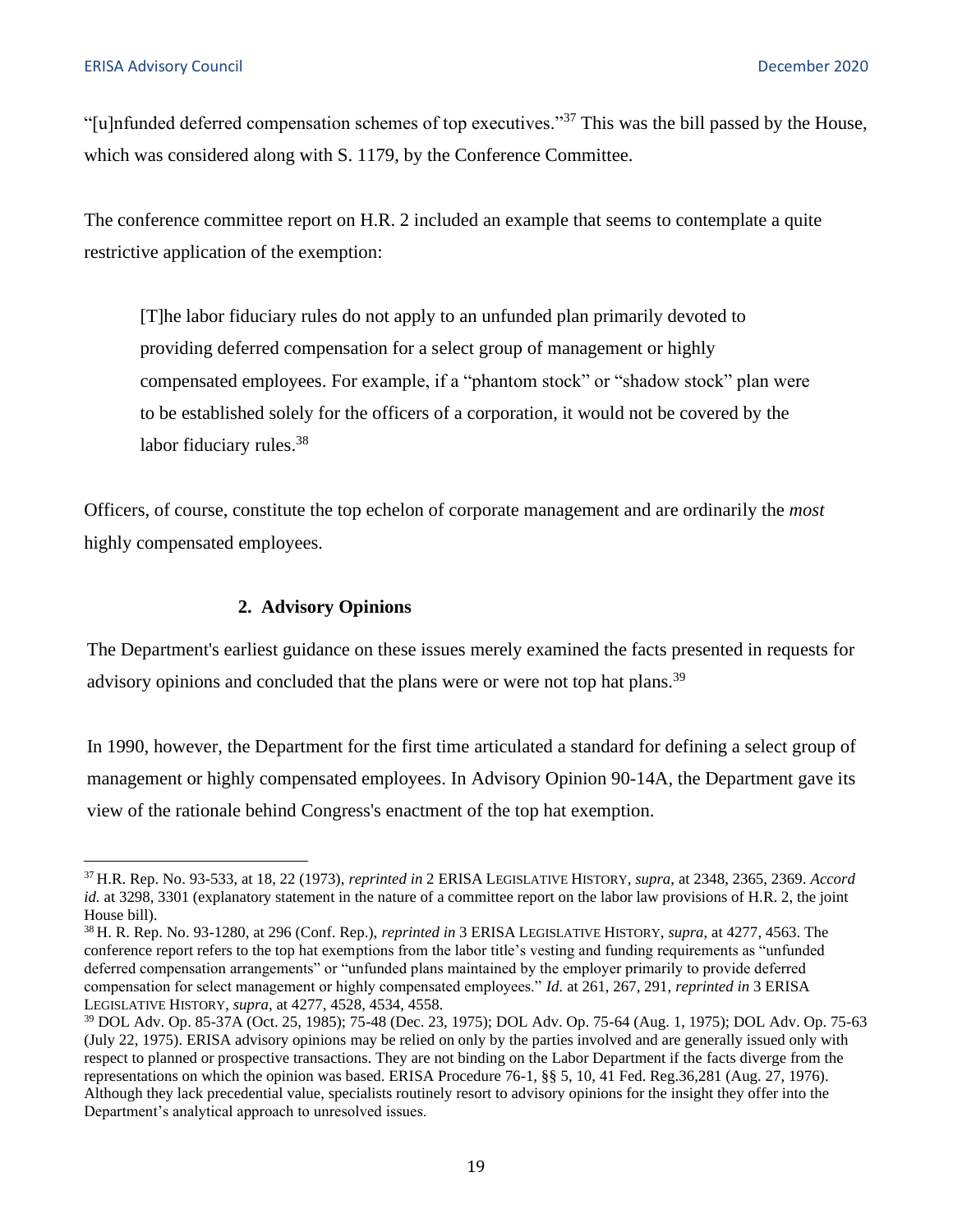It is the view of the Department that in providing relief for "top-hat" plans from the broad remedial provisions of ERISA, Congress recognized that certain individuals, by virtue of their position or compensation level, have the ability to affect or substantially influence, through negotiation or otherwise, the design and operation of their deferred compensation plan, taking into consideration any risks attendant thereto, and, therefore, would not need the substantive rights and protections of Title I.

Under this view, an employee must have the ability to affect or substantially influence the design and operation of the deferred compensation plan, "taking into consideration any risks attendant thereto."

DOL Advisory Opinion 90-14A also contained a footnote addressing a technical question under the top hat exemption. It stated that "it is also the Department's position that the term 'primarily' [as used in the top hat plan definition] refers to the purpose of the plan (i.e., the benefits provided) and not the participant composition of the plan." Others have suggested that as long as a top hat plan was maintained primarily for a select group of management or highly compensated employees, it could include employees outside that group.<sup>40</sup>

#### **3. Case Law**

Several cases considering the top hat plan exemption have been decided since DOL Advisory Opinion 90-14A. A number follow the conceptual framework in the Advisory Opinion.<sup>41</sup> However, the Department's opinion has rarely been dispositive, suggesting that a standard based on one's ability to negotiate the terms of the plan has not been easy to apply in practice.

<sup>40</sup>*See Demery v. Extebank Deferred Comp. Plan (B)*, 216 F.3rd 283, 289 (2d Cir. 2000) (suggesting that "primarily" modifies "select group," so that a plan covering a small number of employees who are not managers or highly compensated might still qualify for the top hat plan exemption).

 $^{41}$  See Duggan v. Hobbs, 99 F.3d 307, 310-11 (9<sup>th</sup> Cir. 1996); *Demery*, 216 F.3d at 289-90 (viewing the ability to negotiate plan terms as relevant, but concluding plaintiffs failed to offer evidence showing absence of bargaining power); *Carrabba v Randalls Food Markets, Inc.*, 38 F.Supp.2d. 468, 478 (N.D. Tex. 1999) (observing that the "evidence does not persuade the court that any significant number of the participants" had "such influence that they can protect their retirement and deferred compensation expectations by direct negotiations with the employer"); *see also Bakari v Venture Manufacturing Company*, 473 F.3d 677 ( $6<sup>th</sup>$  Cir. 2007) (noting that, along with other qualitative factors, plaintiff had had little ability to negotiate compensation or plan terms).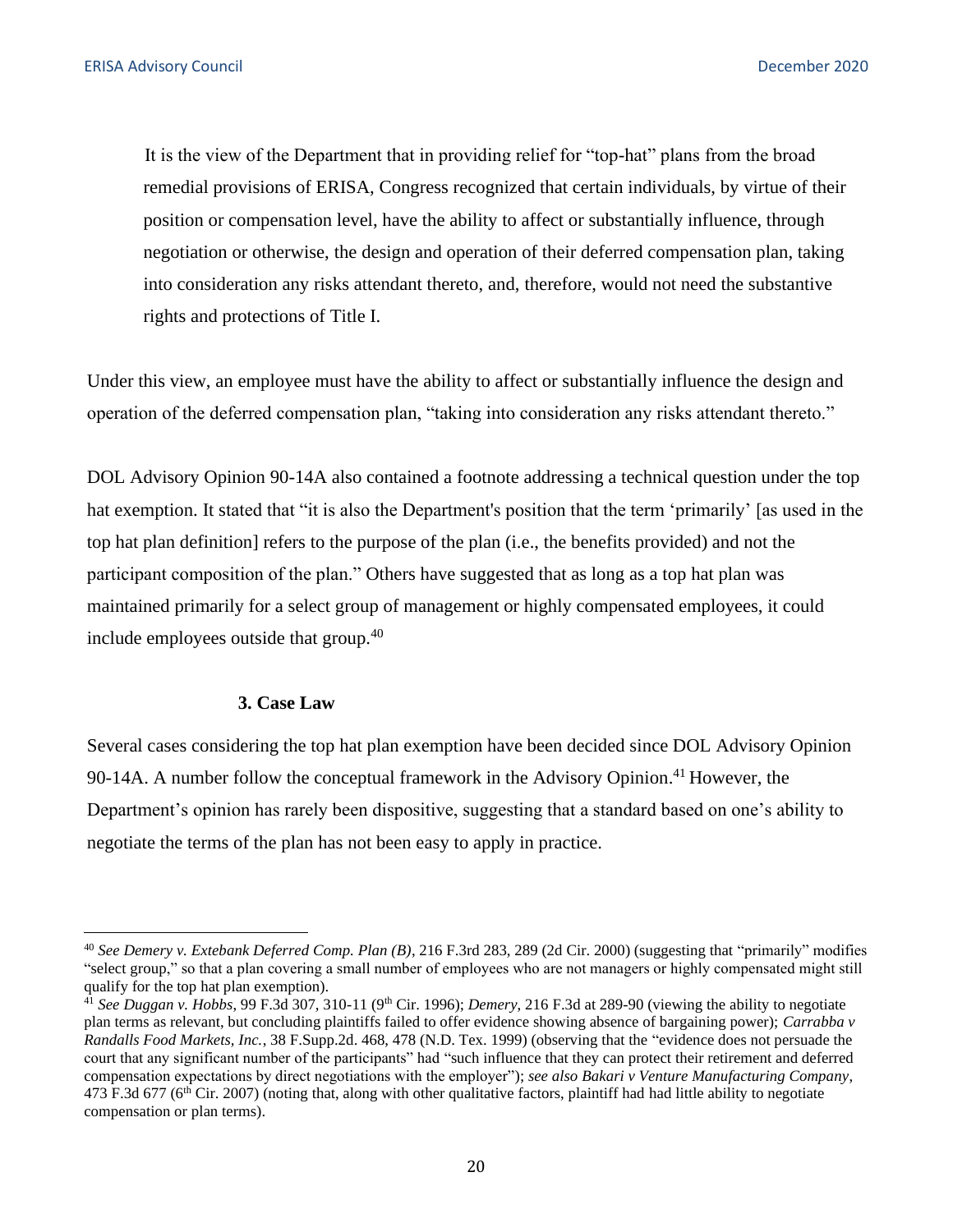In contrast, some courts have expressly rejected the Advisory Opinion approach. The First Circuit, in *Alexander v. Brigham & Women's Physicians Organization, Inc.*, found that the two plans maintained for surgeons of Harvard Medical School were top hat plans, concluding that individual bargaining power was not relevant to a determination of top hat status.<sup>42</sup> The surgeon participants were subject to a University-imposed compensation cap but their "excess" earnings were placed into unfunded deferred compensation plans. The court held that the plans met the definition of top hat plans because the plans were maintained for a select group of highly compensated employees based on qualitative and quantitative factors. The group was quantitatively select, as the percentage of participants was small (actual participation never exceeded 8.7 percent of the relevant workforce), and qualitatively select, because the participants were the highest-earning surgeons of the employer (on average, earning five times more than the average workforce salary). The court rejected an individual bargaining power requirement for top hat plans because (1) there is no Congressional intent, and (2) Advisory Opinion 90- 14A merely interprets Congress's intent in creating top hat plans and does not demand a separate requirement of independent bargaining power. The Third Circuit Court of Appeals has since held that the bargaining power of the participant in a nonqualified top hat plan had no bearing on whether the participant was a member of a "select group" and concluded, like the *Alexander* case noted above, that individual bargaining power was not relevant to a determination of top hat plan status.<sup>43</sup> Thus, there is a circuit split on whether individual bargaining power is relevant or dispositive.

Courts addressing the top hat exemption have instead considered several factors such as percentage of the workforce eligible to participate,<sup>44</sup> average salary of plan participants compared to that of employees generally,45 management or highly compensated. <sup>46</sup>

<sup>42 513</sup> F.3d 37 (1st Cir. 2008). 43 *Sikora v. UPMC*, 876 F.3d 110 (3d Cir. 2017). 44 *See Dugan*, 99 F.3d at 312-13 (5% coverage), *Belka v. Rowe Furniture Corp*., 571 F. Supp. 1249 (D. Md. 1983) (4.6% coverage); *Alexander*, 513 F.3d at 46 (8.7% coverage); *Demery*, 216 F.3d at 289 (15.34% coverage "at or near the upper limit of the acceptable size for a 'select group'"). 45 *Belka*, 571 F. Supp. at 1252 (average salary of plan participants 3½ times that of average employee); *Demery*, 216 F.3d at

<sup>289</sup> ("average salary of plan participants was more than double that of the average salary of all Extebank employees.").

<sup>46</sup>*Carrabba*, 38 F. Supp.2d at 478("[Court] cannot find from the evidence that the participants of the MSP were "a select group" out of the broader group of management employees or the broader group of highly compensated employees"); *Demery*, 216 F.3d at 289 ("While [the plan] participants did include assistant vice presidents and branch managers, and therefore swept more broadly than a narrow range of top executives, it was nonetheless limited to highly valued employees.").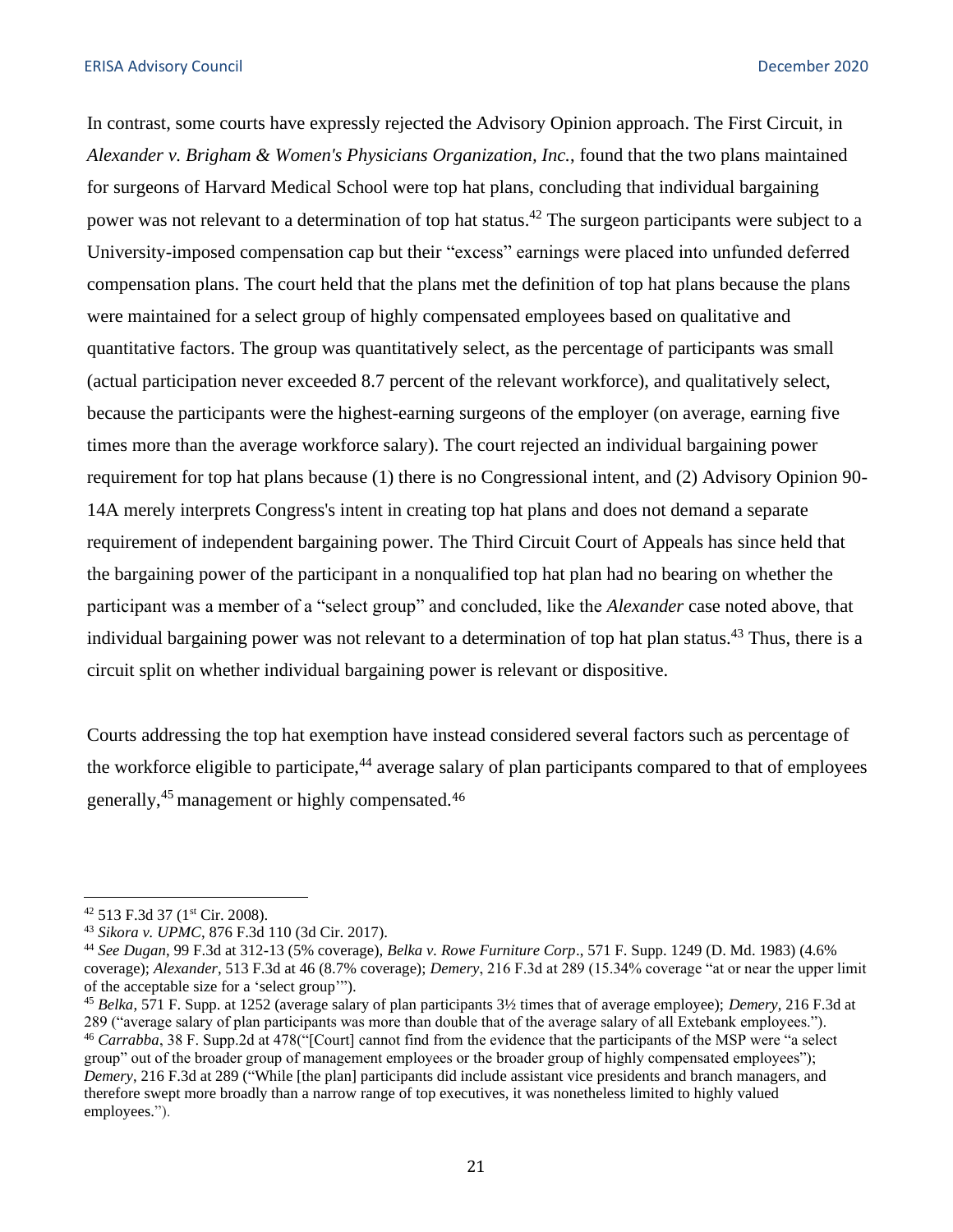# **4. Top Hat Plans and ERISA's Policies**

In its declaration of policy, Congress announced the central goal to protect "the interest of participants in private pension plans and their beneficiaries by improving the equitable character and the soundness of such plans" by imposing vesting, minimum funding, and termination insurance requirements.  $47$ 

ERISA's four principal policies—promoting informed financial decision making; preventing mismanagement and abuse of benefit programs; protecting the reliance interests of plan participants and beneficiaries; and preserving substantial employer autonomy with respect to plan sponsorship and design—are directed to eliminating misunderstandings and injustices in the operation of a voluntary system of employerprovided pension and welfare benefits.<sup>48</sup>

The top hat plan exemptions, when viewed through the lens of these objectives, illustrate the tension between the exemption and ERISA's policies. Top hat plan participants enjoy no statutory safeguards against exploitation (mismanagement, abuse, and frustrated reliance). And the prevailing alternative reporting system denies them assured access to information (mandatory disclosure) that would equip them to make balanced career and financial planning decisions. The employer, however, is accorded virtually complete autonomy in setting top hat plan terms. Complete, that is, save for one vital matter: plan membership cannot extend beyond a "select group of management or highly compensated employees." Clearly, a functional reading of ERISA would define the scope of the "select group" with reference to the need for participant protections.

ERISA's labor title only incidentally addressed private pension plan coverage: "That wasn't its focus. Its focus was saying, 'You can promise whatever you want, but if you promise it, you got to deliver it.'"49 Title II, ERISA's qualified plan provisions, did speak to coverage, however. Although frequently overlooked, several Code amendments took aim at the rapidly escalating exploitation of corporate

<sup>&</sup>lt;sup>47</sup> ERISA § 2(c), 29 U.S.C. § 1001(c).<br><sup>48</sup> Wiedenbeck, *supra*, 6 DREXEL L. REV. at 516. For an overview of ERISA's policies, see Peter J. Wiedenbeck, ERISA: PRINCIPLES OF EMPLOYEE BENEFIT LAW 14-19 (2010) [hereinafter ERISA PRINCIPLES].<br><sup>49</sup> Remarks of Daniel I. Halperin, *in* Panel Discussion, *Some New Ideas and Some New Bottles: Tax and Minimum Standards* 

*in ERISA, in* Symposium: *ERISA at 40: What Were They Thinking?, 6* DREXEL L. REV. 385, 399-400 (2014).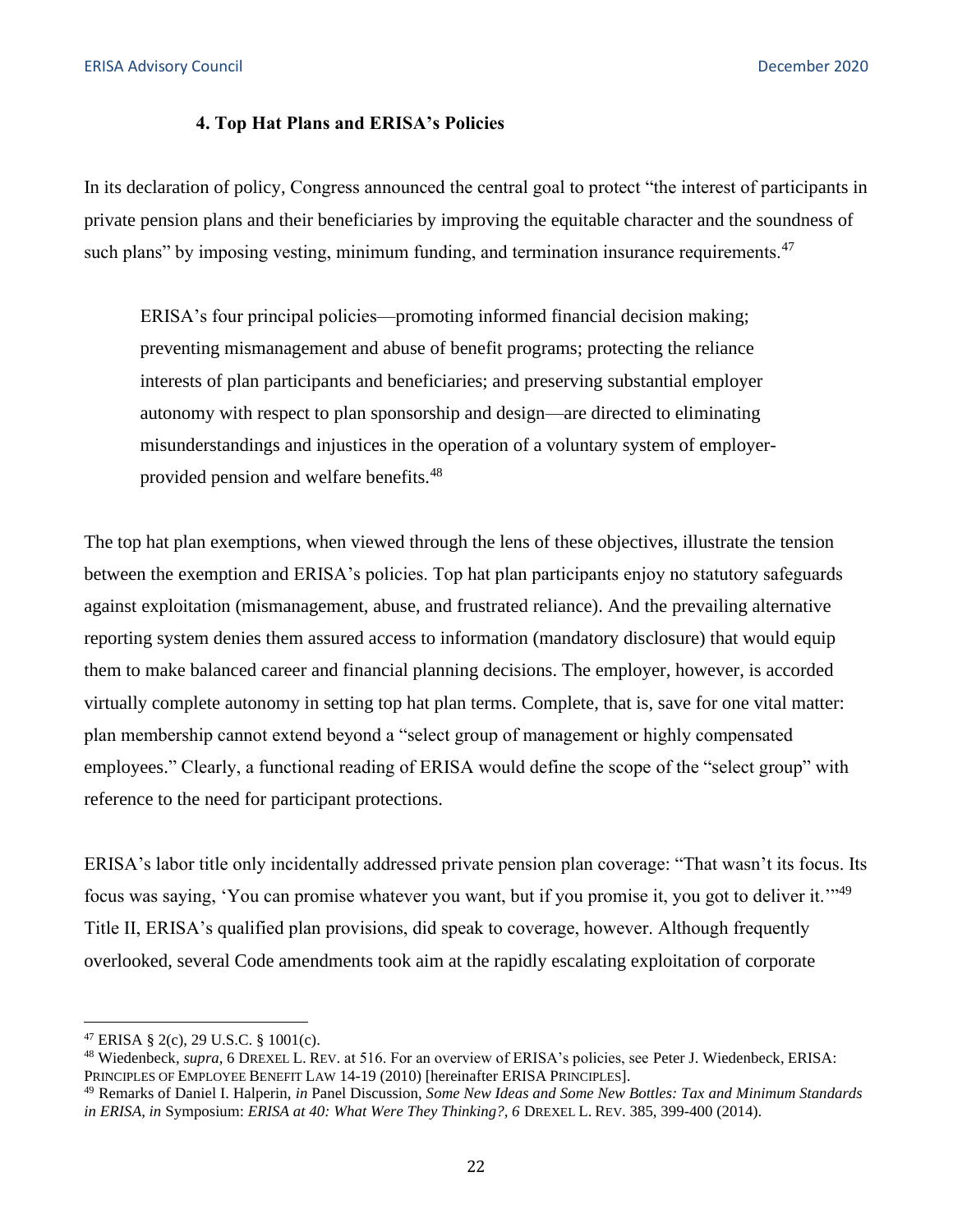<span id="page-22-0"></span>pension plans as a tax shelter by high-income professionals.50 Central to that effort was the enactment of the workforce aggregation rules, which treat all employees of a commonly controlled group of businesses, whether or not incorporated, as employed by a single employer in applying the tax law coverage and amount nondiscrimination rules.<sup>51</sup> The effect of that consolidation is to deny preferential tax treatment to retirement savings programs that fail to provide contributions or benefits to rank-andfile employees on a reasonably consistent basis with their highly paid counterparts. The workforce aggregation rules, added by ERISA Title II, are essential to implementing the complex tax subsidy redistribution mechanism that the nondiscrimination rules aim to achieve.<sup>52</sup>

Taken as a whole, ERISA suggests another metric for defining a "select group of management or highly compensated employees." If top hat plan coverage of a group of workers would threaten to materially depress their demand for qualified plan contributions or benefits—demand that could only be accommodated by increasing savings on behalf of rank-and-file employees—then top hat plan membership would undercut Title II's goal of broad distribution of retirement savings.

#### **IV. GAO REPORT**

At the request of United States Senators Ron Wyden (D-OR), Patty Murray (D-WA), and Bernie Sanders (I-VT), GAO studied executive retirement plans and issued its findings in the January 2020 report titled: "Private Pensions: IRS and DOL Should Strengthen Oversight of Executive Retirement Plans."<sup>53</sup> The report focuses on (1) the prevalence, key advantages, and revenue effects of top hat plans; (2) potential outcomes for top hat plan benefits in corporate bankruptcy; and (3) how federal oversight protects benefits and prevents ineligible participation.

GAO used data from Securities and Exchange Commission ("SEC") disclosures applicable to public companies from 2013 to 2017, interviews with a range of industry experts and a random sample of companies that sponsored top hat plans and filed for bankruptcy in recent years. The GAO also

<sup>50</sup> Wiedenbeck, *supra*, 6 DREXEL L. REV. at 517-28; S. Rep. No. 93-383, at 119-22, *reprinted in* 1 ERISA LEGISLATIVE HISTORY, *supra*, at 1187-90.<br><sup>51</sup> I.R.C. § 414(b), (c).<br><sup>52</sup> *See* ERISA PRINCIPLES, *supra*, at 303-11.<br><sup>53</sup> GAO-20-70 (Jan. 2020). The report can be found at: [https://www.gao.gov/assets/710/704097.pdf.](https://www.gao.gov/assets/710/704097.pdf)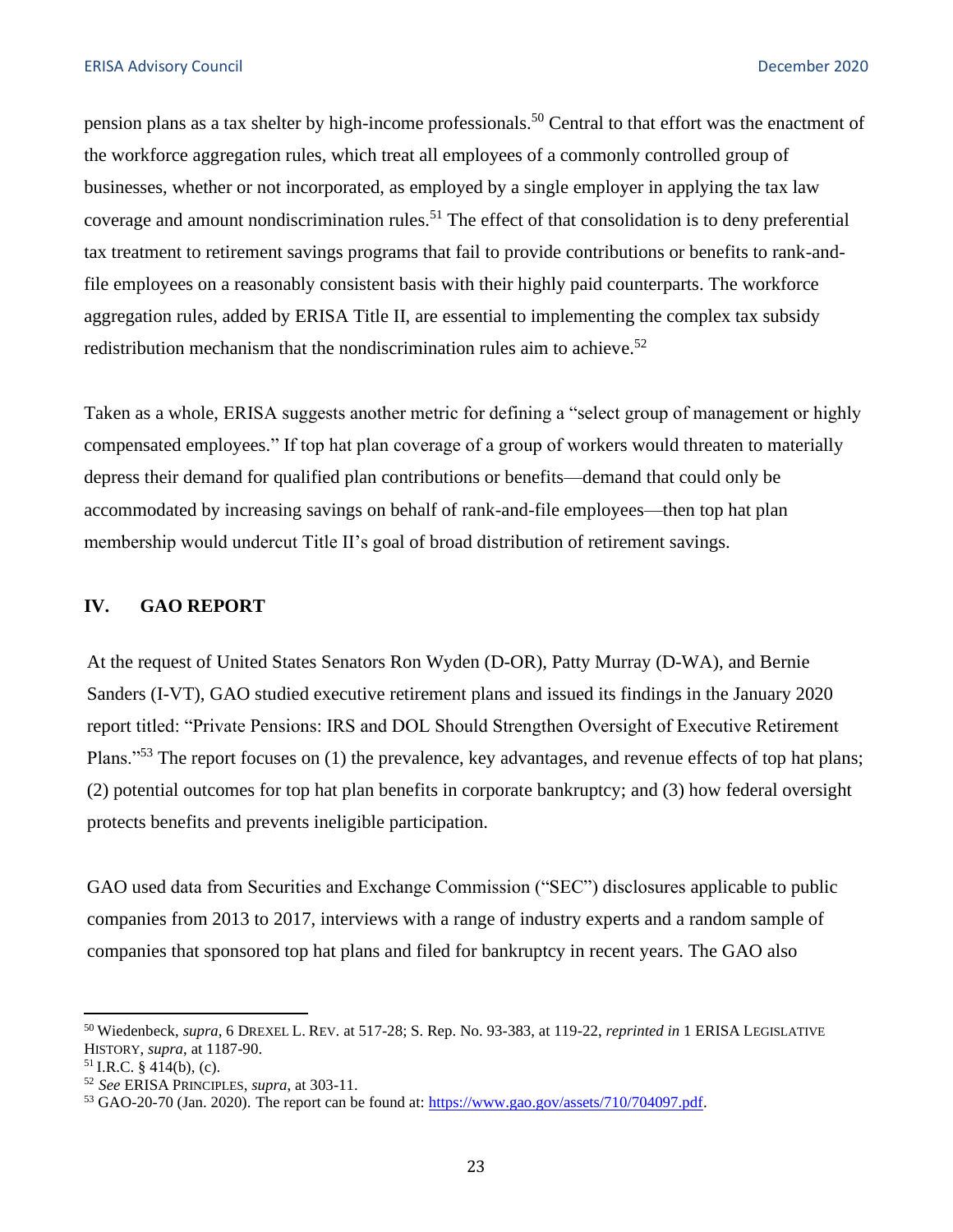<span id="page-23-0"></span>interviewed officials from the Department of Labor, Department of the Treasury, the Internal Revenue Service ("IRS"), the SEC, the Pension Benefit Guaranty Corporation ("PBGC"), and the United States Trustee Program.

GAO recommended that the Department (1) review and determine whether its reporting requirements for top hat plans should be modified to provide additional information that the Department could use to oversee whether these plans are meeting eligibility requirements; (2) explore actions that the Department could take to help companies prevent the inclusion of rank-and-file employees in top hat plans and determine which, if any, actions should be implemented; and (3) provide specific instructions for companies to follow to correct eligibility errors that occur when rank-and-file employees are found to be participating in top hat plans, coordinating with other federal agencies on these instructions as appropriate.

# **V. WITNESS TESTIMONY**

#### **A. GAO**

The Council heard testimony from members of the team who worked on the GAO report, including Kris Nguyen (Director of GAO's Education, Workforce, and Income Security), Tamara Cross (Assistant Director), David Lin (Analyst in Charge), and Ted Burik (Senior Analyst).

GAO representatives emphasized the challenges of obtaining reliable data about top hat plans and the employees who participate in them. They found the Department's database to be of limited use, noting that the one-time, single-page statements filed by top hat plans do not collect key information and are not required to be updated when information changes or when plans terminate. As a result, most of their findings and recommendations relied on SEC disclosures, court cases, and discussions with industry experts. They acknowledged that using SEC disclosure information is less than ideal for two reasons: (1) disclosures only cover a company's five most highly-paid employees and offer no information on top hat benefits that may be offered to other employees, and (2) only publicly-traded companies are subject to SEC disclosure requirements, so no information is available for non-publicly-traded companies.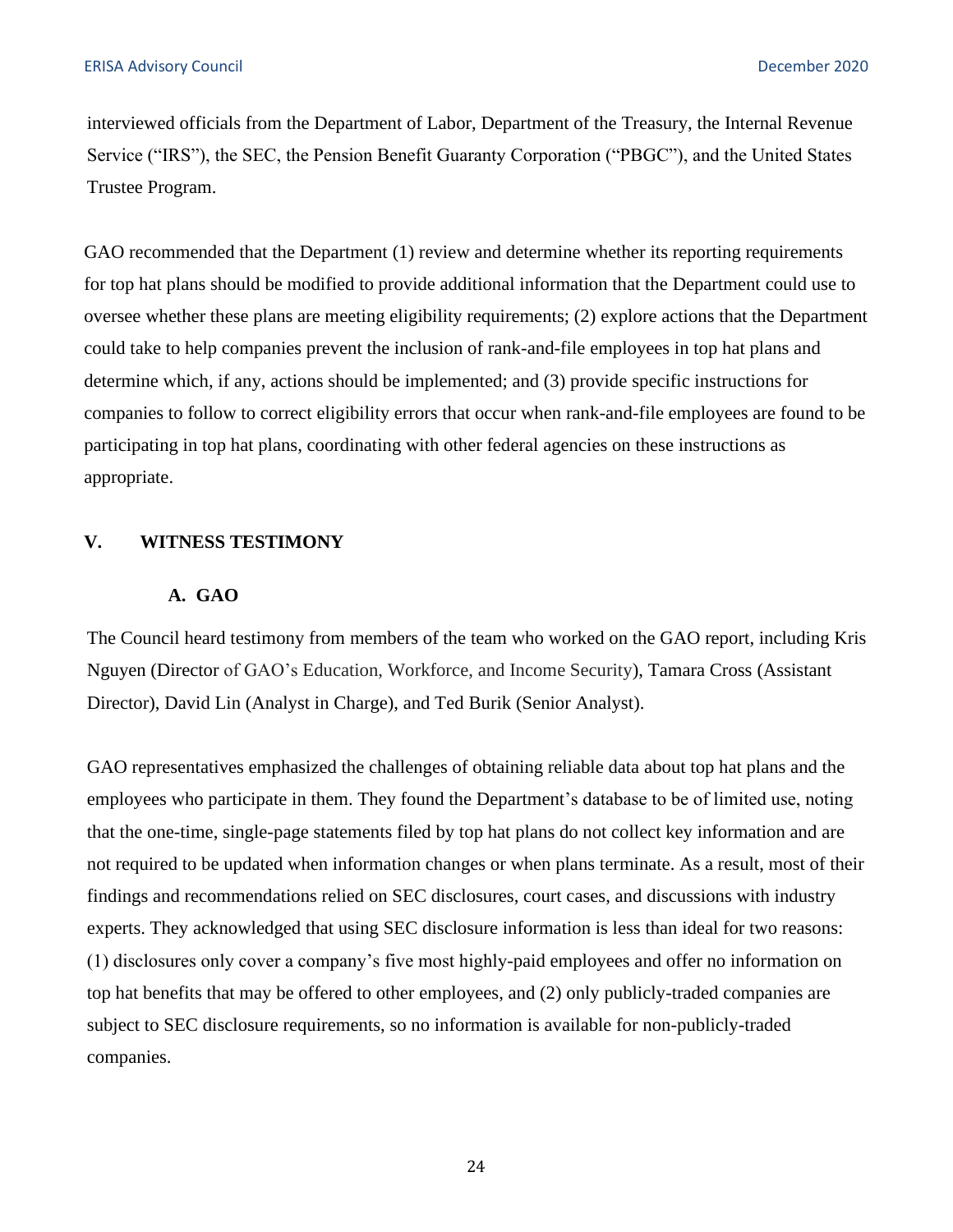When asked how they would have the Department expand reporting requirements for top hat plans, the GAO team brought up suggestions they heard most often from industry experts. This included moving from one-time to ongoing reporting and collecting some or all of the following data:

- Salaries and job titles of employees participating in the plan,
- The percentage of the company's workforce that is eligible to participate, and the percentage actually participating,
- A compensation comparison between eligible employees and other employees.

The GAO team lacked sufficient data to quantify the extent to which top hat plans may be permitting participation by ineligible employees. They did, however, cite evidence to suggest there was reason for concern. For example, they pointed to a 2018 Plan Sponsor Council of America survey that indicated some companies extend eligibility to more than 30 percent of their workforce, and to relatively lower paid and lower ranked employees. They also highlighted a court case that found a top hat plan that covered 18.7 percent of employees too large to be considered "select."

GAO estimated that 20 percent of top hat plans are funded exclusively by voluntary employee deferrals while 80 percent include company contributions. Among plans with company contributions, the report did not delineate between plans that are exclusively company-funded versus those with a mix of employee and company contributions.

Responding to questions about how likely it is that some top hat plans displace or curtail benefits in qualified plans, the GAO team indicated that the interplay between top hat and qualified plans was outside the scope of their research. Their main observation on this subject was that executives often receive benefits from both types of plans.

With respect to top hat benefit claims in company bankruptcy, the GAO's analysis of 30 cases, both public and private, found that outcomes ranged from complete loss to full recovery. The analysis made no distinction based on company size, industry sector, or ownership (public versus private), but did show evidence that executives fare better with recoveries when companies file for reorganization versus liquidation.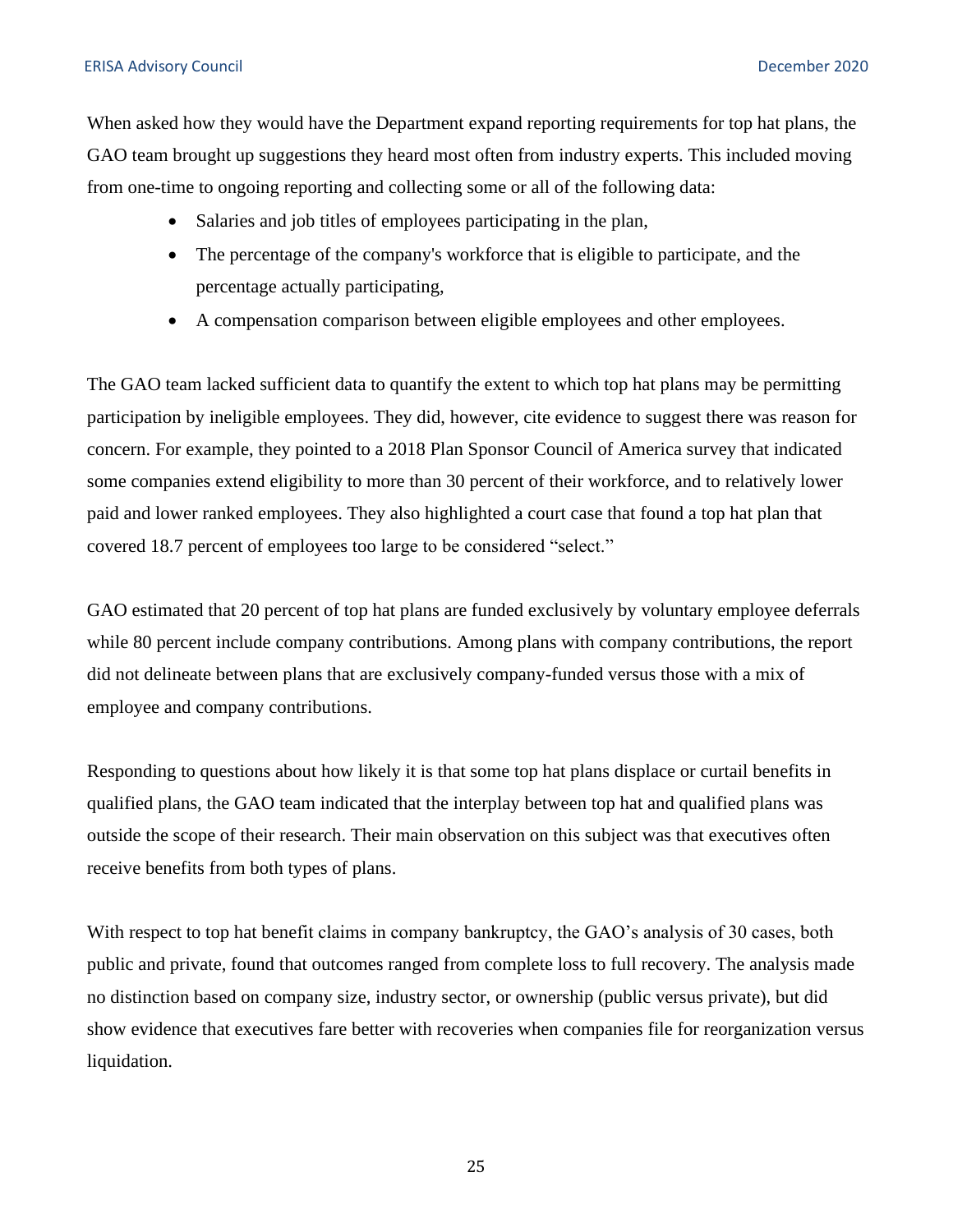#### **B. Plan Sponsor Council of America**

Every year, the Plan Sponsor Council of America (PSCA) conducts a survey of its member companies regarding NQDC plans. The GAO prominently featured a particular and highly concerning data point from the PSCA survey in its report:

Recent industry surveys we reviewed have suggested some companies may be extending employee eligibility to a relatively high percentage of their workforce—in some cases, more than 30 percent—and to relatively lower-paid or lower-ranked employees. For example, results from a recent survey of executive retirement plan sponsors suggested that just over 8 percent of respondents offer eligibility to between 20 to 30 percent of their workforce and just over 4 percent offer eligibility to more than 30 percent of their employees. Further, over 20 percent of respondents indicated that over 15 percent of their workforce was considered highly compensated employees and eligible to participate in an executive retirement plan.<sup>54</sup>

The Council heard testimony from Jason Stephens who was involved in compiling the 2018 survey results. He stated that the actual survey responses paint a different picture and pointed the Council to another portion of the survey results, which states that the mean and median percentage of employees eligible to participate in respondents' NQDC plans were 8.6 and 4.1 percent respectively. The Council has reviewed the 2018 survey and finds that the questions regarding the level of NQDC plan participation were ambiguous and therefore that the results are of little probative value.<sup>55</sup> We also note that, while Stephens focuses on the express data on plan eligibility percentages, employers were instructed to respond to the underlying survey questions on that issue only with respect to their single

<sup>54</sup>GAO 20-27, at 51 (footnote omitted, citing 2018 PSCA survey). 55 Question 5 asks in relevant part:

<sup>&</sup>quot;5. Does your organization offer its highly compensated employees Non-qualified Deferred Compensation Plans …? \* \* \*

a. If yes, approximately what percentage of employees are considered Highly Compensated Employees  $[(HCEs)]$ ? \* \* \*

b. If yes, what criteria do you use to determine who is an HCE?

**IRS** Limit

<sup>•</sup> Other limit ...."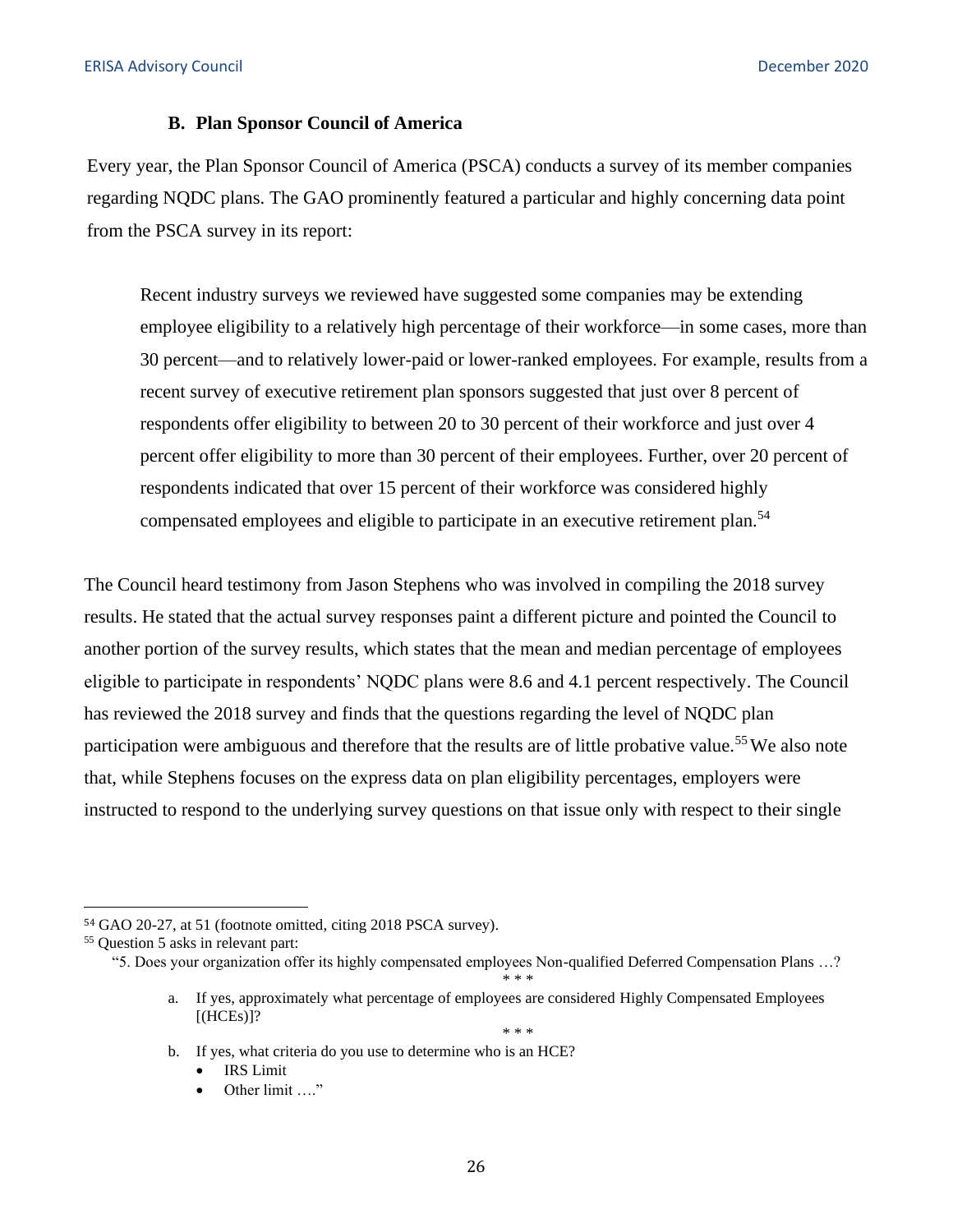largest (liabilities) plan.<sup>56</sup> Without knowing more about the other top hat plans offered by survey respondents, that result must be taken with some skepticism. Overall, as with other available data in this area, the PSCA surveys were not designed to, and do not provide comprehensive data specific to top hat plans. As GAO determined and this Council observes, the lack of such data in itself is an issue the Department should address.

# **C. Consultants**

The Council heard testimony from four consultants who specialize in nonqualified deferred compensation arrangements: Jeffery Acheson (Independent Financial Partners), Alexander Yaffe (Pearl Meyer), Jason Stephens (CAPTRUST Financial Advisors), and Michael Webb (Cammack Retirement Group).

In general, the consultants would welcome formal guidance around top hat plan eligibility and suggested that the guidance take the form of a safe harbor framework. In the absence of clear-cut guidance, they have had to rely upon various tests set out by the courts, such as the percentage of the workforce covered by the plan and the compensation disparity between covered and non-covered employees. However, the fact that courts in different circuits have examined and focused on different factors has created ambiguity, making it difficult to ensure compliance.

All consultants were consistent in their view that the inclusion of rank–and-file employees in top hat plans is rare and is not a pervasive problem. This view, of course, is dependent on how one defines "rank-and-file." When asked how they would have the Department define "highly compensated employee" for top hat plan purposes, all advocated adoption of the qualified plan definition under Code section 414(q) (\$130,000 for 2021), although one consultant indicated he "could live with" the Code section  $401(a)(17)$  compensation threshold (\$290,000 for 2021).

The consultants cautioned against overly restrictive guidance that might hamper smaller companies' ability to compete with large companies in recruiting and retaining talent. According to one consultant, a common tool for smaller companies is a "golden handcuffs" arrangement, *i.e.*, a nonqualified plan that

<sup>&</sup>lt;sup>56</sup> Questions 9 and 10 addressed percentage of eligible employees. The survey Instructions for Questions beginning with Question 8 (therefore clearly including the percentage eligible questions) state: "NOTE: If your organization offers multiple plans, please answer the remaining questions based on your largest (in terms of liabilities) active account balance plan."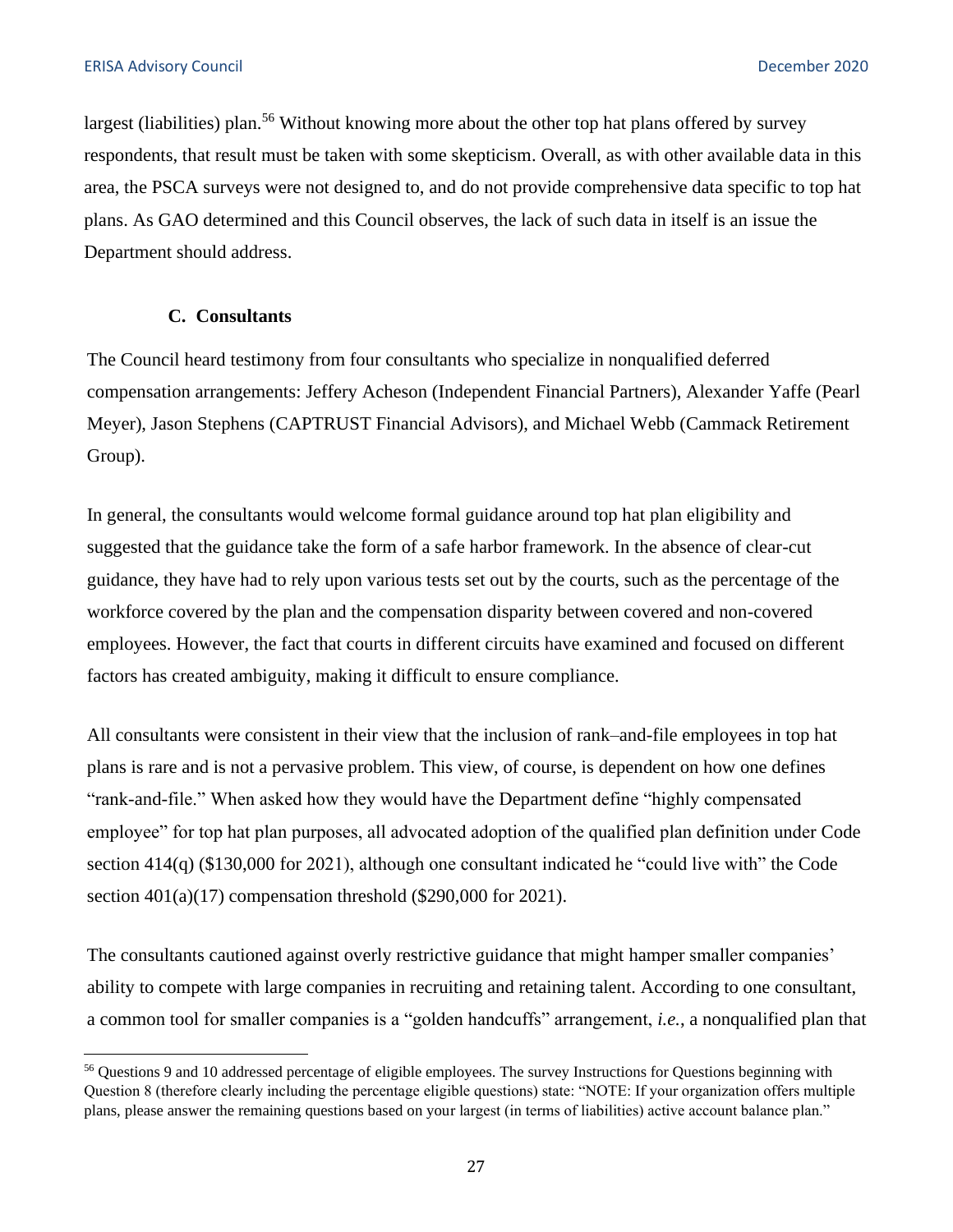is fully employer funded and designed to retain mission critical employees (*e.g.*, software engineers, salespeople) for some period, in some cases until retirement. Employees covered by these plans might not be in management and might not meet an overly restrictive compensation threshold, but they tend to be a small group with meaningfully higher compensation than that of other company employees.

Some of the examples cited by the consultants suggest there may be confusion between top hat plans and retention bonus plans (more typical "golden handcuffs" arrangements, which have no restrictions on who can participate, and are not subject to ERISA). In general, ERISA does not apply to retention bonuses that do not defer compensation to the termination of employment or provide retirement income. Yet, at least one witness talked about an employer who wanted to promise certain employees additional compensation if they stayed with the company for a specified period of time unrelated to termination or retirement. Such a plan would not be considered a pension plan within the meaning of ERISA and therefore would not need to satisfy the top hat plan eligibility restrictions.

With respect to reporting requirements, the consultants' collective view was that the regulations in place today are appropriate and that no changes are needed. However, one consultant opined that employers would be on board with collecting some additional data for the purpose of shaping clear guidance and not to punish sponsors for lack of compliance with a vague rule.

#### **D. Recordkeepers**

The Council heard testimony from two companies that provide recordkeeping services for nonqualified deferred compensation plans: Trisha Morrison (The Pangburn Group) and Mark West (Principal Financial Group). Both recordkeepers target their services to small and mid-sized companies. The Council also heard testimony from Jack Towarnicky from the American Retirement Association, which represents recordkeepers.

The testimony from these witnesses was remarkably consistent. The witnesses stated that, contrary to the perception of many, top hat plans are small in total size and that most participants had only modest account balances. Mark West noted that 77 percent of participants on Principal's recordkeeping system have account balances that are less than \$100,000. Trisha Morrison noted that 67 percent of the plans on Pangburn's recordkeeping system were under \$100,000.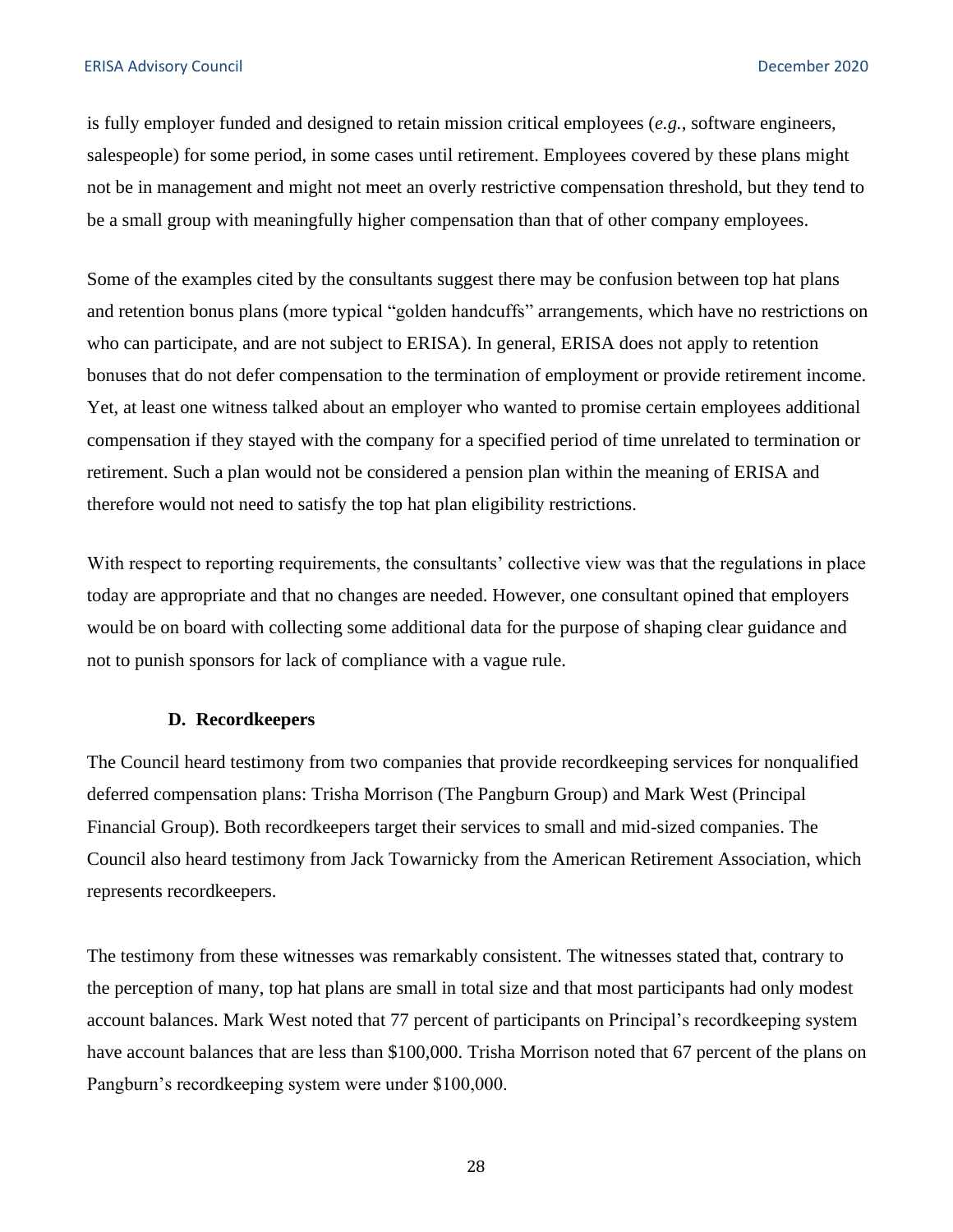In general, the recordkeeper witnesses did not believe there was a systemic problem with including rankand-file employees in top hat plans. For over 40 years, the industry has managed by relying on the existing Department and judicial guidance. They believe it would be difficult to create a definition that would work across the entire country, different industries, and small to large-sized businesses. Jack Towarnicky believes a safe harbor definition could lead to a very limiting and restrictive rule, which essentially could curtail the adoption of top hat plans. Trisha Morrison pointed to the difficulty of a one size fits all approach by stating that "[a]ny singular rule that we've been offered through the courts in their judgments has a counter argument to it."

When asked about the actual negotiation power of participants in top hat plans, the witnesses were in general agreement that participants did not have much negotiation power. The power to negotiate may exist for participants in smaller sized companies but the power lessened the larger the company. Many smaller companies sponsor top hat plans because of the need to recruit new employees who may have left compensation behind at a prior company. These companies need to provide something comparable and competitive to attract new employees, which empowers them with negotiating leverage. With larger employers, however, it generally is a "take it or leave it" mentality. Trisha Morrison stated that top hat plans do not compete with qualified plans but rather supplement benefits for individuals whose compensation cannot be taken into account under a qualified plan.

With respect to reporting, the record *keeping* witnesses were concerned with the burdensome aspect of additional annual reporting, which could impact certain industries disproportionately. One witness pointed out that small private companies would be concerned about disclosing information to competitors. Witnesses believed that capturing some information, such as when a plan closed out, could be useful. One witness believed that a one-time clean-up of already filed top hat statements would be appropriate rather than requiring a new ongoing disclosure requirement.

If the Department did believe it was necessary to revise the reporting rules, one witness thought adding a mandated disclosure about risk on enrollment or benefits statements would be useful. It also was mentioned that best practice already incorporated this type of disclosure through participation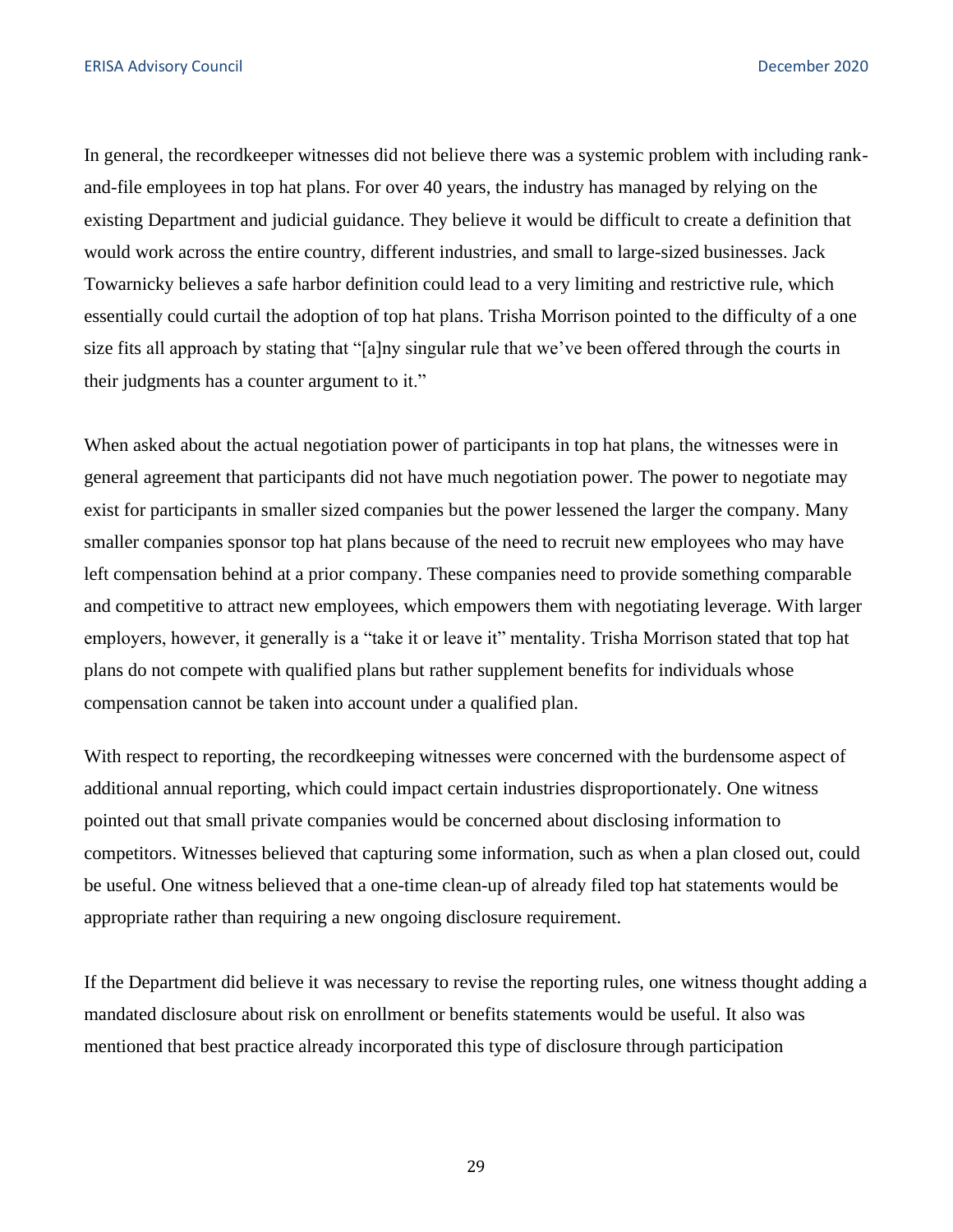agreements, so participants usually understand the terms and risks of the plans. Another witness testified that it had been his experience that participants do not read mandated disclosures.

#### **E. Attorneys**

The Council sought input from a number of attorneys whose practice has concentrated on matters relating to executive compensation and employee benefits. The lawyers who testified before the Council were Bruce J. McNeil (Stoel Rives LLP), Richard W. Skillman (Caplin & Drysdale, Charted), Brian W. Berglund (Bryan Cave Leighton Paisner LLP), Sheldon H. Smith (Bryan Cave Leighton Paisner LLP), Mark Poerio (The Wagner Law Group), Barry K. Downey (Smith & Downey, P.A.), and Arthur A. Kohn (Citigroup Inc.). Each of these attorneys has many years of experience representing clients (predominately plan sponsors) on ERISA matters, and several have taught courses or written influential books or articles on employee benefits law.

These practitioners' recommendations were not uniform, but most advised against a Department regulatory initiative to define top hat plan eligibility. The majority view was that, despite definitional ambiguity, no significant number of rank-and-file employees has been allowed to participate in top hat plans and, therefore, the nonqualified deferred compensation system is functioning properly.<sup>57</sup> In effect, the dominant message was, "It ain't broke, so don't try to fix it." One of the attorneys was supportive of administrative action to provide greater clarity to employees but advocated adoption of a very accommodating approach to top hat plan participation. There was broad consensus that the eligibility standard set forth in Advisory Opinion 90-14A, which looks to the ability to substantially influence the design and operation of a deferred compensation plan, does not reflect the reality of top hat plan membership today.

The attorneys' views on possible top hat plan reporting and disclosure reforms were somewhat more varied. Some felt that no change from the longstanding one-time notice regime was necessary or would be cost justified. Others thought that periodic updating would be helpful. One witness supported imposition of a requirement that the employer must educate every prospective top hat plan participant of the risks of loss presented by the plan. To implement that requirement, participating employees would

<sup>57</sup>Again, witnesses varied as to how they would define "rank and file."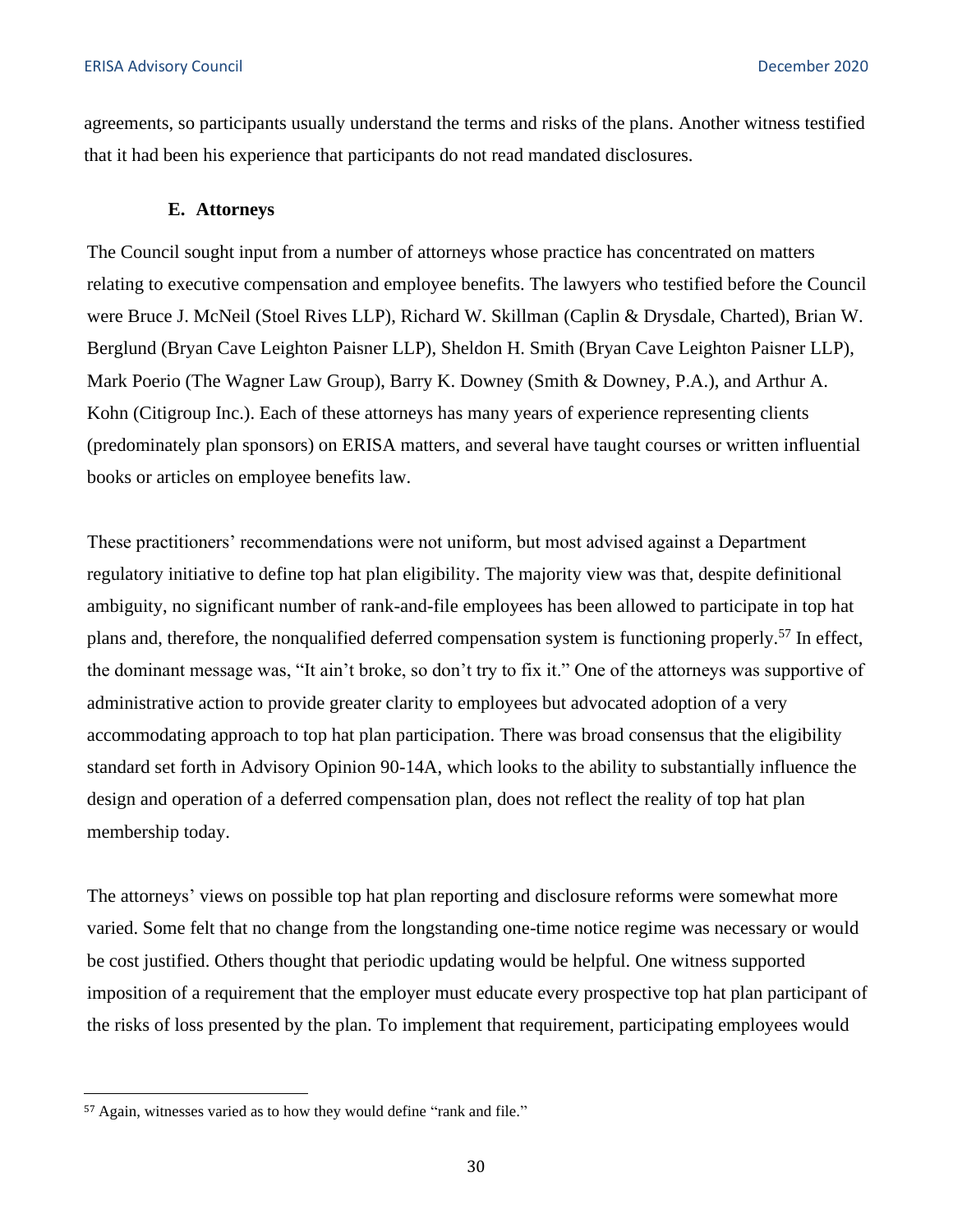be obliged to certify in writing that they understand those risks and the sponsor's report to the Department would certify compliance with this education and disclosure mandate.

#### **F. Public Interest Advocates**

The Council heard testimony from Norman Stein, professor of tax and employee benefits at the Thomas R. Kline School of Law at Drexel University and Senior Policy Advisor at the Pension Rights Center, a consumer advocacy organization dedicated to protecting and promoting retirement security, and Mark Iwry, who is a fellow at the Brookings Institution, a visiting scholar at the Wharton School of the University of Pennsylvania, has previously held senior positions in the Treasury Department with responsibility for employee benefits, and has been a law firm partner.

Professor Stein emphasized that top hat plans hold a singular position under ERISA, being both exempt from ERISA's various substantive consumer protection rules (vesting, funding, spousal protections, fiduciary standards, etc.), but also protected by ERISA's liability-limiting rules (preemption, exhaustion of administrative remedies, deferential judicial standard of review, limited judicial remedies). Observing that the scope of the top hat plan definition is not easily discerned from the statutory language alone, Professor Stein opined that, based on that language, the statutory history, and the canon of statutory construction that exemptions to remedial statutes should be narrowly construed, the top hat exemption was intended to have a narrow scope, limited only to key executives and non-management employees whose high compensation makes them the functional equivalent, at least in terms of bargaining power and of importance to the business, of key executives.

Professor Stein opined that employers and courts (to the limited extent these plans have been subject to challenge) have extended the scope of the top hat exemption far beyond what Congress intended. Recognizing that good data is not readily available, Professor Stein nonetheless stated that it was his belief that top hat plans now cover many hundreds of thousands of participants, including many midlevel and relatively modestly compensated employees. In his view, this expansion has resulted in two problems that must be addressed.

First, a large number of moderately compensated employees who are covered by these unfunded benefit arrangements have no leverage, little information about the risks inherent in these plans, no financial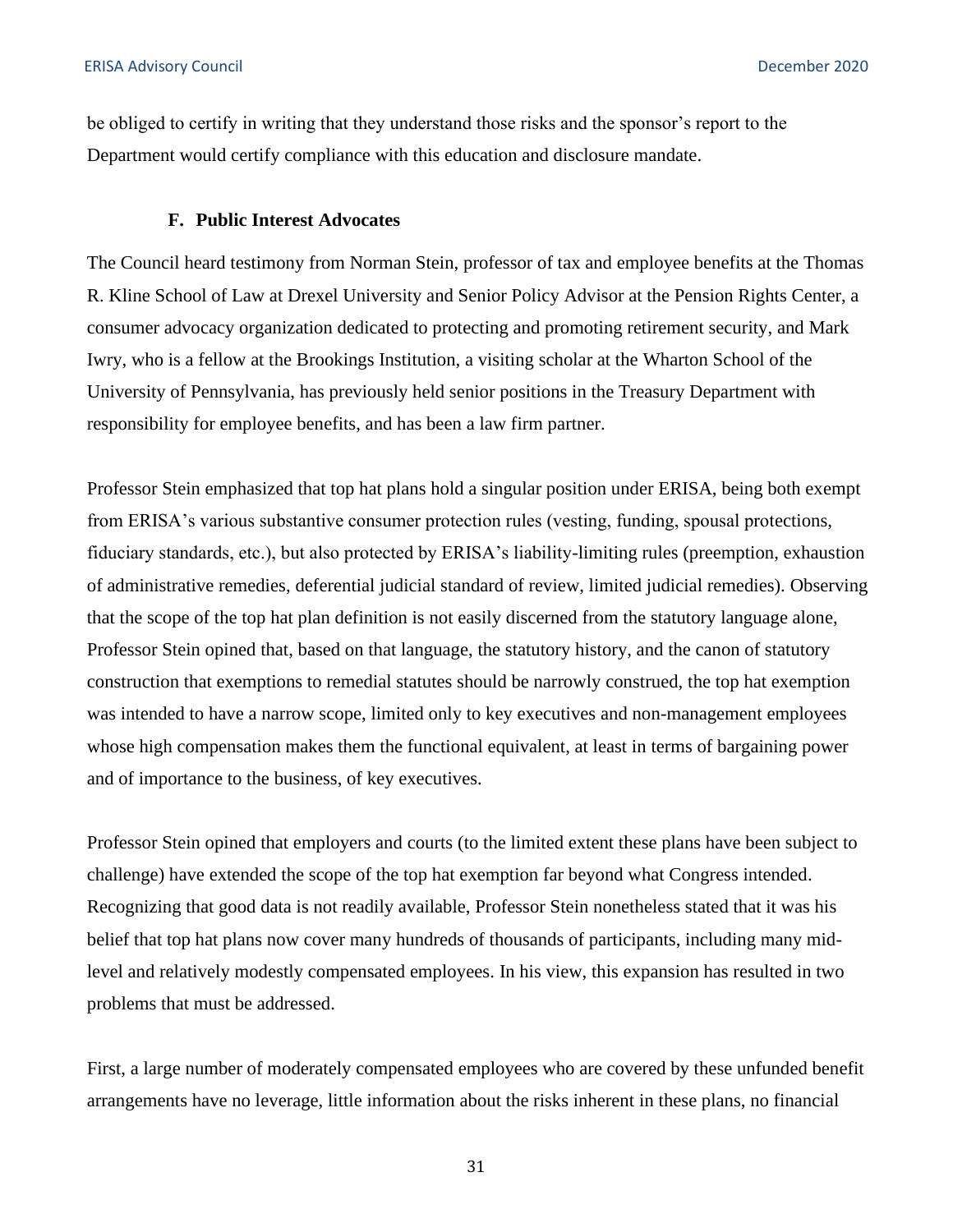cushion to withstand losses, few protections, and limited remedies. Consequently, they are actually worse off than they would have been had ERISA never been enacted. Second, demand for benefits under qualified plans is suppressed because employers are able to provide top hat plan benefits to middle management and other employees who are considered highly compensated employees under the tax rules rather than providing such benefits under a qualified plan, in which case benefits must be provided on a comparable basis to rank-and-file employees.

With respect to reporting, Professor Stein believes that the current regime falls short both in providing important data that regulators and legislators should have and in providing participants with information they need relative to their benefit security. In his view, reporting should include data such as percentage of participation, range of compensation, job titles and value of benefits across the plan or plans.

Mark Iwry expressed the view that the Department's traditional focus on employees' ability to protect themselves without the substantive protections of ERISA is misguided. In his view, the central public policy issue presented by the scope of the top hat plan exemption is the impact such plans have on the qualified plan system, specifically the level of benefits and contributions provided to nonhighly compensated employees in qualified plans.

As a threshold matter, Mr. Iwry stressed that impacts on the qualified plan system were appropriate policy considerations for the Department, notwithstanding that the Department does not have interpretive authority for the tax provisions of ERISA. He shared that the Reorganization Plan No. 4 of 1978,58 which allocates interpretive authority for ERISA between the Department and the Department of the Treasury, should not stand in the way of a holistic approach to retirement policy.

Mr. Iwry encouraged the Council and the Department to consider whether top hat plans, particularly "top up" or "spill over" plans, are undermining the contributions and benefits provided to nonhighly compensated employees in qualified plans. He highlighted that top hat plans are often closely integrated with qualified plans and that such plans may undermine the "constructive tension" in the qualified plan system, which depends on the nondiscrimination rules to ensure that nonhighly compensated employees

<sup>58 43</sup> Fed. Reg. 47713 (Oct. 17, 1978), available at: [https://www.dol.gov/agencies/ebsa/laws-and-regulations/laws/executive](https://www.dol.gov/agencies/ebsa/laws-and-regulations/laws/executive-orders/4)[orders/4.](https://www.dol.gov/agencies/ebsa/laws-and-regulations/laws/executive-orders/4)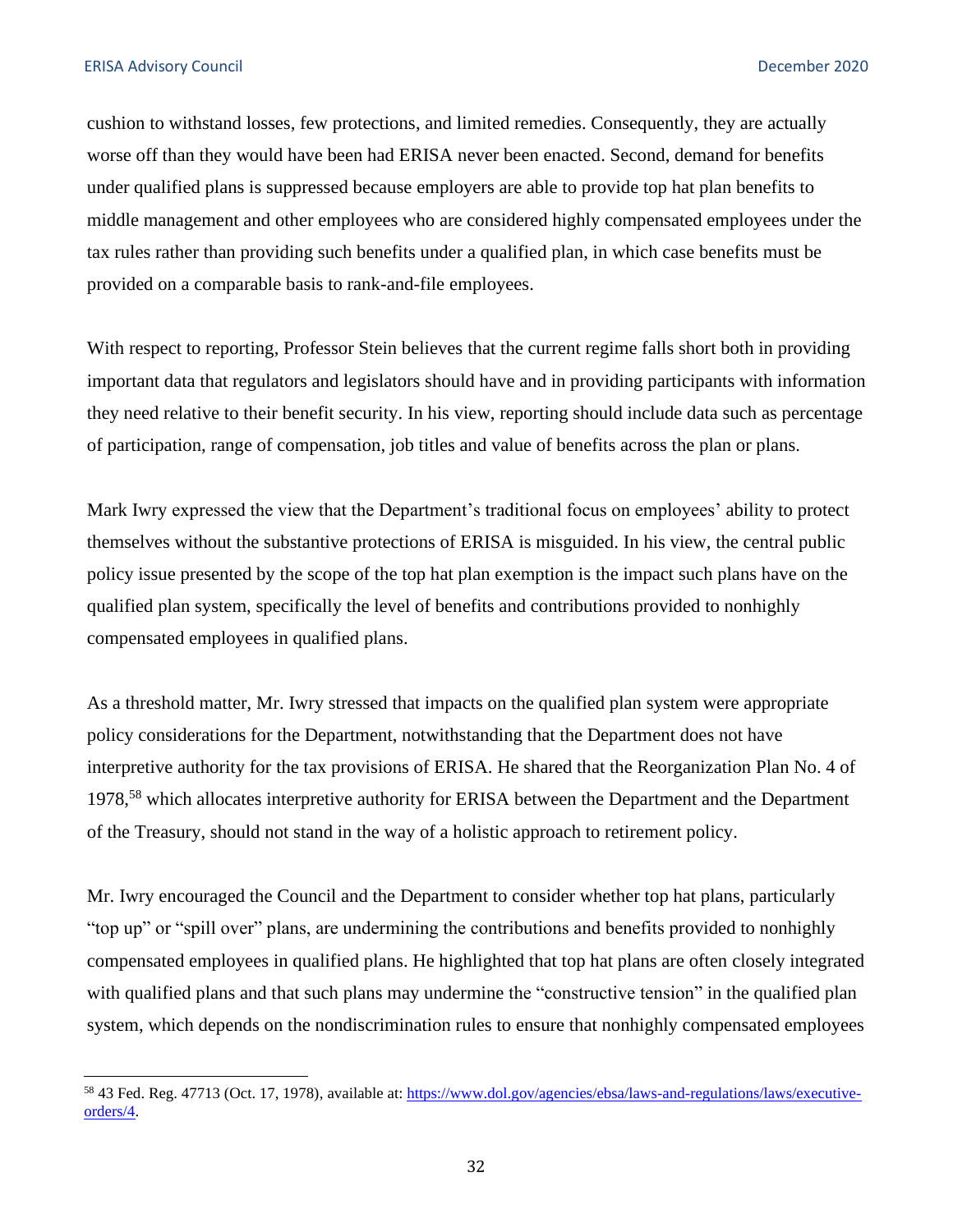<span id="page-32-0"></span>receive contributions or benefits that are comparable to those provided to highly compensated employees. He shared that in practice the tax differences between top hat plans and qualified plans are modest, particularly from the perspective of the participant, and that top hat plans provide an easy way to provide relief from the nondiscrimination rules to the detriment of rank-and-file employees.

With respect to data, Mr. Iwry agreed that there is a distinct lack of data about top hat plans and the universe of employees who are eligible to participate in such plans. He agreed that additional reporting would be appropriate provided that it is not too onerous for employers, but he argued that this lack of data should not forestall action by the Department. In his view, additional data would be helpful but it will not answer whether top hat plans are undermining benefits and contributions under qualified plans. He argued that it is apparent on its face that certain types of top hat plans, i.e., make whole or top up plans, are undermining the qualified plan system and that action is needed.

Using protection of the qualified plan system as a north star, Mr. Iwry suggested that the Department consider safe and unsafe harbor rules. He pointed out that other regulators had taken on similar issues and that this was a solvable drafting challenge. Finally, Mr. Iwry emphasized the need to provide appropriate transition relief to ensure that participants and employers who acted in reasonable goodfaith are not adversely affected.

#### **VI. COUNCIL OBSERVATIONS**

#### **A. The Data Problem**

As discussed above, there is very little information about the prevalence and characteristics of top hat plans and nonqualified deferred compensation more generally. The Department's current one-time alternative reporting method provides virtually no information about the nature of the plan, such as amount contributed or deferred, eligibility, number of participants or even whether the plan is still in existence. Other reporting sources are limited at best. We note also that much of the survey information is about nonqualified deferred compensation in general, not top hat plans specifically. Many nonqualified deferred compensation plans are not pension plans, but rather retention or bonus programs, so survey information about compensation and prevalence may be of very limited utility.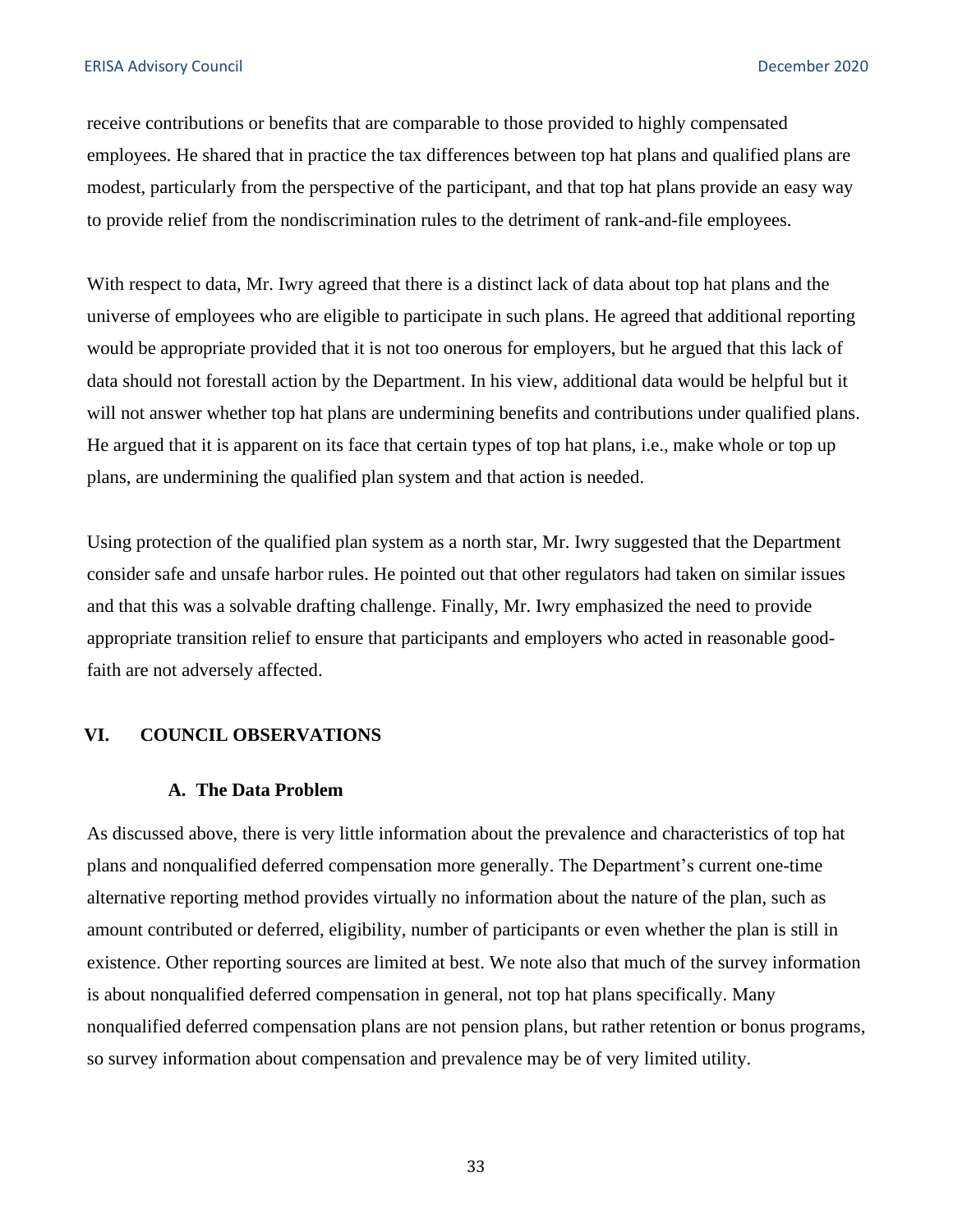This lack of information makes it difficult to assess whether there are problems with top hat plans that need to be addressed. It is not currently possible to determine whether the coverage of a top hat plan created in the early 1980s has grown over time at the expense of benefits provided under qualified retirement plans, because the plan sponsor need never update its one-time registration statement. Similarly, we simply have no objective basis for determining whether rank-and-file employees are being covered. Attorneys representing employers assured the Council that rank-and-file employees are not being covered but, in the absence of any definition or objective data, these assurances constitute personal opinions and anecdotal assessments at best and self-serving opinions at worst.

#### **B. Adverse Outcomes**

The Council did not hear testimony reflecting that significant numbers of top hat plan participants have been denied retirement income as a result of the employer's insolvency or repudiation. Similarly, the Council did not hear testimony that the lack of ERISA's other substantive protections, such as vesting or spousal rights, has adversely affected top hat plan participants. That said, the Council was not able to procure appropriate witnesses with experience representing participants in bankruptcy or employment disputes. The Council observes that there are a significant number of cases in which top hat plan participants are claiming benefits due and recognizes that insolvencies are sensitive to the business cycle. There is simply no record on which to determine whether there are systemic problems with the lack of ERISA's protections.

#### **C. Interplay with the Qualified Plan System**

A number of witnesses raised questions about whether top hat plans are undermining the fundamental policy choice inherent in the qualified plan system: that the availability of generous tax benefits is conditioned on rank-and-file participation on a comparable basis to highly compensated employees, and that the contributions or benefits provided not discriminate in favor of highly compensated employees.<sup>59</sup> Many witnesses testified that top hat plans are not discouraging the formation of qualified plans. Witnesses agreed that top hat plans are offered in conjunction with qualified plans; they provide a supplement to, rather than a complete substitute for, qualified plan savings. However, a number of witnesses suggested that the ability to provide retirement benefits to a broad group of middle

<sup>59</sup>*See* I.R.C. §§ 401(a)(3)-(5), 410(b).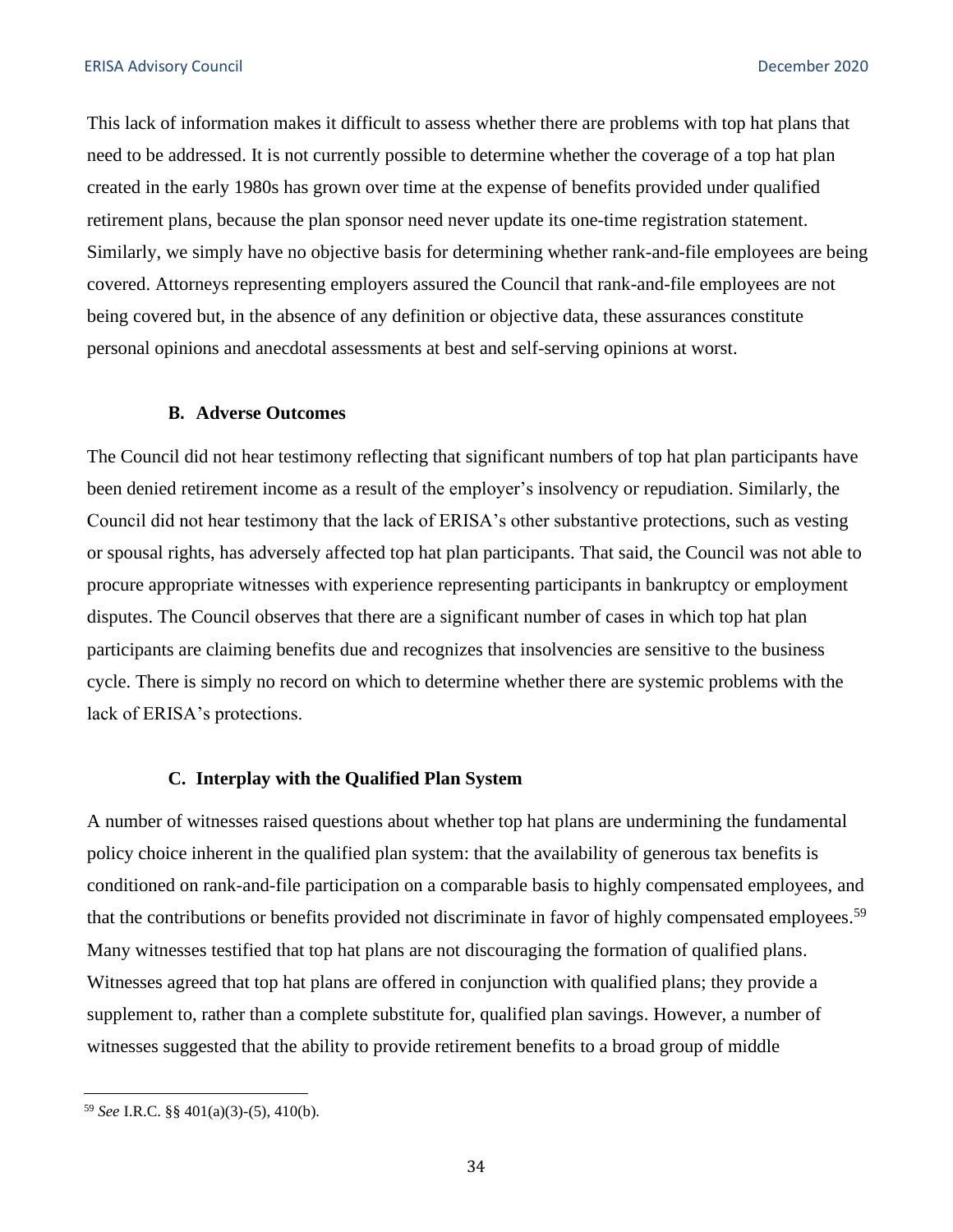management through a nonqualified deferred compensation plan reduces the incentive for employers to provide greater benefits to their rank-and-file workers through qualified plans.

As discussed above, the Council is unaware of comprehensive, reliable, objective data that would support or refute the notion that top hat plans undermine the system. Yet as numerous witnesses pointed out, top hat plans are often closely coordinated with their companion qualified plans and explicitly designed to provide benefits that cannot be provided under the companion plan due to various limits imposed by the qualified retirement plan rules. These limits include the actual deferral percentage/actual contribution percentage (ADP/ACP) tests (the special nondiscrimination tests for 401(k) plans), the limit on elective deferrals, the limit on annual compensation that may be taken into account under a qualified plan, and the limits on contributions and benefits.<sup>60</sup> The very design of these plans takes pressure off the nondiscrimination rules applicable to qualified plans. It is entirely plausible that, without the ability to broadly offer top hat plan benefits, employers would choose to provide more robust benefits under qualified plans. In the absence of hard data, it is possible that top hat plans are materially undermining the qualified plan system. We view this issue as the central public policy question underlying this topic.

#### **D. Importance of Top Hat Plans**

A number of consultant-witnesses testified that top hat plans play an important role in human capital management, including recruiting and retaining key employees. The Council agrees that top hat plans have a role to play and that any definition of a "select group of management or highly compensated employees" should be sufficiently flexible to allow businesses to recruit and retain employees. It was striking, however, that some of the examples cited as support for the need for top hat plans involved plans that appeared not to be pension plans. For example, one witness talked about recruiting a key software engineer to a cash poor start up and how a narrow definition of top hat might prevent that employer from being able to recruit the prospective employee with a generous nonqualified deferred compensation plan. In this regard, there appears to be a need to clarify that nonqualified deferred compensation plans that do not defer compensation to the termination of employment or beyond or provide retirement income are not pension plans, and that such plans do not need to rely upon ERISA's top hat plan exemptions.

 $^{60}$  I.R.C. §§ 401(k)(3), (m)(2), 402(g), 401(a)(1), 415.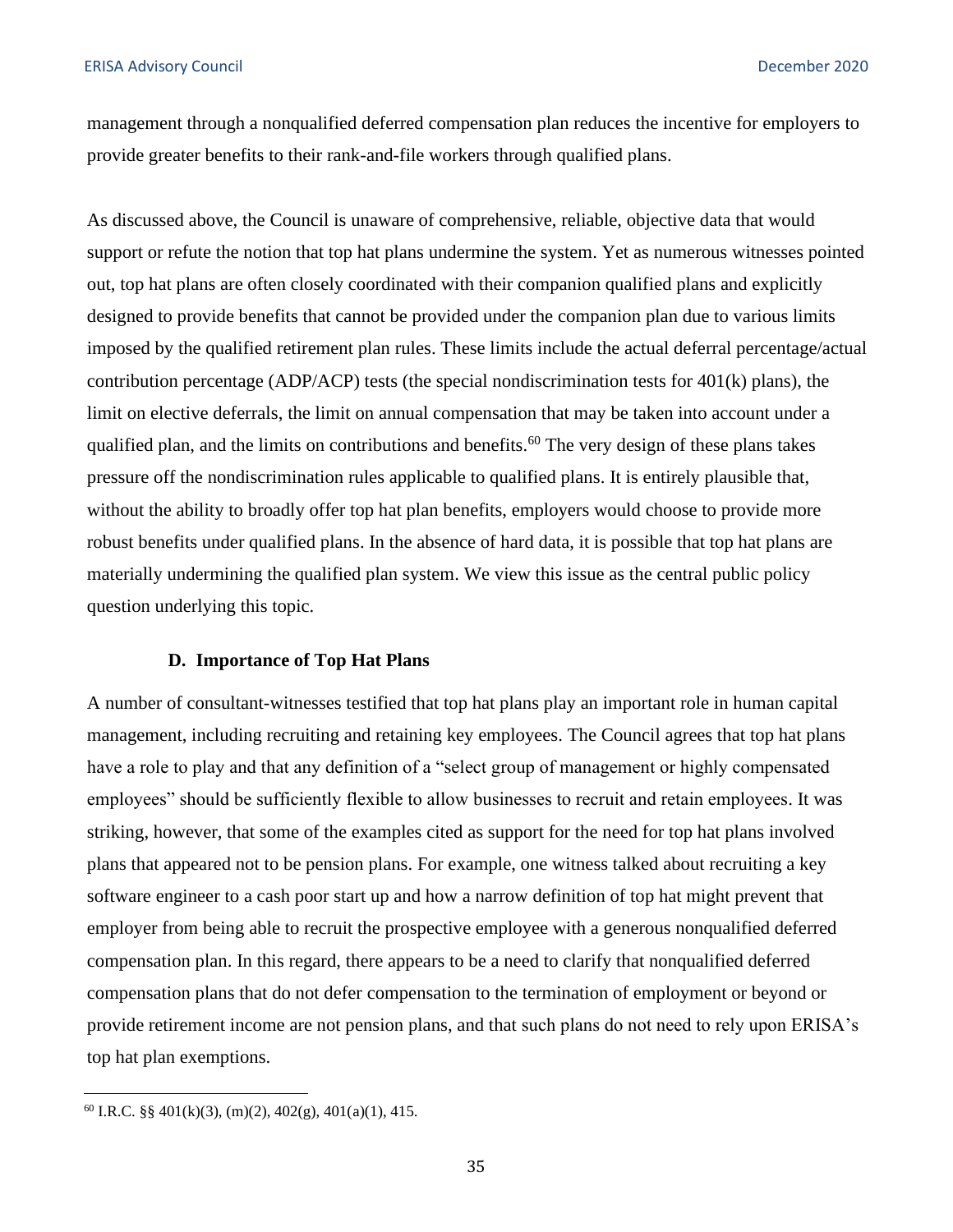#### **E. Advisory Opinion 90-14A**

Virtually all of the witnesses who work with top hat plans indicated that the notion reflected in Advisory Opinion 90-14A that top hat status should be limited to employees who have the ability to influence the design or administration of deferred compensation is not useful and is often not taken into account in determining eligibility. While one witness who worked with the nonprofit sector testified that employees in small companies and not-for-profit organizations often did negotiate the terms of their top hat plans, witnesses from larger for-profit organizations universally testified that individual negotiation was not a component of their top hat plans. The testimony of witnesses representing large employers and the experience of a number of Council members indicated that many plans are "take it or leave it" programs. Several witnesses spoke to the potential burden inherent in administrating scores of individually negotiated top hat plans. Many witnesses indicated that it would be highly unusual for all but the chief executive officer of a company to have the ability to shape the terms of a top hat plan, such as its vesting requirements or other forfeiture provisions. Moreover, the ability to negotiate the terms of employment simply does not translate easily to practical decisions about who is within the "select group" that can be covered by an unfunded pension plan that is meant to be a top hat plan. Rather, employers are deciding who can be in a top hat group based on criteria such as compensation levels, titles (*e.g.*, senior vice presidents and above), and the overall percentage of the employer's workforce that is eligible to participate.

The standard announced in Advisory Opinion 90-14A was apparently intended to communicate a restrictive approach to top hat eligibility focused on the absence of need for the substantive protections of ERISA Title I. That focus is appropriate and, in the Council's view, depends upon an employee's access to information and ability to understand and bear the risks associated with top hat plan participation. The Advisory Opinion focused on ability to appreciate the risk but also the ability to mitigate that risk by controlling the terms of the plan itself. The Council believes that the mitigation part of the "test" as articulated in the Opinion is not, at this point, a realistic or appropriate determinant of who should be eligible for top hat plan membership.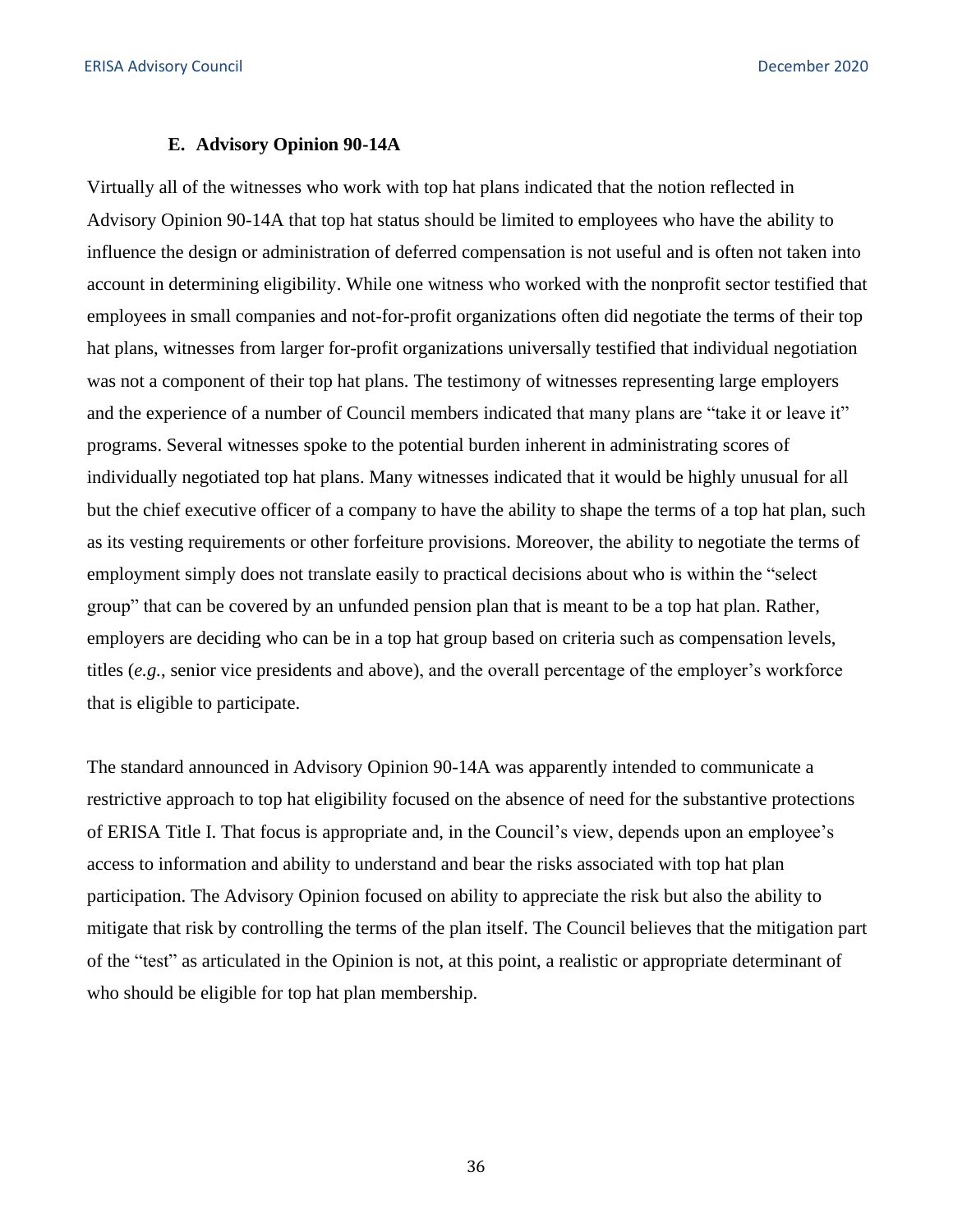#### **F. Coverage of Rank-and-file Employees**

Employers appear to be well-intentioned and making good-faith efforts in determining who is eligible to participate in a top hat plan. However, the Council's impression is that the universe of eligible employees is broader than Congress intended. To be clear, the Council did not hear that rank-and-file employees were being covered by top hat plans. But the repeated assurance that top hat plans today do not cover rank-and-file employees may mean only that workers who are *not* "highly compensated employees," as defined for purposes of the qualified plan nondiscrimination rules<sup>61</sup> ("OP HCEs"), are systematically excluded from participation. There was some evidence to suggest that upper and middle management employees and a broad group of QP HCEs may be participating in top hat plans. More troubling, one survey found that 4% of nonqualified plans covered employees earning less than \$120,000 a year, not even reaching the current level for QP HCE status. In effect, the Council's sense is that employers are effectively limiting participation to managers and QP HCEs, but not necessarily to a "select group" of management or highly compensated employees as intended by the top hat exemptions. Even the application of strict limits on the percentage of employees who are covered does not ensure that only a select group of management or highly compensated employees is covered.

### **G. Trade-off between Flexibility and Predictability**

The phrase "select group of management or highly compensated employees" is effectively an undefined term with attorneys and consultants looking generally to case law for guidance. This provides employers with the flexibility to include employees who are important to the employer's business in unfunded pension plans. It also has the virtue of allowing for coverage that can be tailored to different geographic locations (pay is lower in some areas than others), business models (dealing with "talent", e.g., doctors, software engineers), and overall workforce composition (as in firms where all or most employees are very highly compensated). However, this flexibility raises the possibility that top hat plans are encroaching on the qualified plan system. It also results in greater compliance costs relative to a bright line rule.

 $61$  I.R.C. § 414(q). In 2020 and 2021, the compensation threshold for HCE status is \$130,000. IRS Notice 2020-79, 2020-46 I.R.B. 1015.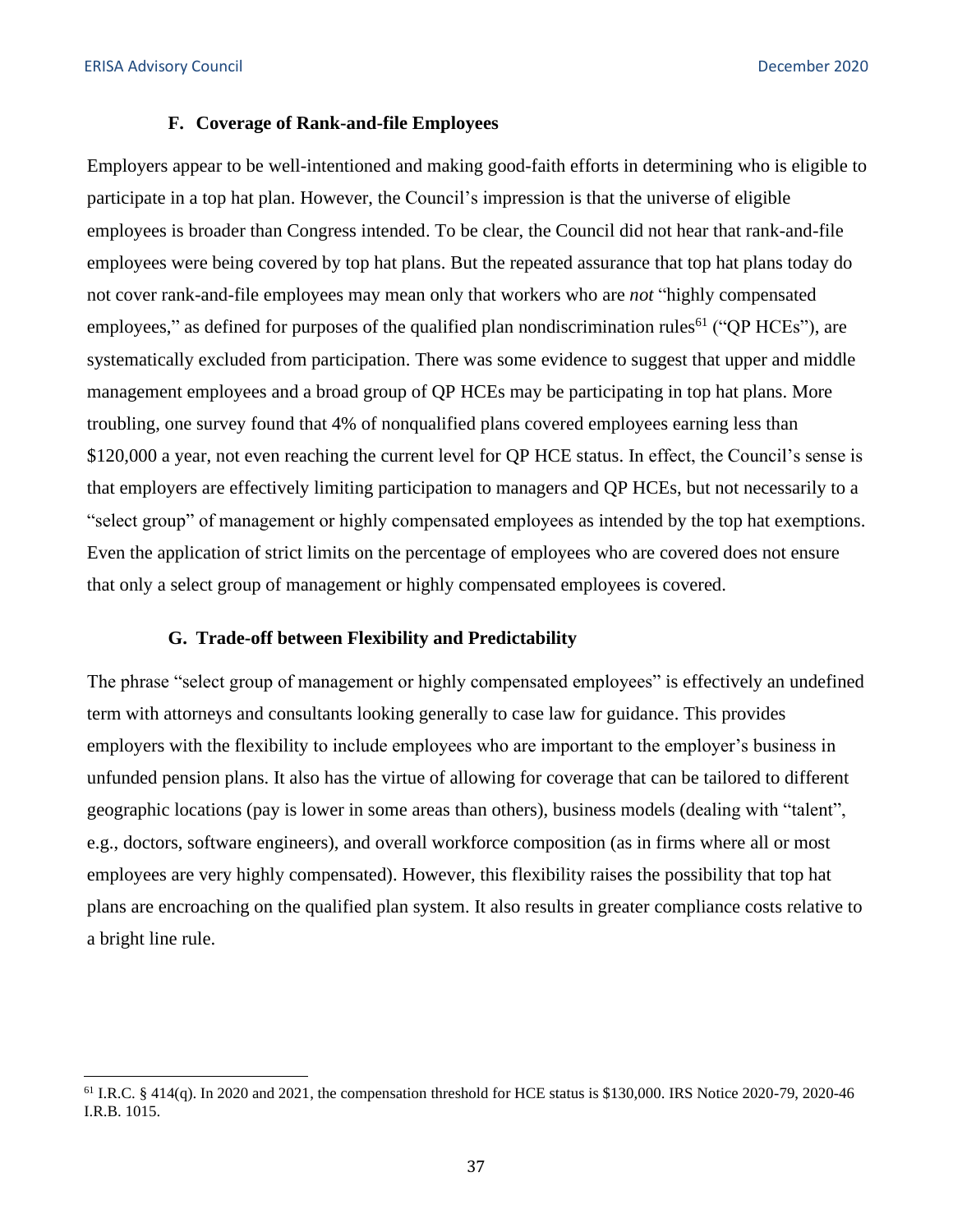#### **H. Correction is Primarily a Tax Issue**

GAO recommended that the Department create a method of correction for a top hat plan that inadvertently covers an employee who is not a member of a "select group of management or highly compensated employees." In response, the Department directed the GAO to a 2015 amicus brief it filed in which the DOL suggested that plans can be modified to exclude ineligible rank-and-file employees, awarding them the full vesting and other protections under ERISA, and distributing their benefits from the plan while maintaining the plan's status as a top hat plan for those executives who do qualify. The amicus brief suggests this "approach would avoid providing a windfall gain to the management and highly-compensated employees who could properly have been included in a plan covered by [ERISA Section 201(2)], who possess sufficient economic bargaining power to protect their own rights and are not the intended beneficiaries of the substantive ERISA provisions at issue."<sup>62</sup>

This raises a question about whether a distribution as a result of ineligibility would run afoul of Code section 409A's prohibition on accelerated distributions. When the IRS was presented with the scenario in the DOL amicus brief, the IRS responded that removing employees from the plan and awarding them full and immediate vesting and payout of benefits could violate Code section 409A, which does not generally permit acceleration of nonqualified deferred compensation. The IRS said it was willing to work with the DOL to create an exception to the accelerated payment rule for plans that seek to remove ineligible rank-and-file employees from a top hat plan. IRS officials stated that the DOL would first need to better define a top hat employee and then decide the proper approach for removing ineligible rank-and-file employees from a plan before any new regulations under section 409A could be considered.

Thus, the primary obstacles associated with correction of eligibility failures appear to be tax issues. For these reasons, correction is outside the remit of the Council.

#### **I. Transition Relief**

Any guidance interpreting a "select group of management or highly compensated employees" should provide transition relief for reasonable, good-faith interpretations of the statute. It would not be fair to

<sup>62</sup> Brief for the DOL as Amicus Curiae, p. 24, *Bond v. Marriott International, Inc.*, No. 15-1160 (4th Cir. 2016).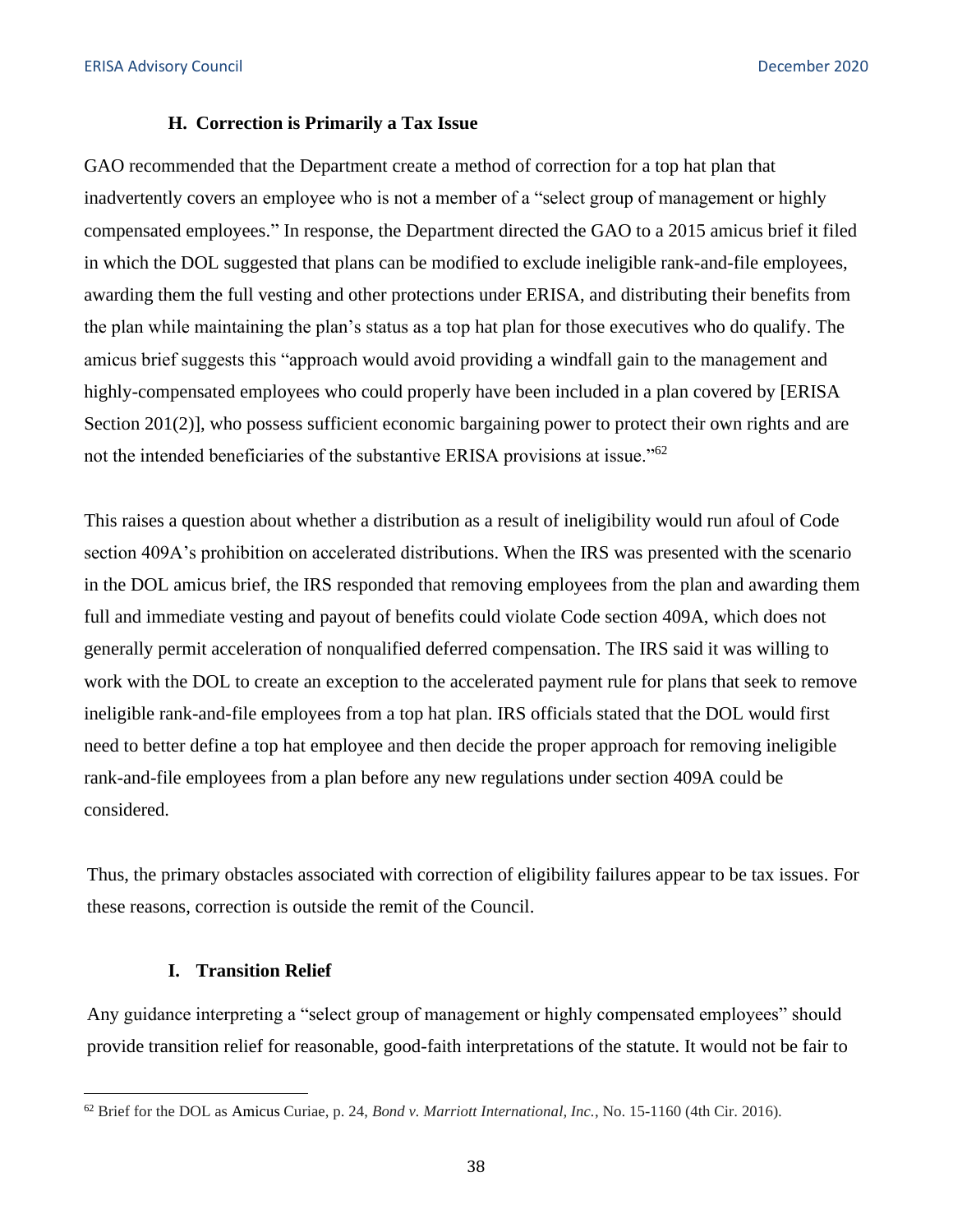<span id="page-38-0"></span>penalize employers and employees given the absence of meaningful guidance on the scope of the top hat exemption. There are a number of different approaches to transition, including cashing out ineligible employees, freezing accruals, or grandfathering existing participants and allowing ongoing accruals. These different approaches have pros and cons and may raise similar tax issues to correction, as discussed above. We note that one material negative would be the harm to employees who may effectively have their compensation reduced if they are no longer eligible to accrue benefits.

#### **J. Alternative Reporting Scheme is Not Useful**

The current alternative reporting regime is not useful. It is a one-time filing with no requirement for updating for plan expansions, termination, mergers or other material modification. The current alternative reporting scheme provides no data that would permit any substantive review that these plans are meeting the statutory requirements.

# **VII. RECOMMENDATIONS CONSIDERED**

#### **A. Do Nothing**

The Council considered whether to recommend against further work in this area. This approach finds support in the fact that the statutory language has been unchanged, and there has been little to no guidance since ERISA was enacted in 1974. Over that time, in the absence of any formal guidelines for making coverage decisions, prevailing practice has been shaped by the various quantitative and qualitative factors that the courts have considered. A number of witnesses expressed that it makes little sense to disrupt existing practices at this point and that the potential costs of compliance with a new rule would far outweigh any benefit. These witnesses warned that changes could lead to large scale revisions with significant liability for plan sponsors and unexpected tax consequences for participants.

In contrast to this view, the Council heard testimony that uncertainties arising from inconsistent case law have not benefitted either employers or employees, nor have they advanced the policy objectives underlying the top hat exclusion in an optimal way. These witnesses expressed concern that, in some cases, court decisions have afforded too much leeway, spurring an expansion of top hat participation into middle compensation ranges.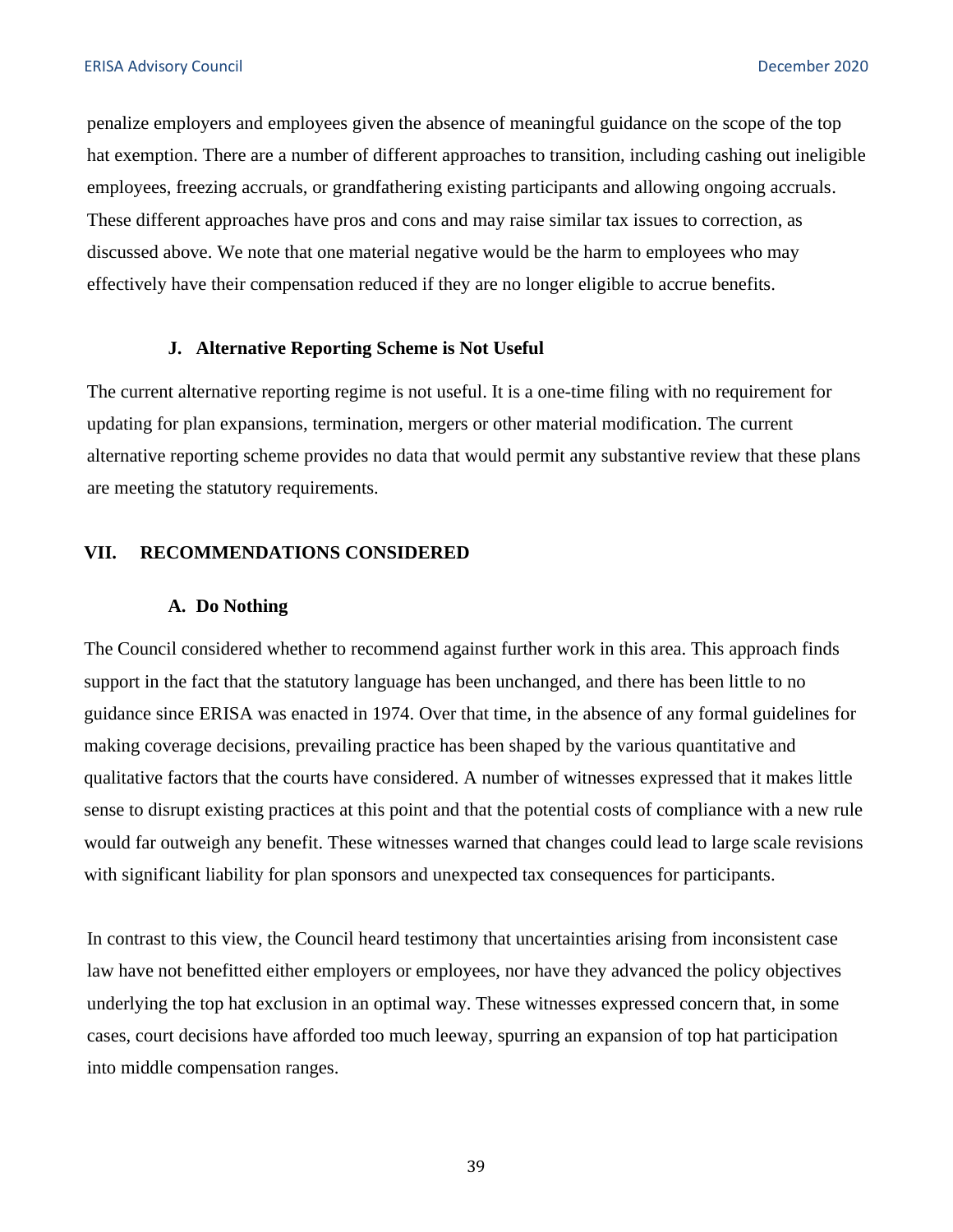The Council also considered whether changes were appropriate given the absence of evidence of significant problems in this area. Richard Skillman expressed this argument forcefully "We've lived with the uncertainty in this area for 46 years. As far as I'm aware, there is no evidence of widespread abuse or understanding that employers are crying out for greater certainty. [I] just don't think it's broke enough to try to fix it."

The first obvious counterpoint to this argument is that there is not enough data regarding participation in these plans to make a judgment about the level of abuse, if any. Indeed, the one-time filing statement required of top hat plans is devoid of any information to make such a determination. A separate but perhaps related flaw in this argument is that the Department has focused relatively little attention to examining these plans. GAO observed that while DOL has not apparently encountered eligibility problems or systematic abuses, DOL itself admitted top hat plan eligibility "is not a commonly reviewed issue" by the Department.

Next, the Council considered whether, as some witnesses suggested, it is better to do nothing because it is too difficult to define the statutory language "a select group of management or highly compensated employees" because such language is inherently fact-specific. Richard Skillman testified that attempting to define the scope is not only difficult but also dangerous, stating that "any attempt to more clearly define or delineate the scope of this exemption is going to be fraught with problems. . . there are just too many potentially relevant facts and circumstances with the courts or qualitative considerations when they looked at these issues, or any definition or set of guidelines not to be under-inclusive, overinclusive, or both." Bruce McNeil testified that imposing specific requirements for top hats plans could cause employers to eliminate such plans completely or to reduce benefits offered under such plans and therefore would be adverse to the interests of plan participants in the aggregate. Jeffery Acheson expressed a concern that strict eligibility parameters could impair the ability of small and medium sized businesses to craft compensation agreements that allow them to compete with larger companies that have the wherewithal to create more elaborate opportunities for highly compensated employees.

On the other hand, Professor Stein opined that, although this particular statutory formulation is very difficult to precisely define, difficult line-drawing exercises are not uncommon in the law and that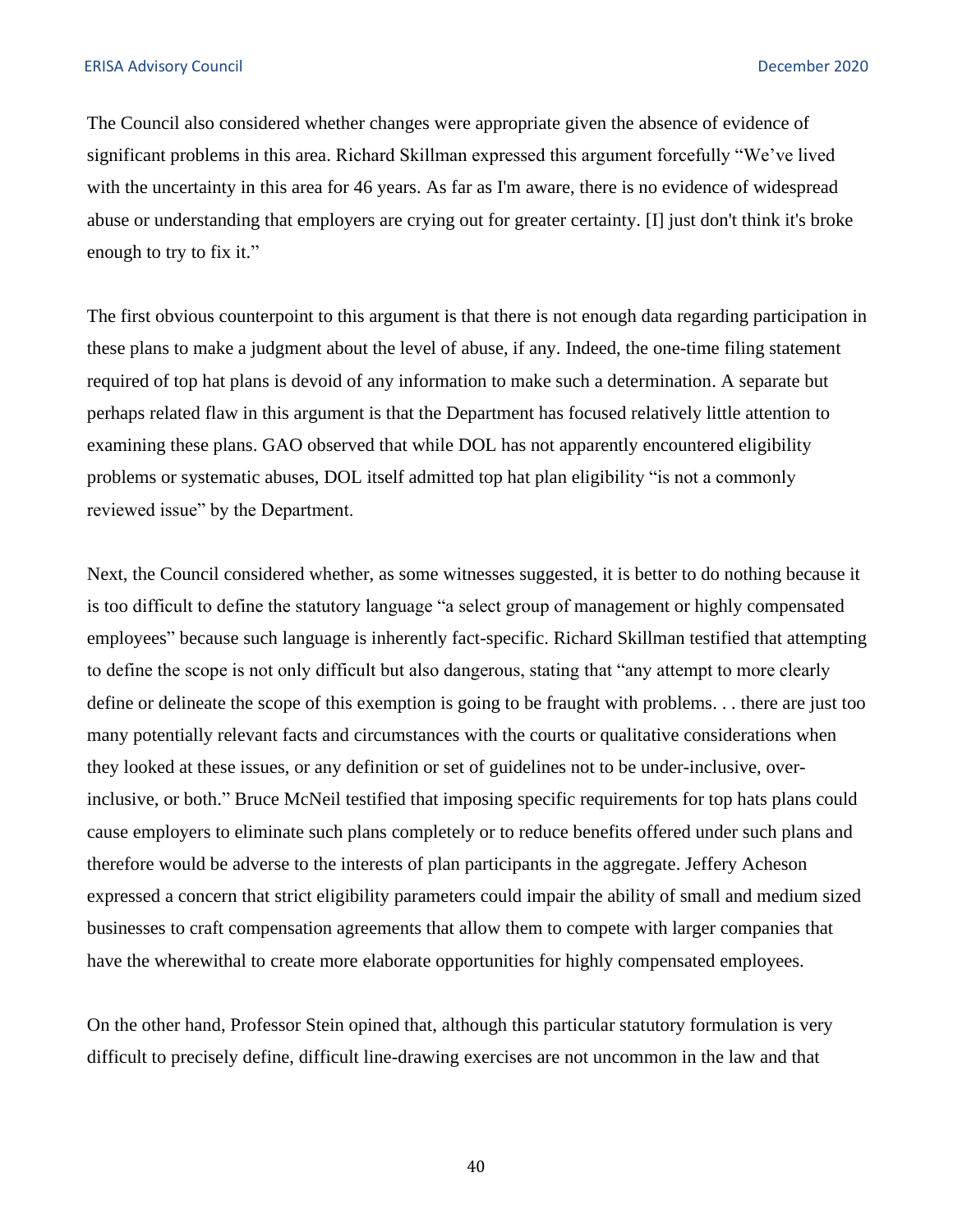perfection should not be the goal; that we should not let the perfect be the enemy of the good, so to speak.<sup>63</sup>

#### **B. Bright-line Definitions**

The Council also considered a variety of potential bright-line definitions. Clarity, simplicity and predictability can be achieved by adopting objective bright-line criteria to define a "select group of management or highly compensated employees." The definition could be mechanized, for example, by: (1) specifying a dollar threshold for total annual compensation that would constitute a "highly compensated employee;" (2) enumerating a set of executives who would be deemed "management … employees;" (3) designating the maximum proportion of the company's total workforce or of the group constituting highly compensated employees or management that would be considered a "select group;" or (4) some combination of those.

# **a. "Highly-Compensated Employee"**

A bright-line definition of highly compensated employee is surely feasible, as similar quantitative classifications abound under the qualified plan provisions of the Internal Revenue Code. These include the varying definitions of "highly compensated employee" for purposes of the prohibitions on discrimination in plan coverage, contributions and benefits, the definition of "key employee" for purposes of the top-heavy plan rules, and the specification of the maximum annual compensation that may be taken into account under a qualified plan.<sup>64</sup> The Council recognizes that these rules arguably serve different purposes than the top hat plan exceptions of ERISA but they demonstrate that numeric definitions are possible and in fact foundational to the retirement plan system. If the qualified plan rules are leveraged, modifications may be needed. It makes little sense for snapshot compensation to drive top hat plan participation. For example, an employee who has an unusually large bonus in one year should not be eligible for top hat plan participation that will span many years. One solution would be using look-back compensation over a number of years or considering whether compensation is expected to persist.

 $63$  Professor Stein stated, "But if you wanted certainty, I think it's very hard because any classification system, no matter how carefully crafted, is going to . . . create interpretive questions at the margins . . . . I don't think you could draft this perfectly." <sup>64</sup> I.R.C. §§ 414(q); 416(i) and 401(a)(17).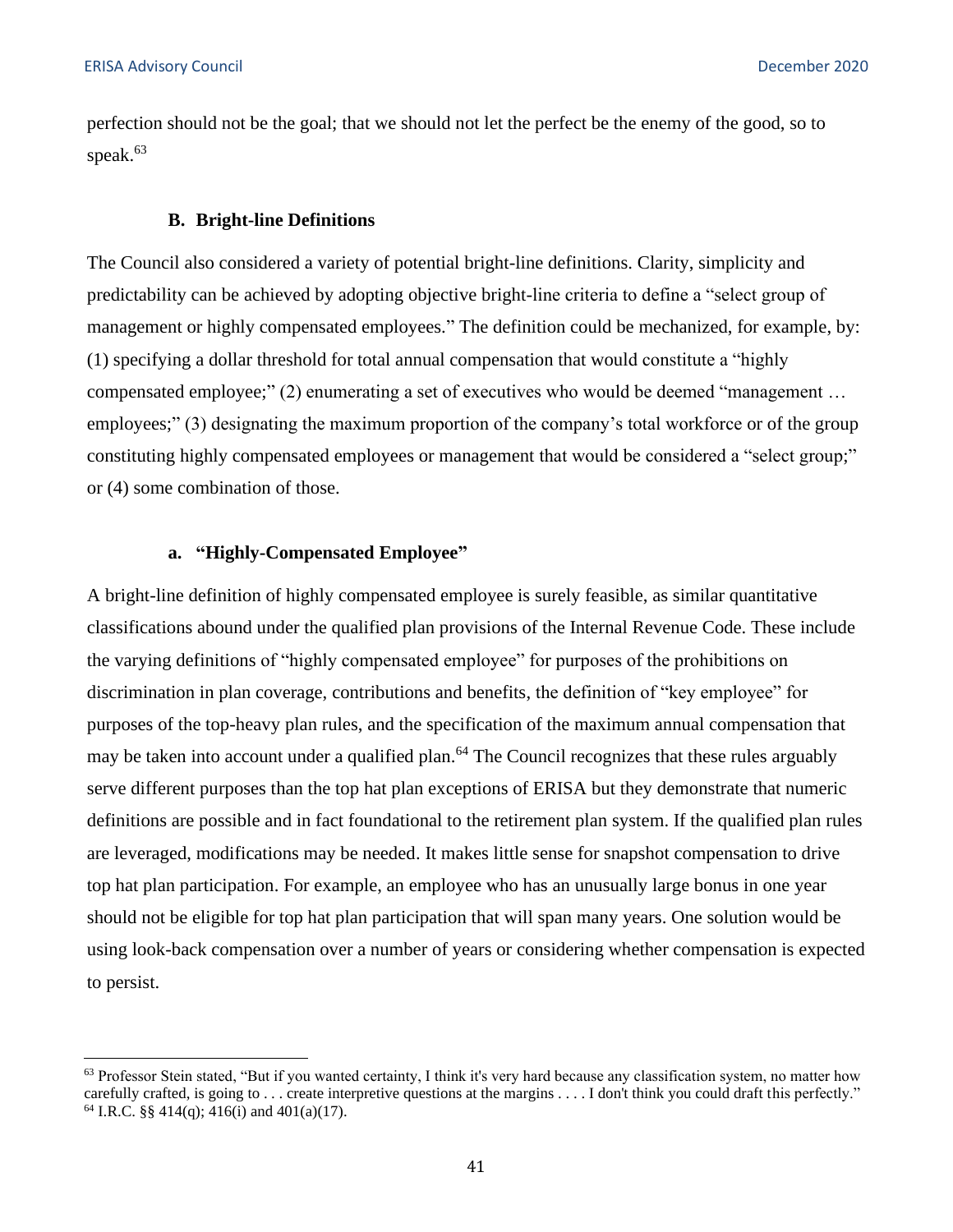Such an approach would attain certainty but, as with any bright-line rule, would suffer the detriments of inflexibility. Compensation obviously is sensitive to a number of criteria, including: location (relative cost-of-living); industry (skill, supply and demand); and a range of business models (small vs. large, public vs. private, profit vs. not-for-profit), etc. However, in general, Congress has decided to accept a level of imprecision in favor of clarity in crafting mechanical taxation and benefit rules that mute those other variables.

In this case, any blunting of other variables by a bright-line rule on compensation would be mitigated by the disjunctive statutory language that permits top hat plan participation if an employee is part of a select group either of management *or* highly compensated employees. Failing to meet the compensation test alone therefore does not exclude any employee if he or she nonetheless meets the "management" test. Moreover, the top hat exemption is not needed for every nonqualified deferred compensation plan. Many such arrangements are entirely exempt from ERISA, may cover individuals who fall below any designated top hat compensation threshold, and are effective tools for recruiting and retaining talent across locations, industries, and business models.

Witnesses differed in favoring either certainty or flexibility. Those favoring flexibility mostly focused on the exceptional cases. For, example, Barry Downey argued that some small employers pay even their top executives less than what any reasonable bright-line definition of compensation might allow; and that a bright line could disfavor some professionals who work for more than one employer, such as a surgeon making \$50,000 for limited part-time work. On the other hand, Jack Towarnicky opined that all employers should be allowed to determine coverage on whatever works best for each firm, arguing "that's part of the voluntary decision that employers have when they adopt this plan and essentially make it available to whoever they decide is a select group of management and how they define highly compensated." Those who favored a bright-line definition noted its simplicity, the certainty it would afford employers and participants and its dampening effect on overly aggressive interpretations under the existing limited guidance. Arthur Kohn approached the issue from a more macro policy level, noting that a clear rule would promote retirement savings by eliminating the current uncertainty, legal expense, and litigation risk inherent in case-by-case adjudication, which he views as preventing some employers from offering top hat plans. As discussed below, enthusiasm for a bright-line was fairly dependent on where such a line might be drawn.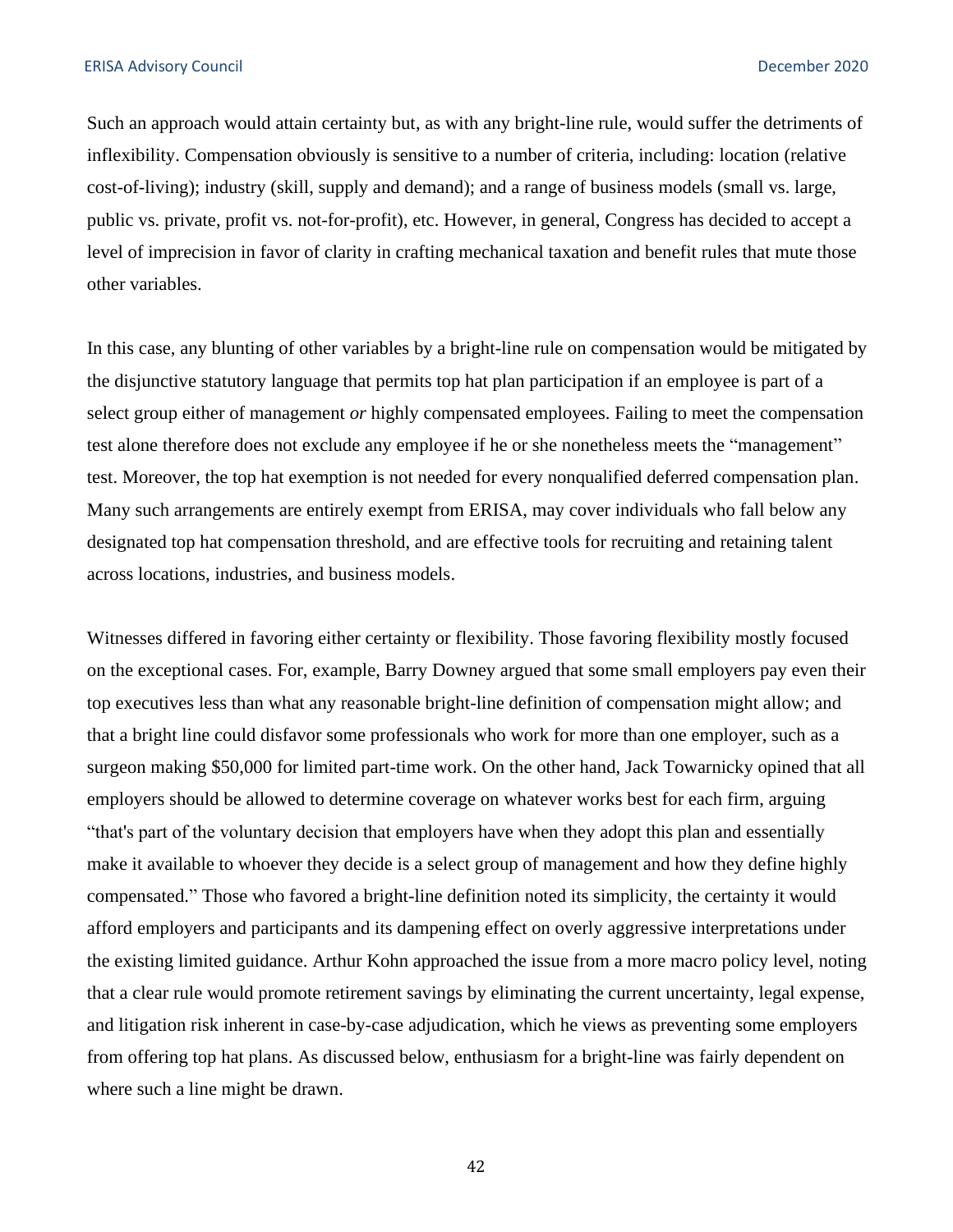#### **i. Code section 414(q)**

The specific tax law definition of "highly compensated employee" found in Code Section 414(q) was added to the Internal Revenue Code in 1986, 12 years after ERISA became law, although the qualified plan nondiscrimination rules banned favoritism of employees who are "officers, shareholders, or highly compensated" since 1942. Congress obviously could not have been cross-referencing to a nonexistent quantitative definition when it enacted the top hat exemptions. 65 Moreover, Treasury regulations provide that the tax law's QP HCE definition "is not determinative with respect to any provision of Title I of [ERISA], unless it is explicitly incorporated by reference."66 Therefore, although Congress certainly was aware that the favorable tax treatment of qualified retirement plans depended among other things on comparable access to benefits by rank-and-file employees, it seems equally clear that Congress did not intend to import the non-existent 414(q) definition of "highly compensated employee" when it used that term in the top hat plan exemption. $67$ 

Witnesses were divided among those who felt the QP HCE level was much too low for a bright-line compensation test, and those who felt it could be too high in exceptional cases and therefore opposed a bright-line rule generally. Overall, the reaction to setting a safe harbor or bright-line test for top hat participation at \$130,000 was exemplified by Brian Berglund, who observed that "employers would jump for joy if you put the line at 414(q)" but nonetheless opined that level is "probably too low."

As discussed above, however, the Council is sensitive to the interplay between nonqualified and qualified plans, and concurs that the QP HCE level is too low. As a matter of pension policy, equating ERISA's top hat plan usage of "highly compensated employee" with the Code's quantitative definition could undermine the qualified plan system. The Code definition of "highly compensated employee" (currently \$130,000) is the foundation of the nondiscrimination rules that ensure that rank-and-file employees receive benefits that are comparable to those of highly compensated employees. If the compensation level for top hat participation is defined to mirror the testing definition, the tension

<sup>&</sup>lt;sup>65</sup> When ERISA was enacted, the determination of which employees were highly compensated was a discretionary determination by the Internal Revenue Service, made based on all the facts and circumstances of each case. See Treas. Reg. § 1.410(b)-1(d)(1) (superseded 1994).<br><sup>66</sup> Treas. Reg. § 1.414(q)-1T, Q&A-1(d) (as amended in 1994).<br><sup>67</sup> Similarly, the compensation definition of key employee for the top heavy plan rules was not introduced until the 1980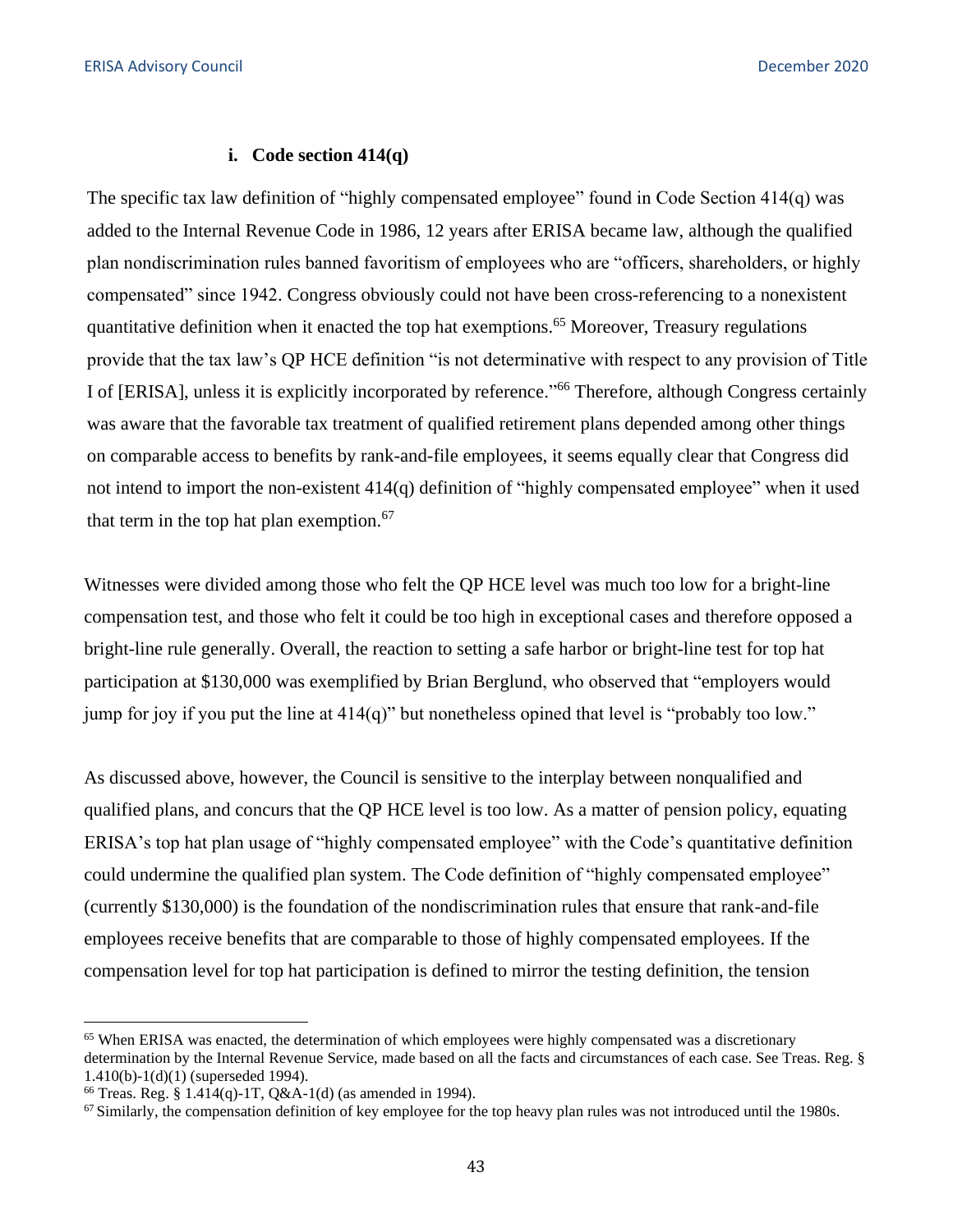inherent in the non-discrimination rules will be eliminated. If an employer's lower-paid workforce puts little value on saving for retirement, the employer could satisfy the demand for retirement savings among its higher-paid employees with a top hat plan. At its most extreme, by creating a work-around for every QP HCE, nothing would need to be put aside for rank-and-file employees who are unable or reluctant savers. Facilitating and incentivizing savings on behalf of those workers (i.e., inducing retirement savings that would not otherwise occur) is a main objective of the nondiscrimination rules.<sup>68</sup> Without that benefit for low to moderate income workers, the policy justification for the enormous tax expenditure afforded qualified plans (estimated to exceed \$200 billion annually<sup>69</sup>) would be subverted.

Put simply, setting top hat plan eligibility at the Code's QP HCE threshold would seriously endanger the qualified plan system for delivering retirement income to middle and lower-income workers.

# **ii. Code section 401(a)(17)**

Another alternative would be to define a "select group of highly compensated employees" by reference to the Code Section  $401(a)(17)$  limit on compensation that can be considered under a qualified plan. The limit, which is periodically adjusted for changes in the cost-of-living, is \$290,000 for the 2021 plan year.

This approach would have a number of virtues. First, it could effectively protect the qualified plan system by indicating that all retirement benefits for employees earning less than that limit should be provided for through the employer's qualified plan. Second, the  $401(a)(17)$  limit, at more than twice the

<sup>68</sup>*See generally*, ERISA PRINCIPLES, *supra*, at 303-311; Daniel I. Halperin, *Special Tax Treatment for Employer-Based Retirement Programs*: *Is It "Still" Viable as a Means of Increasing Retirement Income?*, 49 Tax L. Rev. 1 (1993). See Peter J. Brady, *Pension Nondiscrimination Rules and the Incentive to Cross Subsidize Employees*, 6 J. Pen. Econ. & Fin. 127  $(2007)$ , which uses a simulation analysis to model the impact of nondiscrimination rules on  $401(k)$  plans and finds that only firms with a relatively low ratio of NHCEs to HCEs (less than about 4 to 6) would have an economic incentive to sponsor a plan.

 $69$  According to the Treasury, the net cost of the preferential treatment of qualified retirement plans is projected to be approximately \$157 billion in fiscal year 2020 (\$206 billion if IRAs and Keogh plans are included). EXECUTIVE OFFICE OF THE PRESIDENT, ANALYTICAL PERSPECTIVES, BUDGET OF THE UNITED STATES GOVERNMENT, FISCAL YEAR 2021, at 153 (2020), available at [https://www.whitehouse.gov/wp-content/uploads/2020/02/ap\\_13\\_expenditures\\_fy21.pdf.](https://www.whitehouse.gov/wp-content/uploads/2020/02/ap_13_expenditures_fy21.pdf) Going by congressional estimates, the figure is \$242 billion for employer plans (\$285 billion if IRAs and Keogh plans are included). STAFF OF THE JOINT COMM. ON TAXATION, ESTIMATES OF FEDERAL TAX EXPENDITURES FOR FISCAL YEARS 2019–2023, at 29-30 (2019), available at https://www.jct.gov/publications.html?func=select&id=5.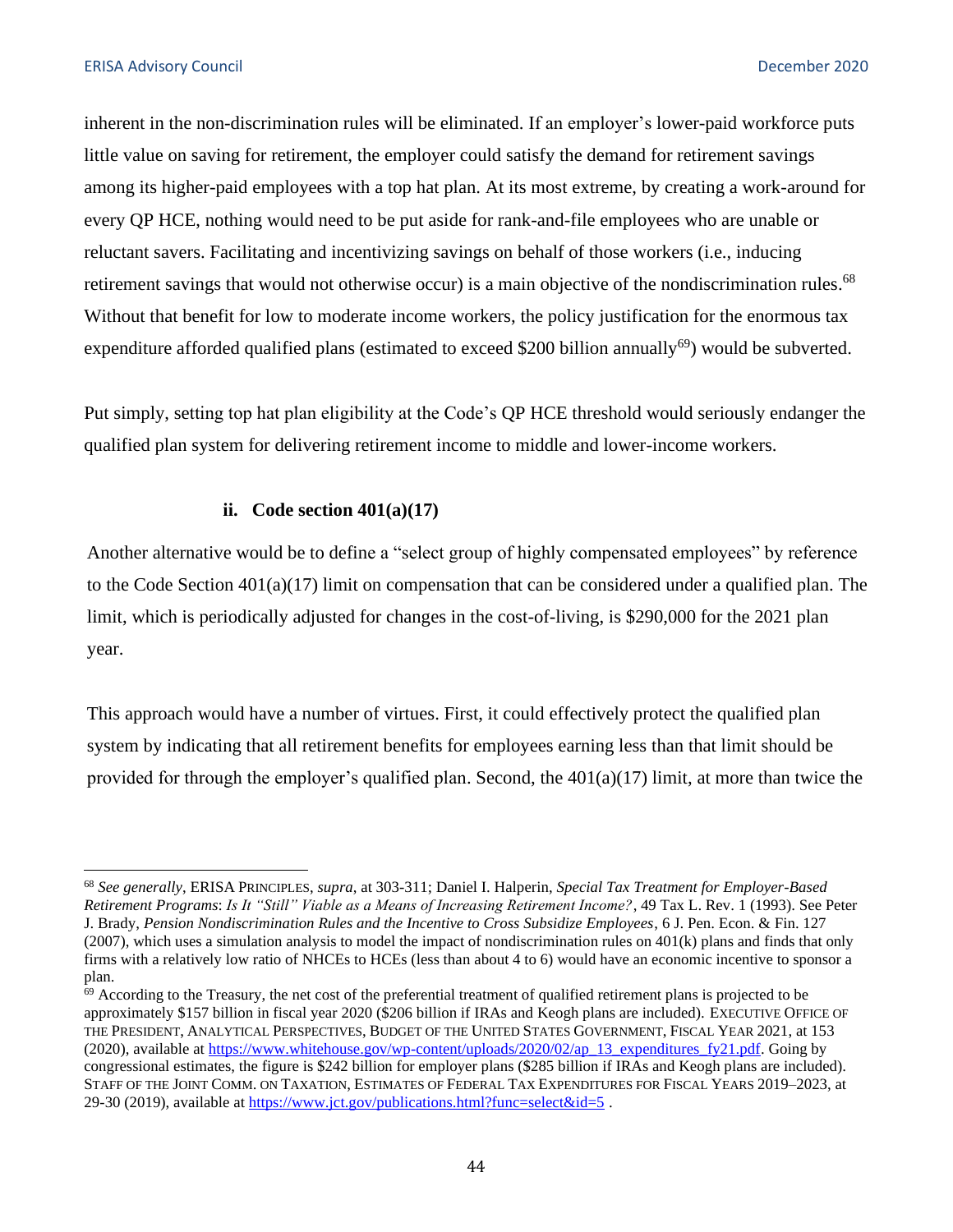414(q) limit, is a better marker for those who may be able to bear the risks, limitations and drawbacks of an unfunded plan that is not subject to the substantive requirements of ERISA.

As to the virtue of a compensation floor at or above the  $401(a)(17)$  limit, Professor Stein opined that although it is not as limited as Congress intended, it would at least exclude some individuals without means to protect themselves financially in the event of forfeiture and would also result overall in fewer participants in these unprotected plans. Mark Iwry likewise favored a floor at the 401(a)(17) limitation, though observed it would be unpopular and would require some transition relief. Mr. Iwry emphasized that the  $401(a)(17)$  limitation is an important part of the overall nondiscrimination regime in the qualified plan system, which must be considered in any top hat plan guidance.

#### **iii. Other limits**

The Department need not be constrained in choosing the  $414(q)$ ,  $401(a)(17)$  or any other existing limitation from the qualified plan rules, each of which was adopted for a different purpose. A compensation floor that is significantly higher than any of those limits could be compatible with the proper functioning of the retirement savings system. Drawing the line is of course the tricky question. From the standpoint of ERISA's protective policy, it could be argued that a floor for a "highly compensated" employee should be set sufficiently high so that top hat plans cover only those employees whose disposable income would be sufficient to allow rapid recovery from forfeiture or other loss of NQDC, or so that they have sufficient stature vis-a-vis the employer to protect themselves financially in other ways. And, from the standpoint of the Code's nondiscrimination policy, it is important that a significant cohort of employees earning compensation above the QP HCE limit fall below the top hat floor, so that their employer may not evade the carefully constructed tensions within the qualified plan system that favor reasonably generous qualified retirement plan(s) for low-to-moderate income employees.

#### **b. "Management"**

Congress did not define "management" within the top hat exemption, and there has been no real attempt to define it in existing Department guidance or case law. On this point--more than any other issue- witnesses consistently opined that a definition, much less a bright line rule, based on function, or based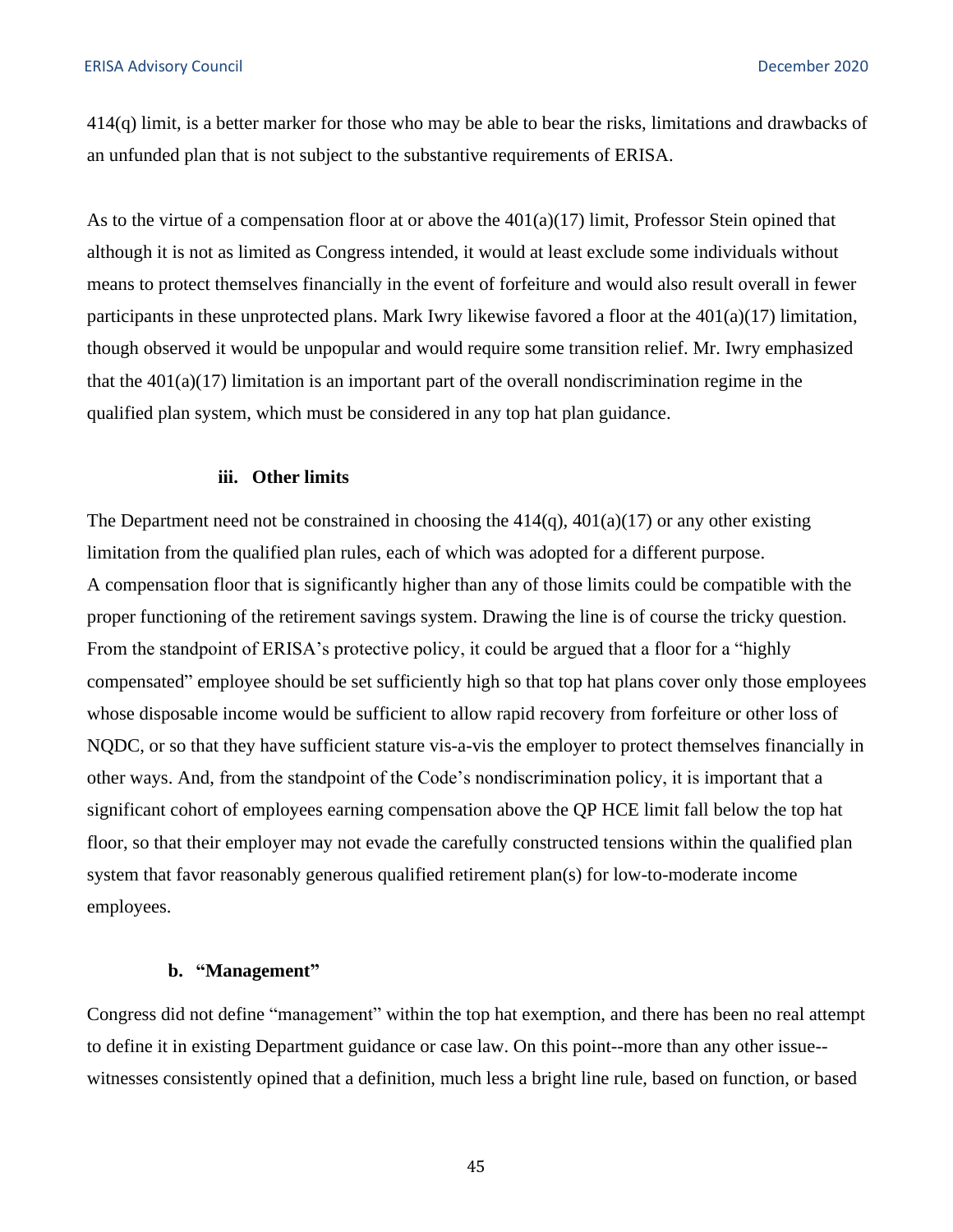exclusively on title, would be exceedingly difficult to fashion, and might not work in all industries or firm structures. At the same time, a number of witnesses acknowledged that some titular "Managers" or even "Vice Presidents" might not belong in a top hat plan.

A few witnesses ventured a quantitative definition. Norman Stein opined that Congress intended the top hat exemption to cover, at most, five top executives or management employees per firm. Mark Iwry volunteered "top five employees" as a "very simple, very ascertainable, very workable standard." Similarly, the category of management employee might be defined with precision by reference to other laws. One candidate might be the compensation disclosure obligations under the Securities Exchange Act of 1934. Those obligations pertain to the company's chief executive officer, chief financial officer, and the three other most highly compensated executives.70 Identification of the corresponding individuals in the much broader universe of employers not subject to SEC reporting obligations (nonpublicly-traded companies) would be straightforward and objective but not without cost because the firms may not otherwise collect this information in quite that way.

Another natural candidate is the SEC's accredited investor rule which includes as permitted investors in non-registered investments "executive officers" of the issuer.<sup>71</sup> The term "executive officer" is defined in Rule 501(f) as "the president, any vice president in charge of a principal business unit, division or function, as well as any other officer who performs a policy making function, or any other person who performs similar policy making functions for the issuer."72 Again, witnesses tended to disfavor functional definitions as impracticable.

# **c. "Select Group"**

Overbroad bright-line definitions of highly compensated or managerial employees could be remedied by specifying the maximum number of employees, or the maximum percentage of the workforce, that will be considered a "select group." Some judicial decisions look to the proportion of the workforce eligible to participate in the NQDC program, and consequently employers and their advisors are attentive to

<sup>&</sup>lt;sup>70</sup> See I.R.C. § 162(m)(3) (defining "covered employee" by reference to SEC compensation reporting rules).<br><sup>71</sup> See 17 C.F.R. § 230.501 (2020).<br><sup>72</sup> *Id*. § 230.501(f).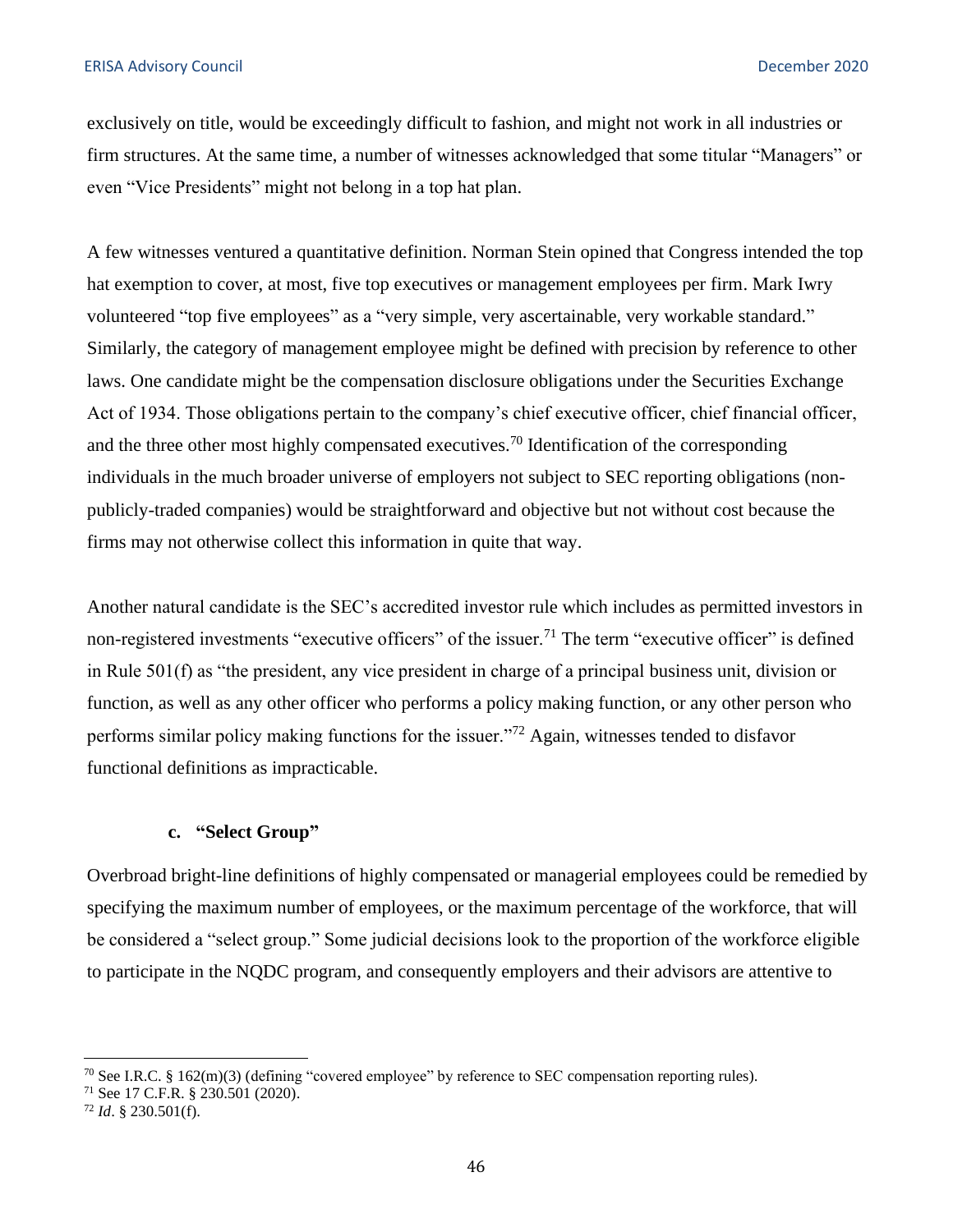coverage rates.73 This expedient suffers from insensitivity to workforce composition, however. Firms in different industries employ workers with quite different education, skill level, and experience, so a flat percentage test seems somewhat arbitrary and unrelated to any policy rationale for the top hat exemption. For example, if 20 percent of an investment bank's employees have the financial sophistication to understand, and the financial security to protect themselves from, the risks associated with NQDC, there seems no good reason to bar them from participation just because only five percent of an engineering (or healthcare or computer software) firm's employees possess comparable understanding or security.

Any fractional/percentage limit would also require clear specification of the universe of employees considered in computing the fraction. A threshold question is whether the denominator should include all employees or just all "management" or "highly compensated" employees, and if the latter, whether the groups should be aggregated. Moreover, in order to avoid anomalous results, employees of related or commonly controlled businesses would need to be aggregated, as with the commonly controlled business and affiliated service group rules of the qualified plan regime.<sup>74</sup> In addition, if different limits are prescribed for different industries (to respond to variation in workforce composition, as described in the preceding paragraph), then rules would be needed to disaggregate the workforce, as with qualified separate lines of business under the qualified plan rules.<sup>75</sup> Thus, although a clear, objective measure could be devised, it likely would include significant QP details and therefore could be somewhat onerous for employers to apply, especially if it contained aggregation and disaggregation rules the employer was not already applying for purposes of a qualified plan.

Witnesses acknowledged the prevalent use of coverage percentage tests among employers and their advisors. Some were skeptical as to whether such a test is useful. Richard Skillman offered that, because many of the courts that have examined the issue have considered percentage of coverage, he has urged at least one client "to try to limit participation to 15 percent of . . . affected employees" even though it presents practical difficulties as workforces fluctuate. Though he advises his clients to weigh them carefully, Skillman finds percentages to be "almost a meaningless criterion because . . . five percent

<sup>73</sup> See written statement of Bruce J. McNeil at pp. 2-5 (discussing *Demery* and *Darden v. Nationwide Mutual Insurance Co.*, <sup>71</sup>7 F. Supp. 388, 397 (E.D. N.C. 1989), *aff'd* 922 F.2d 203 (4th Cir. 1991), *rev'd on other grounds*, 503 U.S. 318 (1992)). 74 I.R.C. § 414(b), (c), (m). 75 I.R.C. §§ 410(b)(5), 414(r).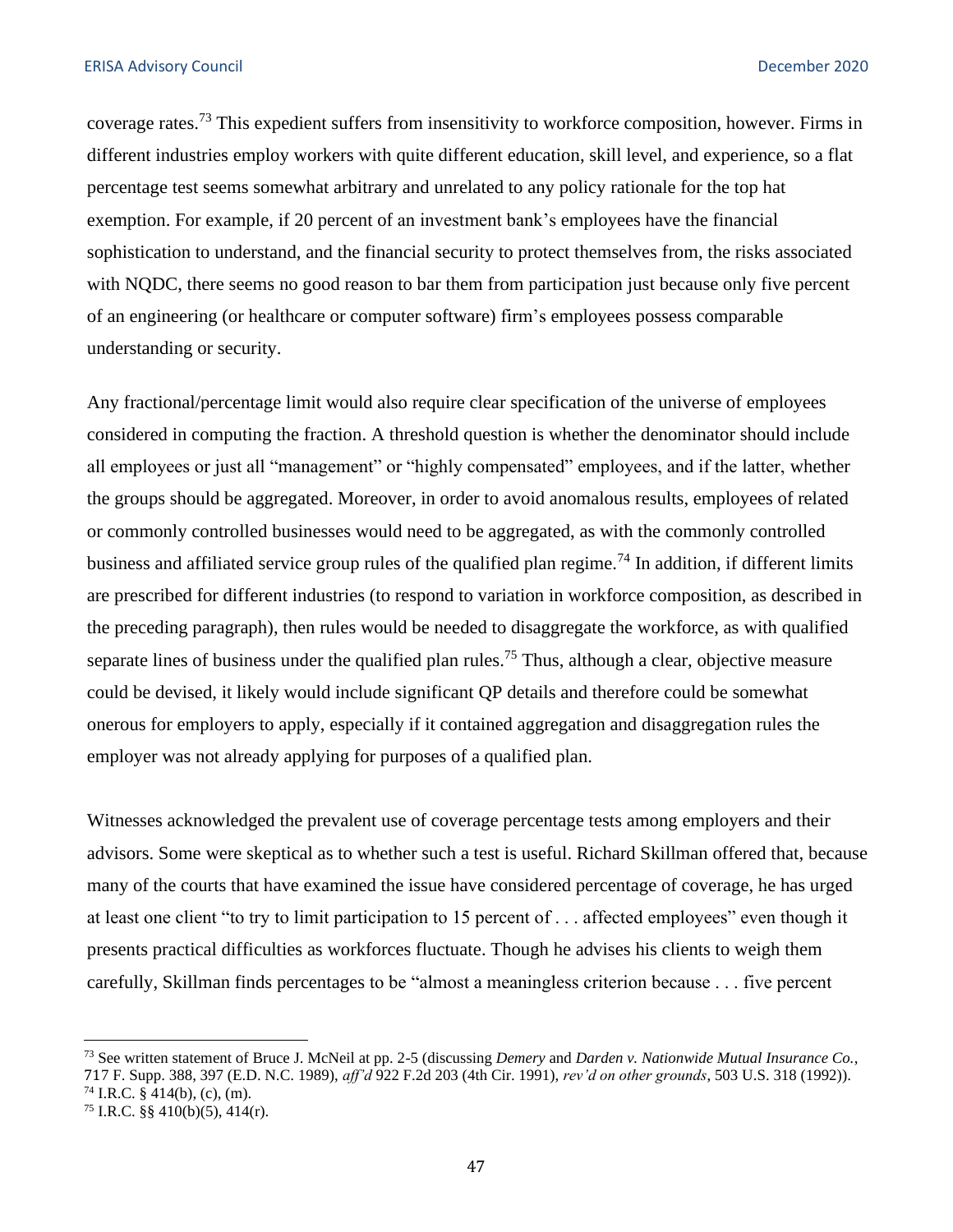could be way too generous depending on the makeup of the employer's workforce, or . . . 25 or 30 percent could be too restrictive." Indeed, notwithstanding that the statutory definition expressly refers to a "select group," Mr. Skillman opined that the range of appropriate participation levels for top hat plans is "probably one percent to maybe 50 percent depending on the facts and circumstances." Similarly, Bruce McNeil argued that using the percentage of employees covered as an indicator of true top hat status is "artificial" and would "be a moving target because [employers] could add some [employees] one year, subtract some one year." By way of example, Mr. McNeil pointed to "this pandemic, for example, where there have been a lot of layoffs and furloughs. So a plan that covered maybe 12 percent of the employees of the company, well, with all the layoffs that plan might suddenly be up to 20 or 22 percent, still covering the same people but the layoffs have skewed the percentage." In addition, although Professor Stein testified in favor of limiting top hat plan participation very narrowly, he also testified that coverage percentage, as a sole marker, can and has been abused by employers.<sup>76</sup>

#### **C. Safe and Unsafe Harbors**

Bright-line definitions, while potentially objective and apparently simple, would at best be poor proxies for the policy-relevant considerations. Those considerations involve the need for ERISA's worker protections and the need to maintain incentives for qualified plan sponsorship. Bright-line generic definitions—of management employees, of highly compensated employees, and of a select group of employees—will be over-inclusive, under-inclusive, or both. Yet bright-line rules could be enlisted to mark off clear-cut cases at the ends of the spectrum efficiently: to identify circumstances in which top hat plan membership either clearly would, or clearly would not, undermine ERISA's policies. Accordingly, the Council considered the possibility that the Department might establish an objective safe harbor for top hat plan eligibility, combined with an objective prohibition (or "unsafe harbor"). Between the under-inclusive safe harbor and the under-inclusive prohibition, context-sensitive discretionary determinations would be required, but the Department could set forth a set of criteria tending to show that top hat plan membership is either compatible or at odds with the accomplishment of ERISA's policies. If numerous examples accompanied the specification of criteria, the Department

<sup>&</sup>lt;sup>76</sup> Stein, transcript of meeting of the ERISA Advisory Council held on September 18, 2020, at 156 ("I think that's actually a strategy that some employers have used to try and find room in the top hat exemption and say, well, I don't want to take a chance covering 20 percent of the workforce, so I'll have four top hat plans, each of which will cover five percent.").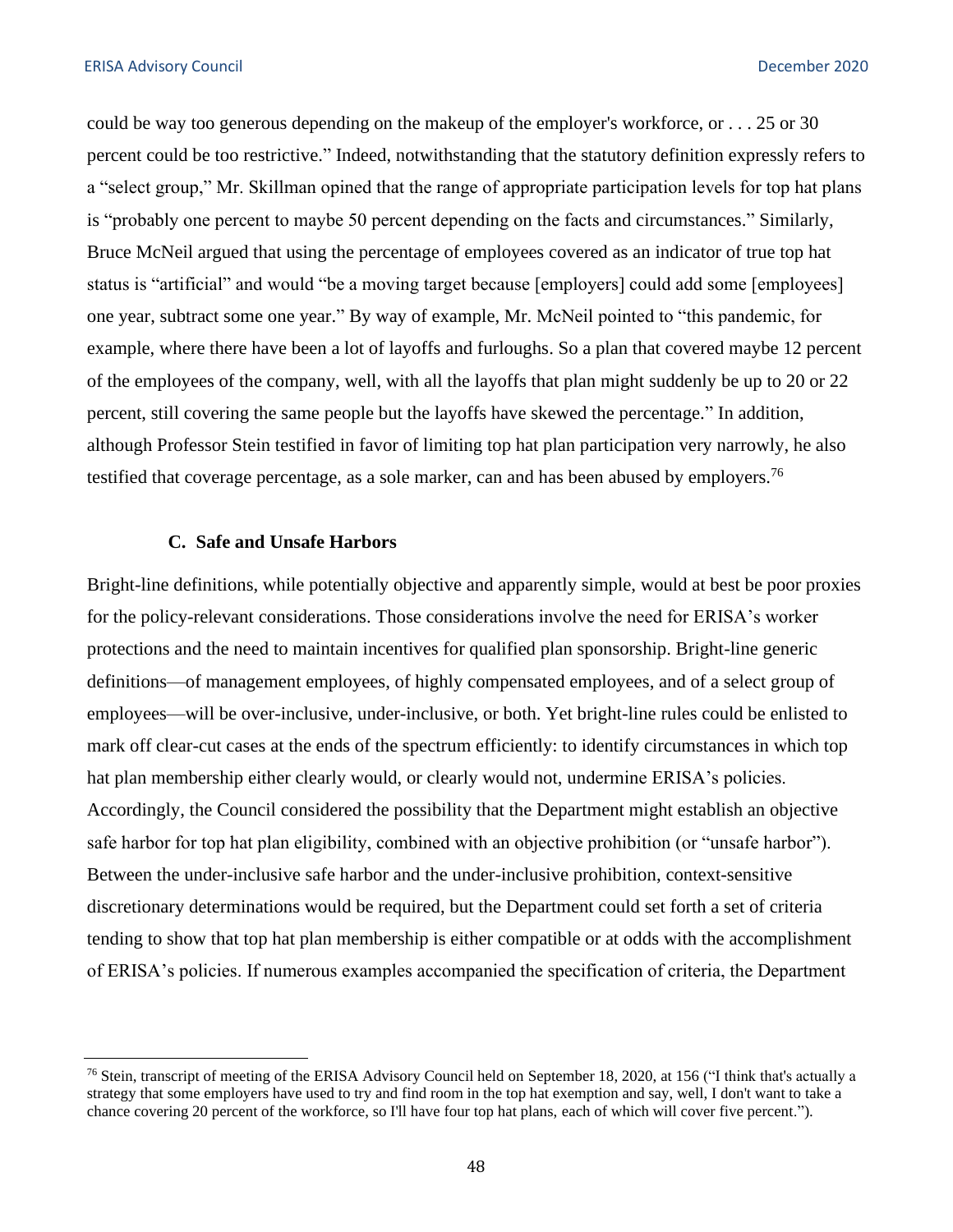could provide considerable certainty to plan sponsors by addressing common practices and could provide guideposts for the courts.

Purely for purposes of illustration, and without taking a position on appropriate line drawing, such a framework might look like this:

- *Safe harbor:* Total annual compensation exceeding 150% of the section 401(a)(17) limit;
- *Unsafe harbor*: Total annual compensation less than 150% of the section 414(q) limit;
- *Intermediate (discretionary) zone*: In this range, a "select group of management ... employees" would be defined qualitatively by reference to indicia of financial sophistication demonstrating realistic understanding of the risks presented by the absence of vesting, funding, fiduciary standards, protection from accrued benefit reductions, etc., combined with sufficient resources (income or wealth) to bear that risk.

Several aspects of the illustrative framework merit comment. As proposed, the quantitative safe harbor definition of highly compensated employee would be set at an amount that is high enough to ensure that automatic eligibility would be granted only to employees whose disposable income should be sufficient to allow rapid recovery from loss of nonqualified deferred compensation. In addition, a high set point would typically assure that the employer would face substantial pressure to sponsor reasonably generous qualified retirement plan(s) due to demand from many highly-paid employees whose compensation falls below this cut-off.

The proposed unsafe harbor would be set at a level that would prohibit an employer from covering all of its QP HCEs under a top hat plan, regardless of their managerial or executive responsibilities. Qualified plan highly compensated employee inclusion is the driver of the coverage and amount nondiscrimination rules. As explained in the preceding section, the prospect of covering all QP HCEs under a top hat plan instead of including them as qualified plan participants is antithetical to the fundamental design principles of the U.S. retirement system. Moreover, as Professor Norman Stein's written statement demonstrates, top hat plan participants get the worst-of-all-possible-worlds when it comes to pension security: ERISA protections are inapplicable, state law protections are superseded because preemption applies, and ERISA's remedial limitations seriously curtail enforcement of the terms of the plan.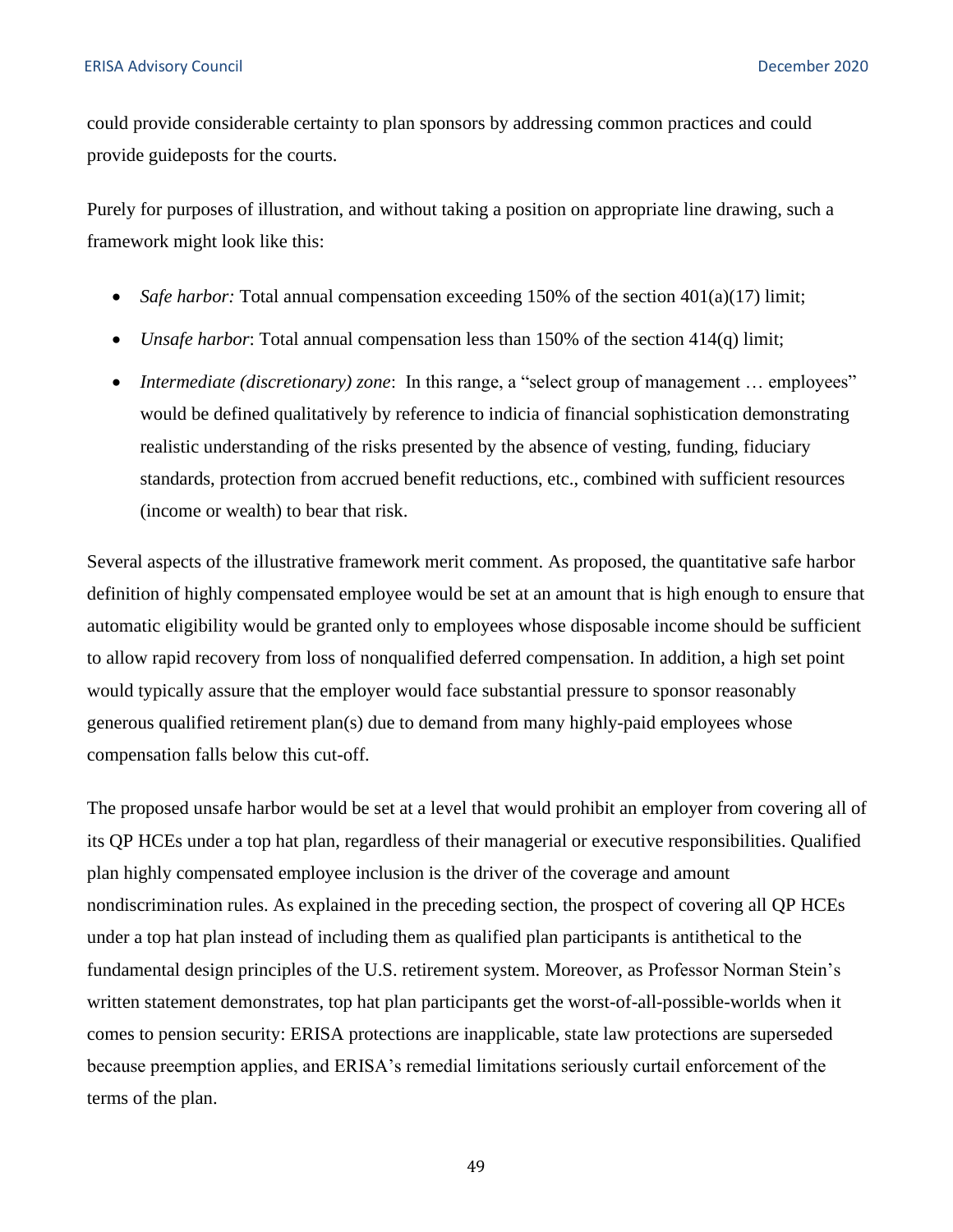Intermediate between the bright-line safe and unsafe harbors the proposed "test" would look to all the facts and circumstances. The discretionary determination in this zone is of course more of a standard than a rule. In elaborating such a standard, the Department could specify factors tending to support (or undercut) the existence of financial sophistication and risk-bearing capacity. Such factors might include actual demonstrated ability to substantially influence the design and operation of their plan, as in Advisory Opinion 90-14A. Another factor, in the case of an employer that is not a publicly-traded company, might be the inclusion in the plan document of terms obligating the employer to annually provide top hat plan participants a copy of audited financial statements, if such statements are prepared for the use of owners, creditors, or government regulators. To facilitate planning by providing certainty in common situations, it would be helpful to supplement the standard with a large number of factually rich examples, illustrating both circumstances that support top hat plan inclusion and a range of situations in which it would be barred.

#### **D. Participant Sophistication Test**

Another possibility is to define eligibility for top hat plan participation by reference to the ability of management or highly compensated employees to understand and to bear the risks attendant to these plans. A number of witnesses indicated that the "select group of management or highly compensated employees" should include only those employees who can protect themselves and do not need the benefit of ERISA's substantive requirements.

Advisory Opinion 90-14A outlines one such definition, specifically requiring that top hat plan coverage include only those employees who have both the capacity for understanding the risks of such plans ("taking into consideration any risks attendant thereto") and the leverage to mitigate those risks by affecting "the design and operation" of the plan.

Witnesses were skeptical that participants' general bargaining power is a practical or workable limitation, and many flatly rejected the specific ability to negotiate plan terms as a realistic test in the modern context. Richard Skillman allowed that at least some top hat plan participants "have enough clout within the organization to have looked out for the bona fide[s of the] plan and the protection that it provides" and opined that those few will serve to protect the participants who lack such clout, and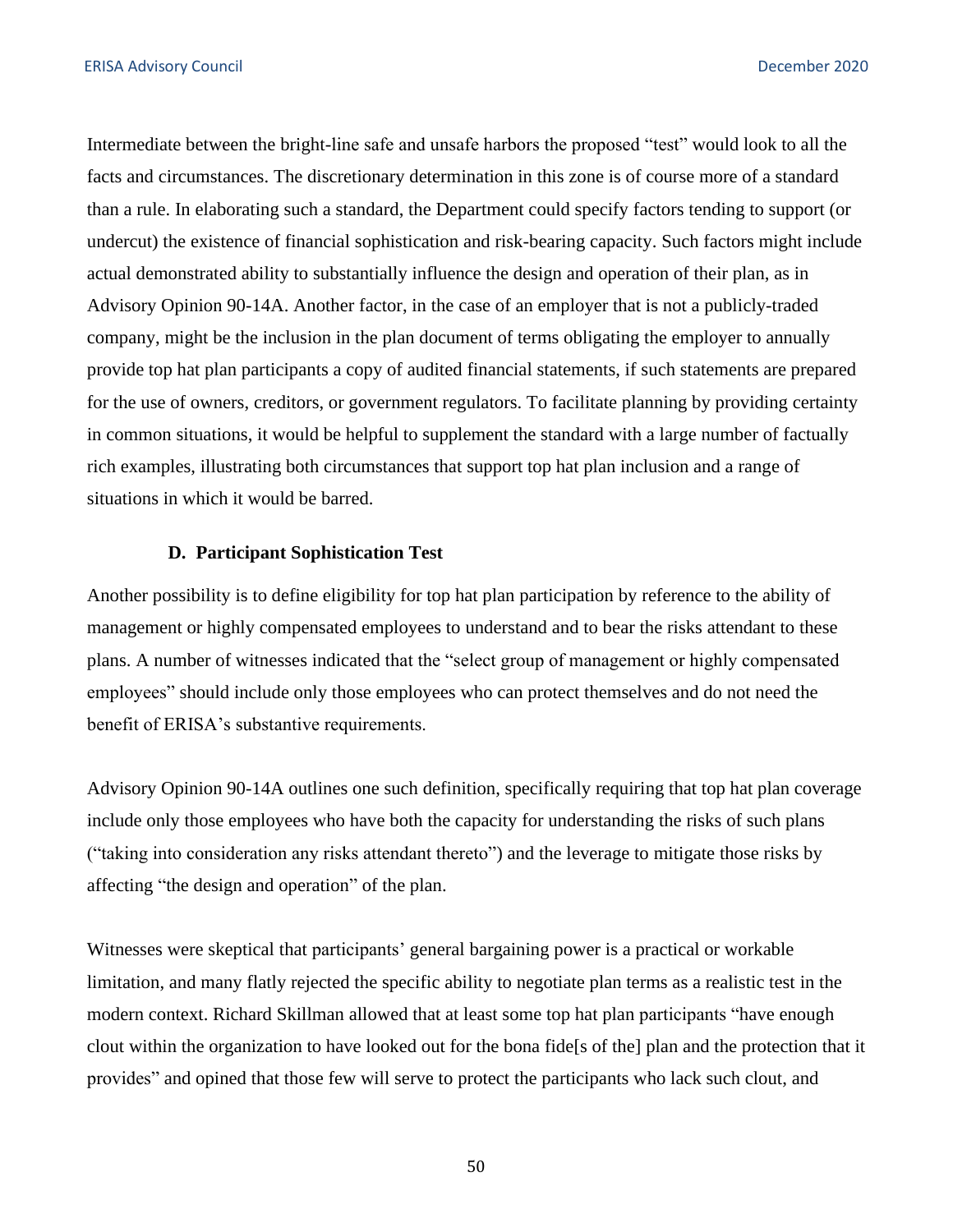would "serve as a check in terms of the basic structure of the plan." Other witnesses, including Arthur Kohn, indicated that there is no one in the modern corporation who truly has the power to negotiate the terms of a top hat plan; that employees at even the very highest level are presented with standard, fullyformed benefit plans, and the terms and operation of such plans are never negotiated piecemeal. Instead, the suggestion was that the focus should be on whether a class of employees will effectively have control over the terms of their employment through their ability to "vote with their feet." That too is an amorphous concept and would apply to very few in a large corporation. Nonetheless, a standard that combines capacity to understand risk, leverage to mitigate the risks, and ability to withstand losses makes good sense, especially in circumscribing an exception to ERISA's remedial effect.

There are also quantitative approaches to determining participant sophistication in the context of assumption of financial risk. The Securities Act of 1933 requires the registration of securities that are offered to the public but includes an exception for securities offered to "accredited investors." The SEC has stated that the accredited investor definition is "intended to encompass those persons whose financial sophistication and ability to sustain the risk of loss of investment or fend for themselves render the protections of the Securities Act's registration process unnecessary."77 The SEC definition for accredited investor includes a natural person who "had an individual income in excess of \$200,000 in each of the two most recent years or joint income with that person's spouse or spousal equivalent in excess of \$300,000 in each of those years and has a reasonable expectation of reaching the same income level in the current year.<sup>"78</sup> There are other pathways for a natural person to be considered an accredited investor including being a "knowledgeable employee" of the employer or having a specified net [worth.](https://worth.79)<sup>79</sup> The policy considerations in promoting retirement security and ensuring that employees receive the compensation they have been promised for work they have performed arguably are stronger than the policies underlying securities laws. Nonetheless, the policy considerations under both regimes somewhat overlap, and the SEC definition of accredited investor is a useful touchstone.

<sup>77</sup> See *Regulation D Revisions; Exemption for Certain Employee Benefit Plans*, Release No. 33-6683 (Jan. 16, 1987). <sup>78</sup>See 17 C.F.R. § 230.501(a)(6); see also 85 Fed. Reg. 64234 (Oct. 9, 2020) (amending the definition of accredited investor and discussing the rationale for the treatment of various categories).

<sup>79 17</sup> C.F.R. § 230.501(a)(5).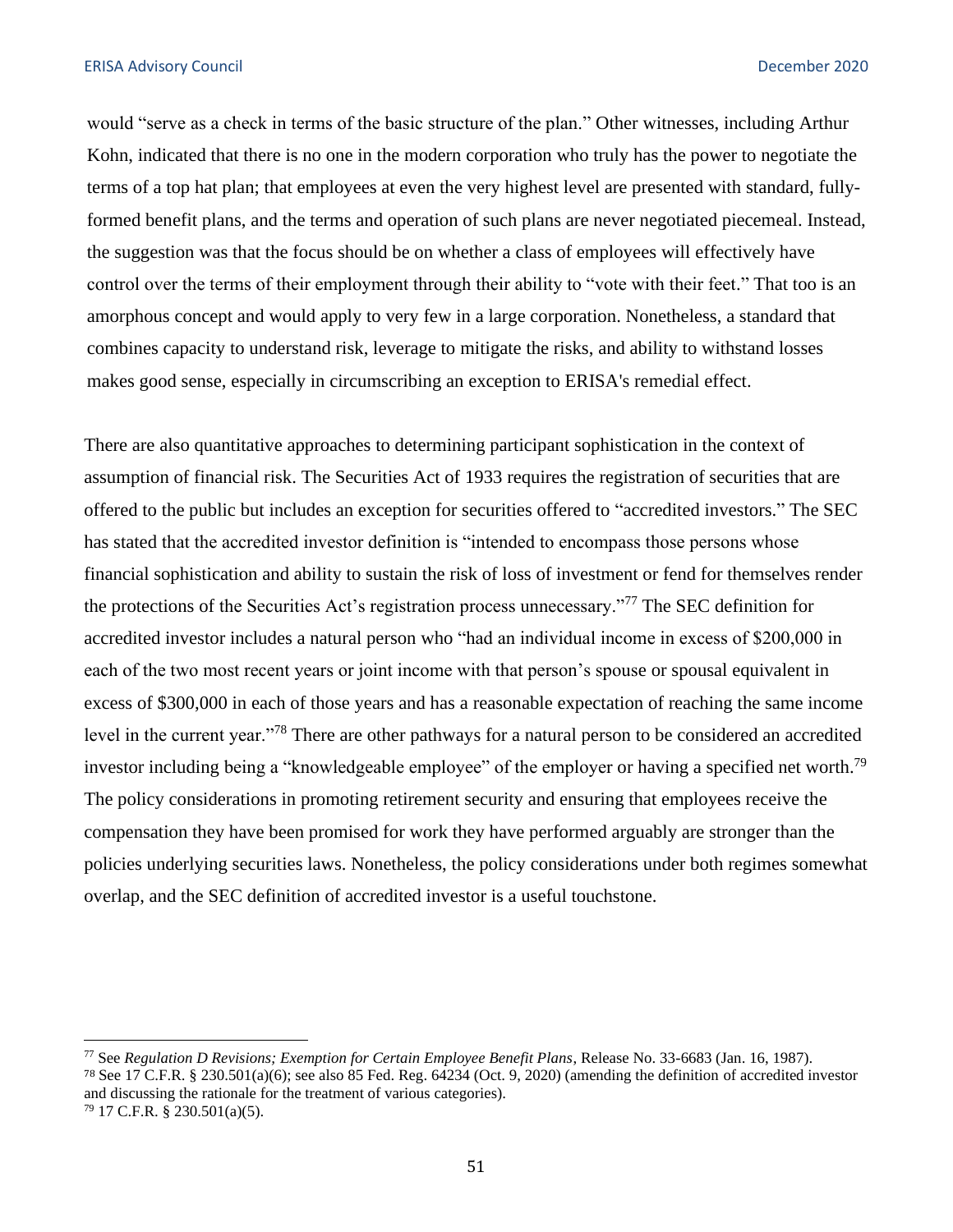#### **E. Enhanced Reporting**

As discussed above, the Department allows top hat plans to forego filing an annual return/report on the Form 5500 in favor of a one-time registration statement filed when a top hat plan is first established. In doing so, the Department reasoned: (1) highly compensated or management employees generally have sufficient information and bargaining power to protect their rights without the protections of Part I of Title I of ERISA; (2) fiduciary breaches are less likely with unfunded or totally insured pension plans so reporting is less important; and (3) standard reporting and disclosure requirements would entail needless expense (preparation, printing and distribution) which might cause employers to eliminate or reduce such plans. $80$ 

No report is required when a top hat plan is terminated. Nor is any report required if the information originally reported changes, such as the number of participants covered, or the number of top hat plans offered. The "new" electronic form contains a check box to indicate whether it is an initial or "amended" filing, but the Department's instructions make clear that an amended filing is required to correct an outright error in the initial filing but is not to be used to report changes in the plan, even significant changes, including a new class of participants or other significant changes that could be fairly described as a "new arrangement." As the instructions state: "An existing top hat filing by an employer does not cover a new top hat plan that is subsequently adopted. A new filing, however, is not required when a top hat plan is amended to include a separate class of participants. Whether a new arrangement is a separate plan or rather is part of an existing plan is determined under all of the facts and circumstances."

There is no question that the current one-time filing requirement is very limited and very simple for employers. Professor Stein characterized the current reporting scheme as "modest bordering on trivial." The face of the form as well as Department research tends to bear that out. In finalizing its electronic filing rule, the Department estimated, pursuant to the Paperwork Reduction Act, that electronic filing reduces the burden on employers to a mere ten minutes by "in-house human resource professionals" to prepare and submit the form.<sup>81</sup>

<sup>&</sup>lt;sup>80</sup> See 40 Fed. Reg. 34526 (Aug. 15, 1975).<br><sup>81</sup> 84 Fed. Reg. at 27,955.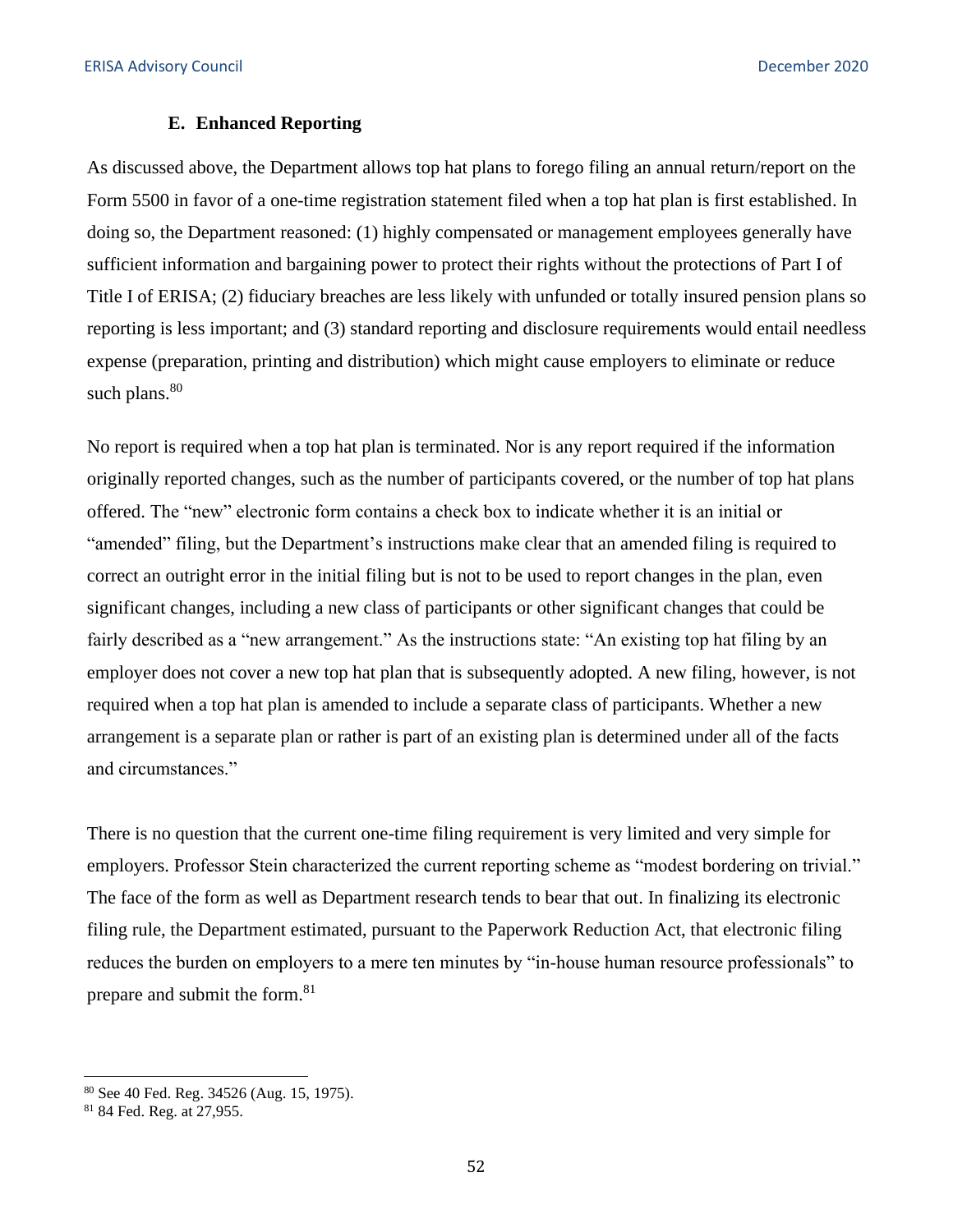Several witnesses indicated that requiring updated reporting would greatly increase the utility of the data collected via these reports. GAO witnesses pointed out significant shortcomings in the data resulting from the one-and-done nature of the filing. For example, David Lin noted that although the Department's data theoretically covers all employers, and covers a significant period of time, going back several decades, it essentially was of no value in their research as to prevalence and level of benefits offered because of the failure to require any notice of plan termination. For that reason, GAO was forced "for better or worse" to rely upon SEC data, limited to an employer's top five executives and reflecting only publicly-traded employers. Indeed, when asked how many top hat plans exist, Mr. Lin indicated that, due to the limitations of the Department data as well as the limited scope of the SEC data, GAO simply was not able to report on that basic question. GAO staff indicated that due to the limitations in what is collected, Department staff admitted to GAO that "the data currently collected can only be used for simple analysis or to facilitate the agency's ability to respond to requests from Congress, the media, or the public."

Richard Skillman indicated that periodic updates would not only improve the data, but would also serve a second important objective. First, he noted that the "information, particularly the number of participants, is likely to become outdated," and should be updated every five or ten years. In addition to making the data less stale, Mr. Skillman believes updates would serve an important compliance purpose. He believes a compliance purpose is served by the current reporting, which requires employers to certify that each top hat plan is maintained only for a "select group of management or highly compensated employees" and thus "hopefully to make a serious, good faith judgment on the applicability of the top hat exemption." Mr. Skillman opined that repeated filings "might cause employers to be more vigilant" in ensuring that their plan is eligible for top hat treatment.<sup>82</sup>

Several witnesses testified that collecting additional types of information is necessary for oversight as to whether top hat plans are covering ineligible employees. GAO's Kris Nguyen testified that the "current one-time, single-page filing statement" lacks "key information that could allow DOL to better identify plans that may be including ineligible employees" such as "the job title or salary of employees

<sup>&</sup>lt;sup>82</sup>It is not clear that much soul-searching is encompassed in the unsigned form's check-the-box declaration, or even the former written statement, which DOL estimates to have taken just one hour to complete and submit (84 Fed. Reg. at 27,955), but to the extent there is any appreciable compliance benefit to the self-declaration, it certainly stands to reason that more frequent reporting would lead to more compliance.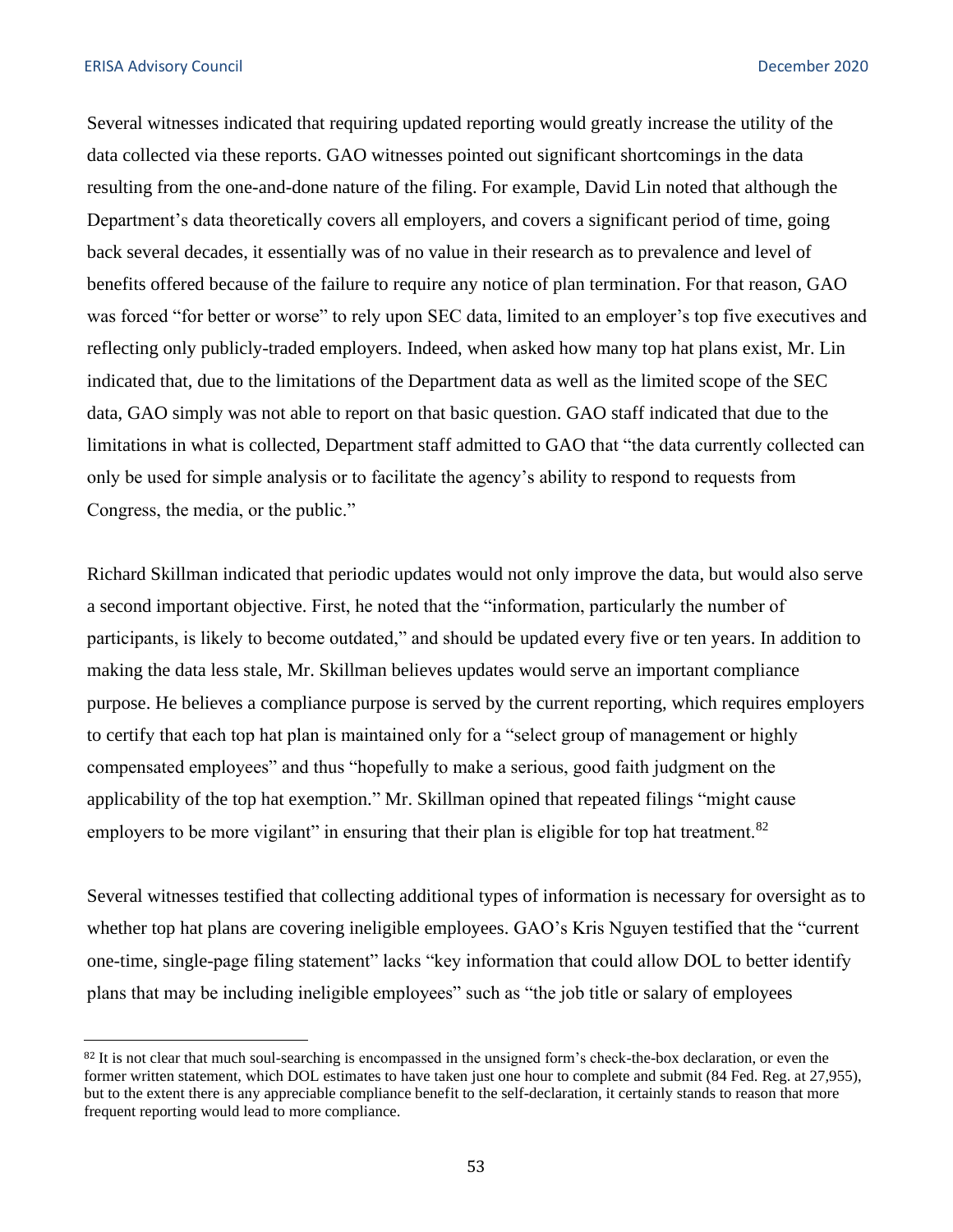participating in the plan, or the percentage of the company's workforce participating in these plans." Ted Burik agreed as to the utility of those data and clarified that reporting both "the percentage of the company's workforce that's eligible to participate [and] the actual percentage of employees who are participating in the plan" would be beneficial. He added that, in order to understand whether covered employees are "highly compensated," the report should "compare salaries of executives with rank-andfile workers."

Ted Burik testified that, in the course of the GAO study, industry experts had recommended reporting on each of those elements, i.e.*,* job title and salary of the executives participating; the percentage of the workforce eligible to participate, and actually participating; and a comparison of participating executive salaries to those of rank-and-file employees. Indeed, GAO testified that an official from the Department itself confirmed that including such additional data could allow it to "increase oversight of executive retirement plans" and that for example "if a high percentage [of participation] was reported it would signal to DOL that the company might be permitting employees to participate who did not meet select group requirements [which] could actually prompt a DOL audit."

Professor Stein also opined that, under the current reporting regime, regulators and legislators are deprived of important data and top hat plan participants are deprived of important information "relative to their benefit security." He indicated that additional information would help not only regulators and legislators, but also plan participants who might be better able to affect how these plans are shaped or designed if they had better information regarding percentage of participation, range of compensation, job titles and value of benefits across the plan or plans.

Witnesses opposed to collecting such additional data suggested that it would be worthless because, as they argue separately, the Department should not draw definitional lines around such criteria. For example, Richard Skillman testified that he did not see "any good reason for more extensive information reporting than we have. I just don't see what additional information the Department of Labor might request or what it would do with it when it got it." Similarly, Bruce McNeil queried, "what would the Department of Labor do with that information?" Interestingly, much of the objection to refining definitional criteria is that the lines are difficult to draw. In that case, information about how employers themselves draw the lines would be especially valuable rather than worthless. Thus, the sum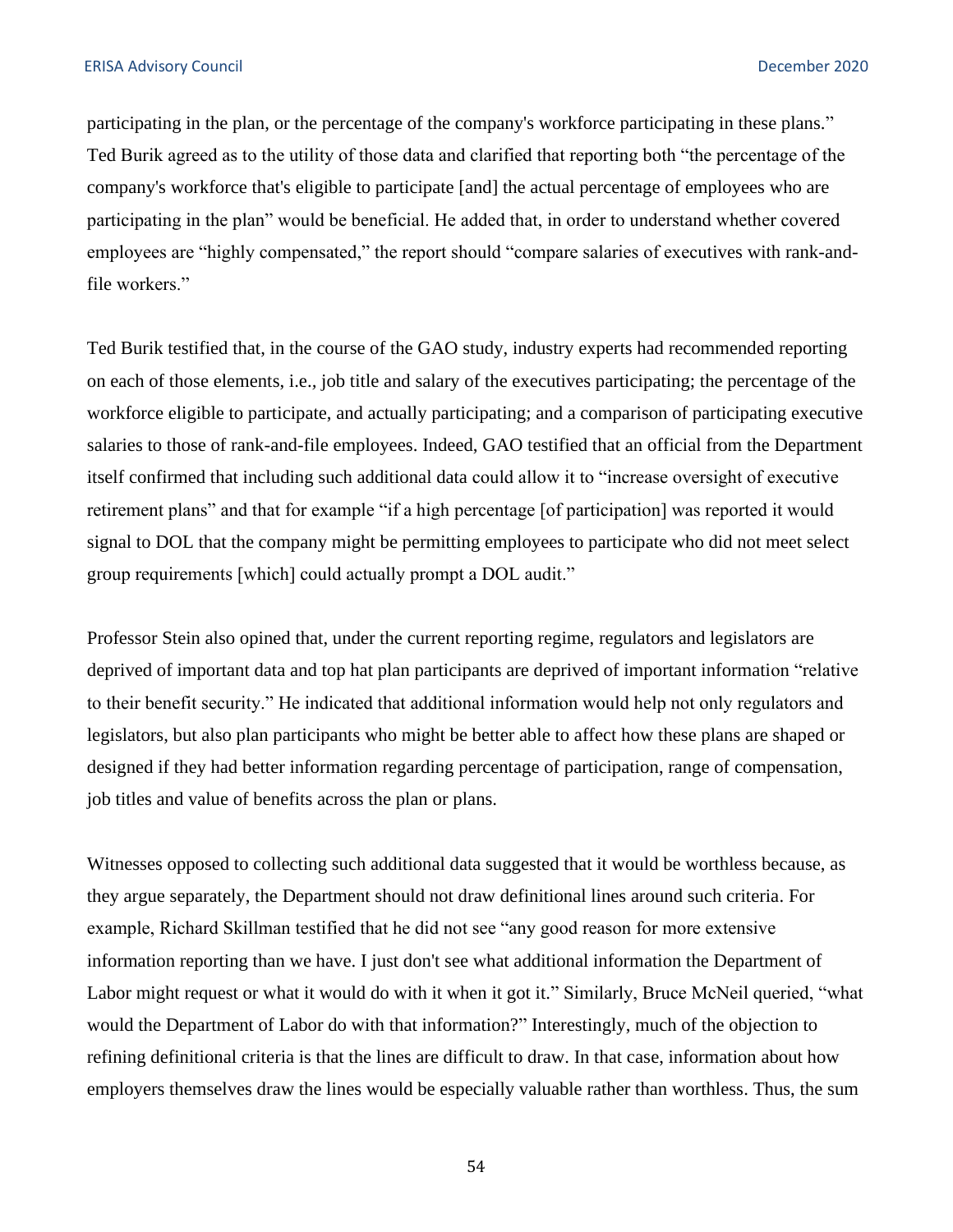of the rather circular and unconvincing argument against collecting data seems to be that the Department should not have a definition because it is hard to draw one, and that it should not collect the data that could help devise an appropriate definition because it currently has no definition.

# **F. Participant Disclosure**

By design, all top hat plan participants face risk of nonpayment in the event of insolvency; in some plans, they also risk nonpayment should the employer have a change of heart. These are significant risks that should be made clear, along with other gaps in ERISA protections, such as the lack of an anticutback rule, fiduciary liability and spousal protections.

Several witnesses testified that employers go out of their way to provide information to top hat plan participants. Some emphasized that, due to the stature of top hat plan participants within firms, employers go out of their way to explain the various risks inherent in these plans. However, a significant subset of those witnesses also allowed that they had seen plans that had failed in regard to these disclosure best practices. Other witnesses shared their impression that many top hat plan participants did not appreciate the risks associated with participation and may not even realize that they are not participating in a qualified plan. This confusion may be heightened in circumstances where the nonqualified plan is closely integrated with the qualified plan, for example, a nonqualified plan designed to fill a gap in matching contributions for participants with compensation above the section 401(a)(17) limit or where the plan's investment options and investment process mirror the qualified plan options and processes. Thus, witnesses agreed that disclosure about plan risk is a best practice, that many (but not all) employers do conscientiously make disclosures either at the start of participation or annually, and that gaps in understanding and appreciating risks abound.

There is little to no downside in requiring disclosure. Many employers are doing so already, and all employers should. Employees may not read boilerplate, but that is no reason not to disclose significant risk such as losing your entire retirement savings. Where top hat plan design includes employee deferrals, employees certainly should make a knowing election of whether and how much to voluntarily defer, and for all plan designs, employees should have information they need to evaluate their compensation and consider alternatives. Whether or not employees, as a practical matter, can negotiate the terms of any deferred compensation plan they are offered, they can negotiate their overall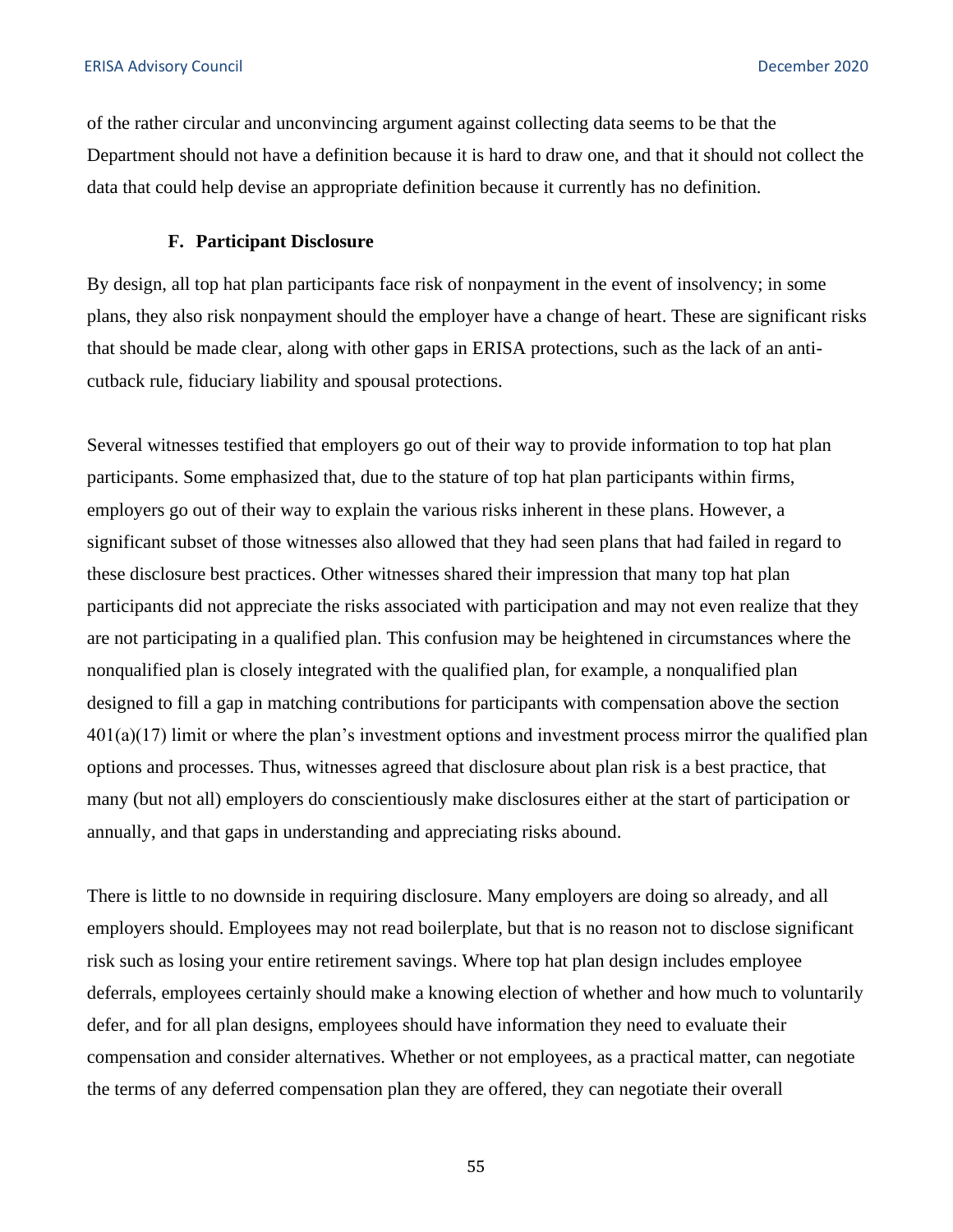<span id="page-55-0"></span>compensation package, or find an employer who offers the package they want. Employees with no such leverage should not be in a top hat plan to begin with.

Yet another approach might be to require employers to provide the financial information necessary for an employee to evaluate the risk of nonpayment in the event of insolvency, such as access to the employer's financial statements. This would not be a material burden for publicly-traded employers who are subject to standardized reporting requirements under securities laws. It could, however, be a significant ask for privately-held employers who may view their financial statements as highly confidential and proprietary information. Further, understanding financial statements is not a ubiquitous skill, even among management and highly compensated employees, and it is fair to ask whether this information would be useful. Still, as part of an enhanced alternate reporting and disclosure system, disclosure of some information as to financial strength and credit worthiness bears consideration.

#### **VIII. REASONS FOR RECOMMENDATIONS**

#### **A. Enhanced Disclosure**

The Council recommends that the Department revise the alternative reporting requirement for top hat plans to require prominent disclosure of the risks associated with participation. These risks will invariably include the risk of nonpayment due to the employer's insolvency but may also include the risk of repudiation (if the plan is not fully funded through a rabbi trust or other similar arrangement) as well as risks that are unique to the plan terms, such as forfeiture in the event of a violation of a noncompetition provision or a vesting requirement. Our purpose is not to create a standardized disclosure but rather require employers to create one that is tailored to the terms of the top hat plan.

We believe that disclosure of the risks could be helpful for participants considering the value of their total compensation, deciding whether to defer compensation to a top hat plan and evaluating their retirement adequacy. The Council heard testimony that this would not be an overly burdensome requirement and that it is in fact generally considered best practice today.

Our recommendation does not specify frequency of disclosure. We understand that, in connection with annual enrollment, many plan sponsors routinely disclose that a plan is unfunded and may not pay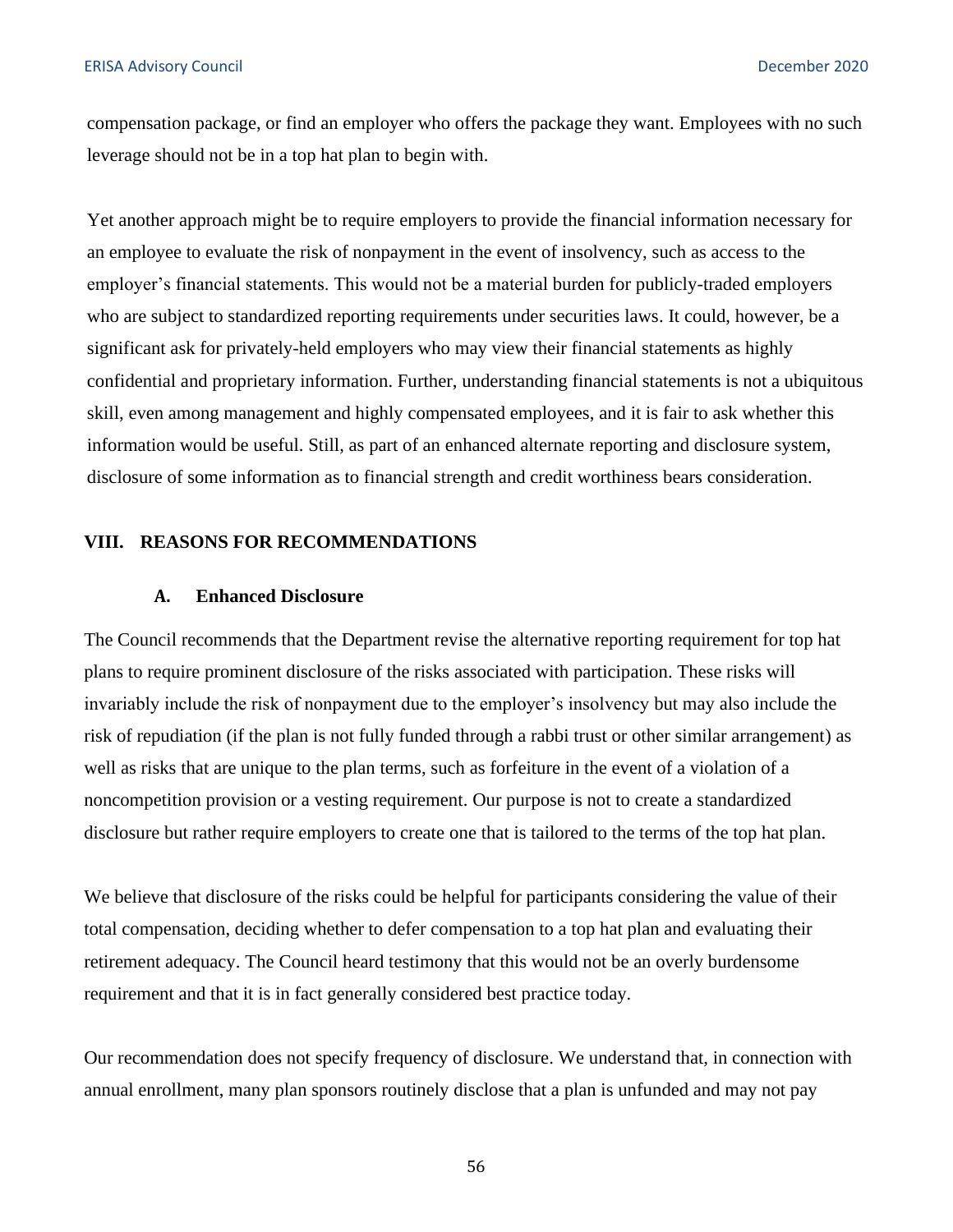benefits in the event the employer becomes insolvent. We agree that disclosure makes sense at the time a participant is considering whether to elect to defer compensation to a top hat plan. However, in nonelective top hat plans, it may be sufficient to provide disclosure at the time of initial participation. There may also be other circumstances where disclosure is appropriate, for example, in the event of a material modification to the plan terms. There may also be arguments that disclosure should be required in the event of a material change in the employer's financial strength or risk profile. We encourage the Department to appropriately balance the complexity and burden of frequent or judgement-based disclosure against the benefit to participants.

The Council is cognizant of the risk that disclosure will be largely "boilerplate" and that employees who do not have the ability to negotiate the terms of their deferred compensation – which appears to be the large majority of top hat plan participants -- may not be able to do anything with the information. That is, disclosure may only be of value if a participant can act on that information. On balance, we believe that disclosure may be valuable in a number of circumstances, including making decisions about voluntary deferrals, whether to accept an employment offer and even whether to retire. Moreover, we believe the burden of mandatory disclosure along the lines we recommend will be modest, especially in light of uniform testimony that most employers already are making such disclosures.

#### **B. Reporting**

The Council recommends that the Department amend the alternative reporting regime to require periodic, rather than one-time, reporting and to require additional data elements on the report. In the Council's view, the alternative reporting scheme has resulted in an enormous regulatory blind spot. Under current law, reporting is only required upon adoption of a top hat plan. There is no subsequent updating based on changes in participation, material modifications, plan mergers or plan terminations. Moreover, the data elements provide very little information other than to note the existence of a top hat plan. The Council is not aware of any other meaningful source of data about top hat plans. This information vacuum leaves both the Department and top hat plan participants in the dark.

The lack of reliable, comparable data about top hat plans makes it very difficult to gauge whether top hat participation is appropriately limited to a select group of management or highly compensated employees. The extant information about participation is derived from limited public company reporting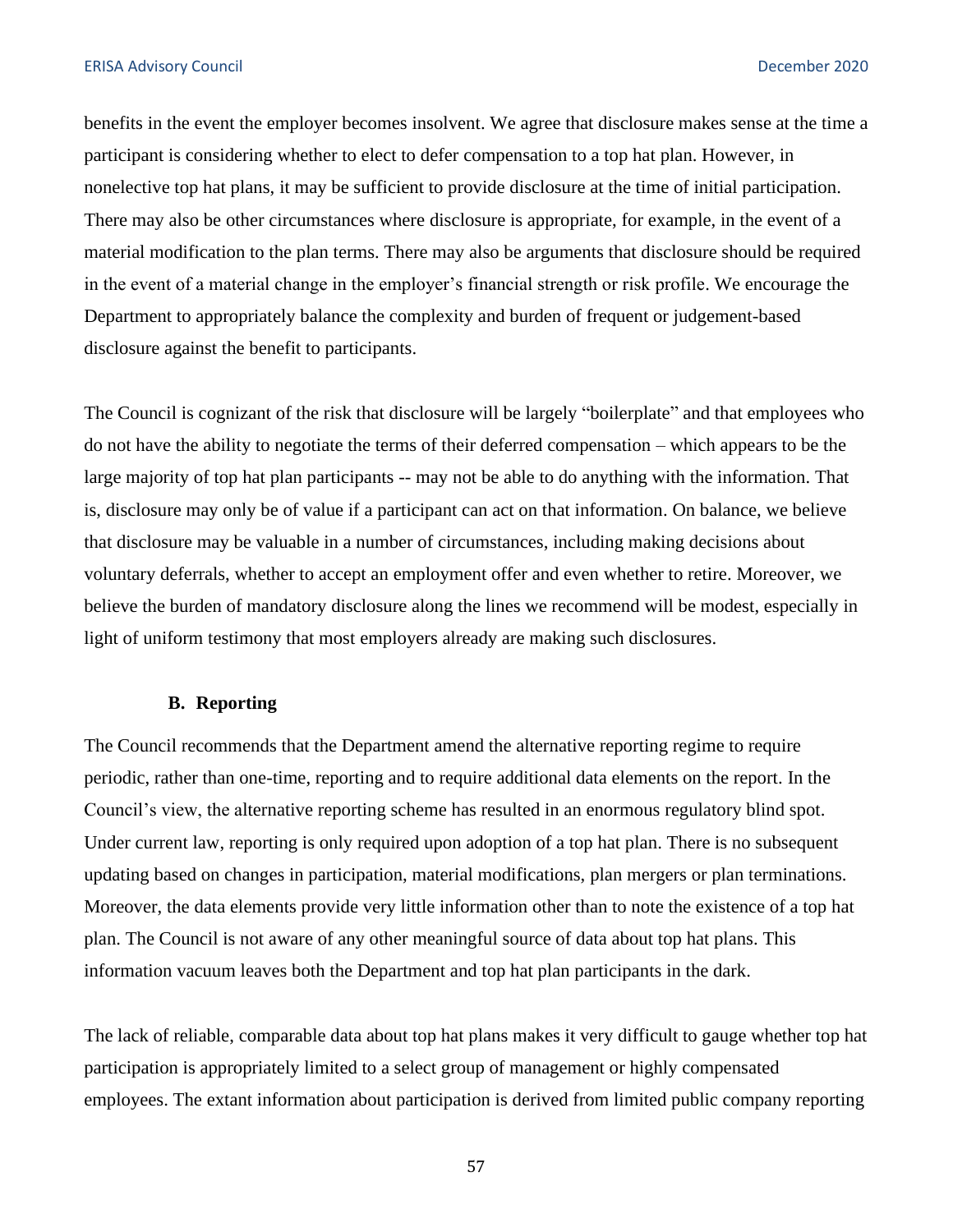of deferred compensation and industry surveys. The latter generally do not distinguish between top hat plans and other forms of nonqualified deferred compensation and generally do not provide standardized reporting across time periods. This results in challenges in evaluating whether top hat plan participation is appropriately limited to a select group of management or highly compensated employees. We are also skeptical of the Department's ability to appropriately allocate compliance and enforcement resources in the absence of even baseline plan information. Perhaps most importantly, we also believe that the alternative reporting regime sends a message that the Department does not prioritize top hat plan issues, which may encourage aggressive practices.

Additional data could also be helpful to participants. Information about the total number of top hat plan participants, total amount deferred and whether benefits are funded through a rabbi trust at least provides some indication of the extent to which the participant's interest is protected. This data might, for example, provide insight into whether the interests of the participant are aligned with the interests of other employees or whether the employer is likely to pay benefits due either because the employer's total liability is modest or assets are set aside in a rabbi trust.

Although the Council is convinced that enhanced reporting would be appropriate and helpful, the Council is sensitive to the burdens that could be associated with enhanced reporting. For these reasons, the Council did not recommend reporting analogous to the Form 5500 annual return/report. We are comfortable with the structure of the current reporting system. We do not believe it is necessary to develop a sophisticated reporting system.

We also did not think it was necessary to obtain annual reporting. The Council agreed that a three-year reporting cycle should provide adequate information.

In terms of additional data elements, we started from the premise that reporting should focus on participants, rather than plans. In contrast to qualified plans, there is no crisp definition of a plan in the context of an unfunded top hat plan.<sup>83</sup> Thus, our approach to reporting starts with all of the plans maintained by an employer treated as a single plan. We believe this will simplify the reporting process and provide meaningful information.

<sup>83</sup> I.R.C. § 414(1) (defining plan by reference to whether assets are available to pay benefits).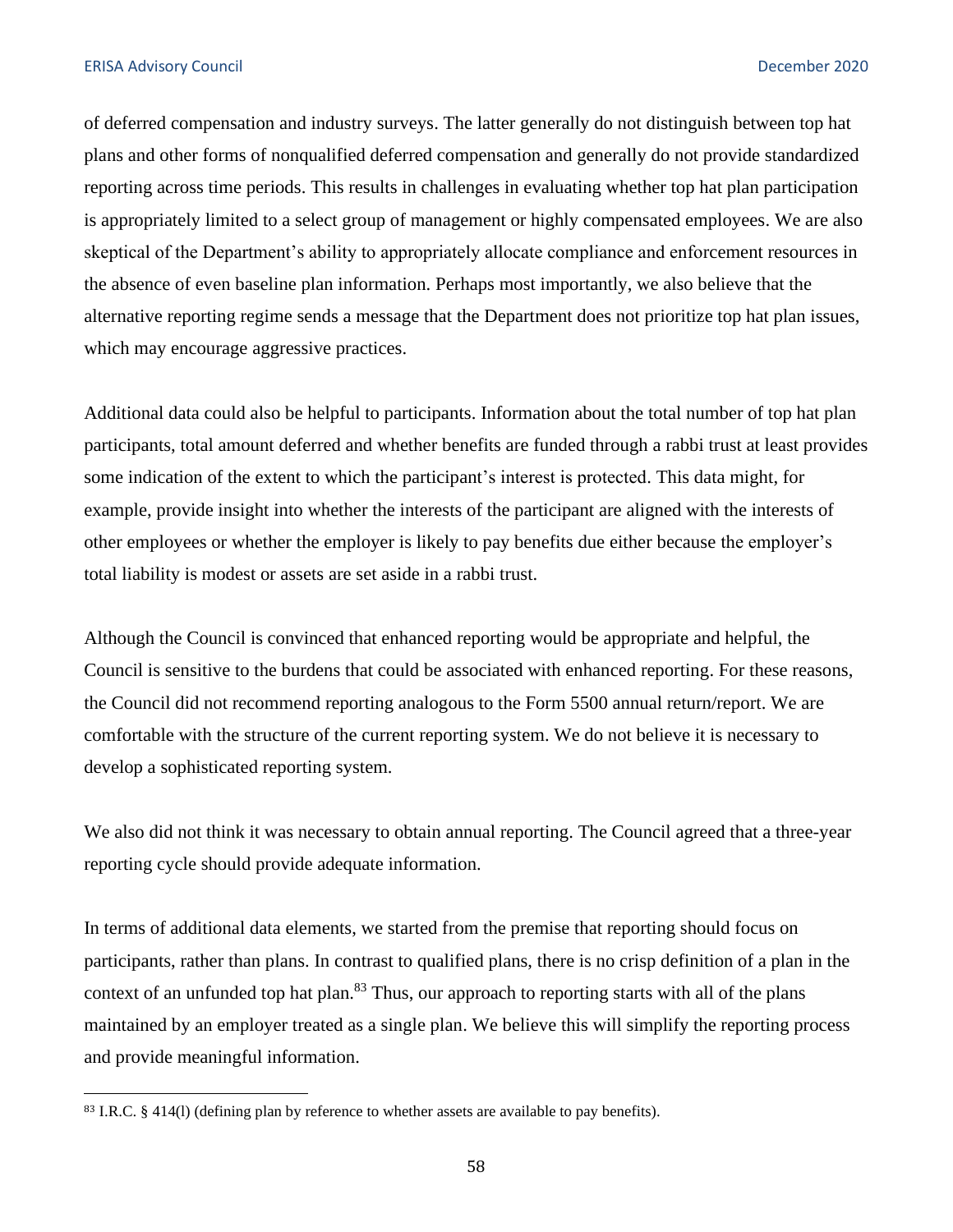With respect to data elements, we believe it would be helpful for the Department to have a sense of the size of the employer and the number of employees covered by a top hat plan. The percentage of the workforce covered has sometimes been a critical metric in the case law, although the Council is reluctant to elevate the percentage covered as a factor. The Council considered including a greater level of detail about how to determine the employer, for example, to define the employer by reference to the controlled group rules, and the number of employees, for example, to reference the coverage and nondiscrimination rules, which permit the exclusion of certain categories of employees. We believe that it is important to provide guidance around these issues and that the rules applicable to qualified plans are a natural fit to provide consistency, simplicity and economies of scale. Ultimately, we concluded that these more granular issues are better left to the regulatory process.

We specifically suggest including as a data point the number of employees who are eligible to participate in the plan who earn less than the section  $401(a)(17)$  compensation limit. As reflected elsewhere in this report, a number of witnesses raised questions about whether broad coverage by top hat plans undermines the qualified plan system. The section  $401(a)(17)$  limit is particularly germane to this issue. This is not to say that covering employees who earn more than the section  $401(a)(17)$  limit is without issues, but the argument that top hat plans are undermining the qualified plan system is most compelling for participants all of whose compensation could be taken into account under a qualified plan. Moreover, we believe that gathering this information will serve a useful role by suggesting that employers should be sensitive to covering employees who earn less than the section  $401(a)(17)$  limit in their top hat plans. There may be legitimate reasons--for example, a relatively modestly paid workforce with executive employees earning less than the limit--but requiring reporting at least calls attention to the issue. This may encourage greater consideration of coverage determinations and suggest an appropriate use of the Department's enforcement resources.

The Council suggests including information identifying the number of participants who are eligible to defer compensation on a voluntary basis. Top hat plans that permit voluntary deferrals of compensation raise questions about sidestepping limits applicable to  $401(k)$  plans.<sup>84</sup> These plans may provide relief

<sup>84</sup> Key findings from Principal's report, *Trends in Nonqualified Deferred Compensation* (2020), include that "helping participants save for retirement above qualified plan limits is the #1 reason" employers offer NQDC, that "[r]etirement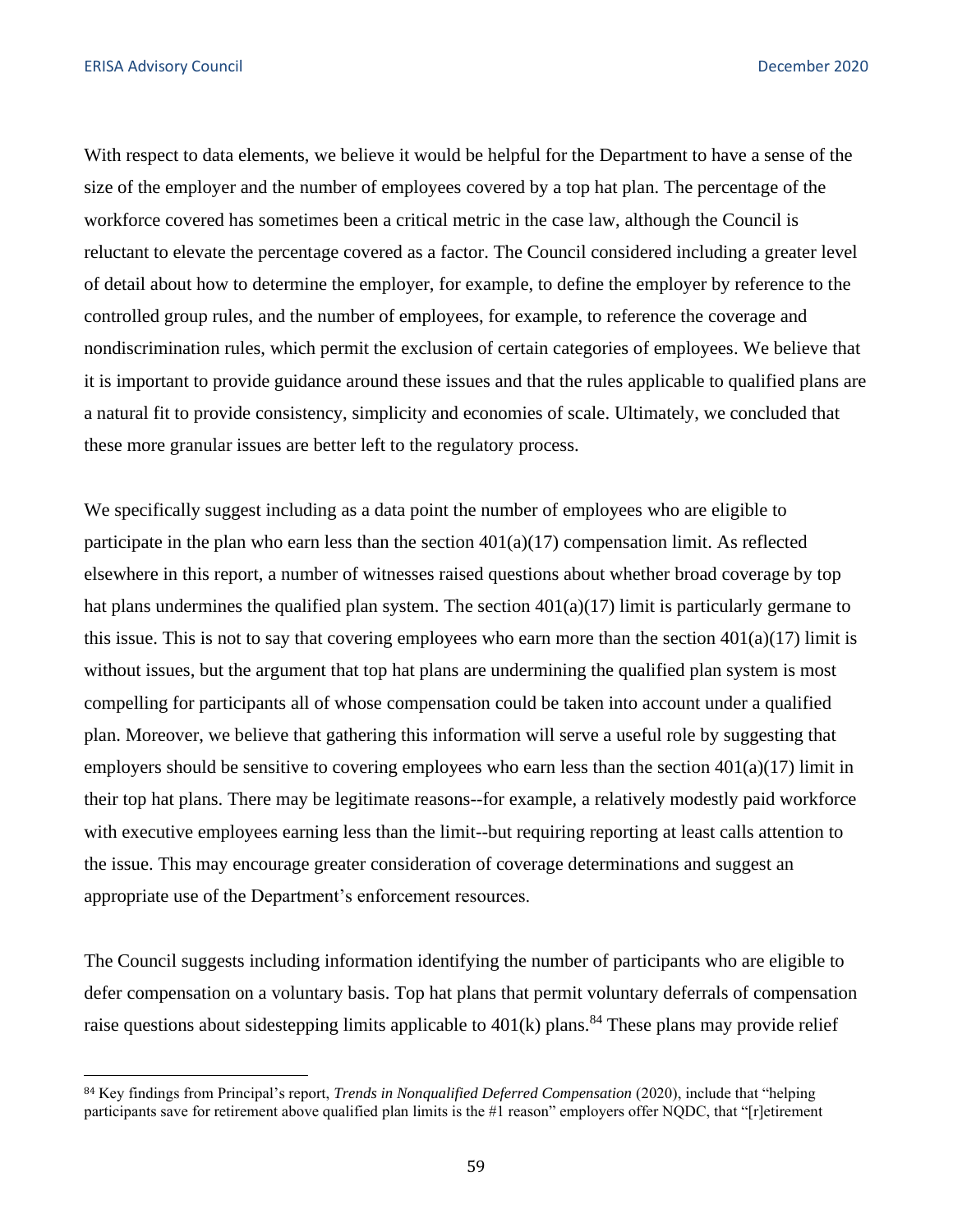from the actual deferral percentage test and reflect a "make up" matching contribution. In the absence of a top hat plan of this sort, it may be that mid-level employees would pressure the employer to offer greater contributions under the qualified plan. A so-called "mirror  $401(k)$ " top hat plan may allow participants to make salary reduction contributions in excess of the limit on elective deferrals of Code section 402(g) (\$19,500 in 2021); absent that outlet, the employer would likely face pressure to increase matching or nonelective employer contributions to its qualified 401(k) plan. Similarly, the Council recommends identifying plans that are designed to coordinate with--or function as a seamless extension of--a qualified plan of the employer.

Additional questions focus on the prevalence and use of rabbi trusts. This information may be useful to plan participants but it is also a relevant data point in determining whether repudiation risk is relevant.

We think it would also be appropriate to require reporting of the present value of deferred compensation. The Council's intent is not to require detailed actuarial reports and complicated determinations with respect to amounts that are subject to a risk of forfeiture. We believe that it would be useful to have a sense of the total amount at issue, for one thing, to assist participants in evaluating the risk to their own retirement savings. For that reason, we suggest that reporting should be based on any consistently applied method. Thus, for example, an employer that values its top hat plans for financial reporting purposes could use such a metric. Alternatively, an employer that provides an individual account plan could simply total the account balances without regard to vesting schedules. The Council notes that privacy concerns make it inappropriate for the reporting to highlight individual deferred compensation amounts. Thus, we suggest an exception for employers with smaller deferred compensation programs.

We did not accept recommendations to require nominal or functional titles as a data element. The Council's collective experience is that business practices around titles vary widely and are not standardized. Further, it would be challenging to create functional titles and burdensome for employers to apply such a regime. We also rejected recommendations to include reporting comparing the compensation of top hat plan participants to the average compensation of the workforce as a whole. We

continues to be the #1 reason to participate in the plan" and the observation that NQDC "is extremely critical in helping me reach my financial goals *because of the opportunity to defer significantly above 401(k) limits*." (At p. 1, emphasis added.)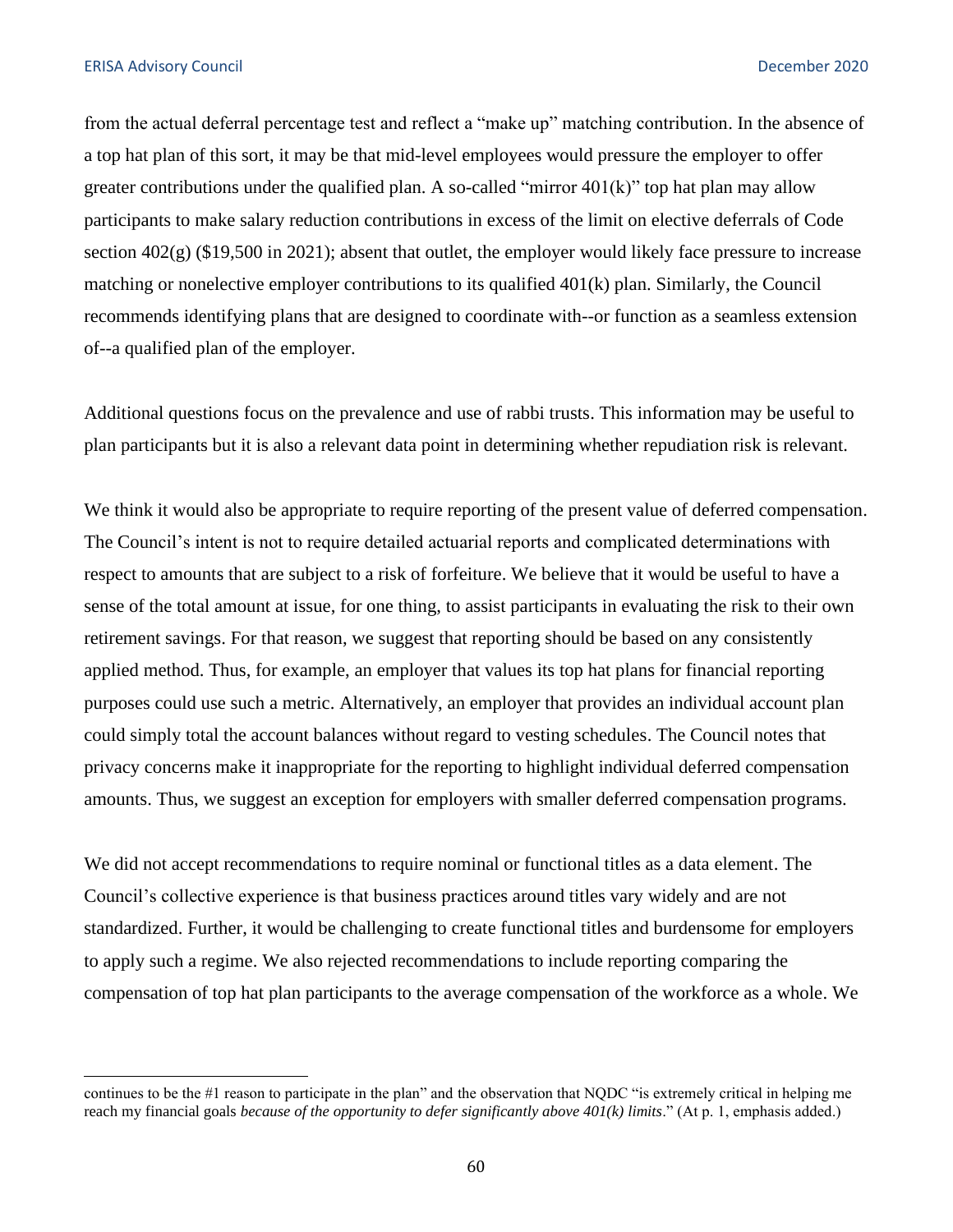do not see how such reporting would be helpful and we are sensitive that employers, particularly smaller employers, will resist reporting data they believe is proprietary or which undermines competition.

#### **C. Request for Information**

As reflected above, the Council believes it is possible that the lack of guidance on top hat eligibility is inviting broader coverage than Congress intended. Broad availability of top hat plan participation may be putting employees inappropriately at risk and undermining the qualified plan system. The former goes to the heart of the exemption (ERISA's protective policy) and the latter raises a matter vital to retirement policy.

The Council heard consistent testimony reflecting that the standard articulated in Advisory Opinion 90- 14A – whether an employee has the ability to negotiate the terms of their deferred compensation – is not followed in practice and provides relatively little direction. It has been rejected by a number of federal courts of appeal and the courts have essentially created their own standards. These standards, however, do not appear to be particularly useful. The federal courts have addressed the issue in the context of specific employment disputes and the resolutions are highly fact-specific, providing relatively little guidance to those tasked with determining who should be eligible to participate.

The Council also believes that witnesses raised legitimate questions about whether top hat plan participation undermines coverage or benefits under qualified plans. The qualified plan system fundamentally rests on a "constructive tension" by providing tax-preferred benefits to highly compensated employees and management only if comparable benefits are provided to rank-and-file employees. We heard testimony that the tax differences between top hat plans and qualified plans are not so great that a top hat plan benefit cannot substitute for a qualified benefit.<sup>85</sup> Witnesses indicated that top hat plans are often structured to replicate qualified plans, for example, by crediting pre-tax earnings on deferrals with no adjustment for the tax cost to the employer.<sup>86</sup> We also heard testimony that the tax

<sup>85</sup>Since 2018 the corporate tax rate (21%) has been substantially lower than the highest individual income tax rate (37%). Under those conditions, nonqualified deferred compensation (under which investment returns are effectively taxed at the employer's rate) offers substantial tax savings for high-income employees, compared to individual savings. *See generally*, Michael Doran, *The Puzzle of Nonqualified Retirement Pay*, 70 TAX L. REV. 181, 185-200 (2017).<br><sup>86</sup> There is cause for concern even under programs that require participants to bear the burden of the employer's tax on

investment returns credited to their accounts. Because top hat plan participants get income tax deferral — and likely because they believe they must be getting special benefits as members of a "select group"--they probably widely assume that they are getting favorable tax treatment akin to that accorded qualified plan saving.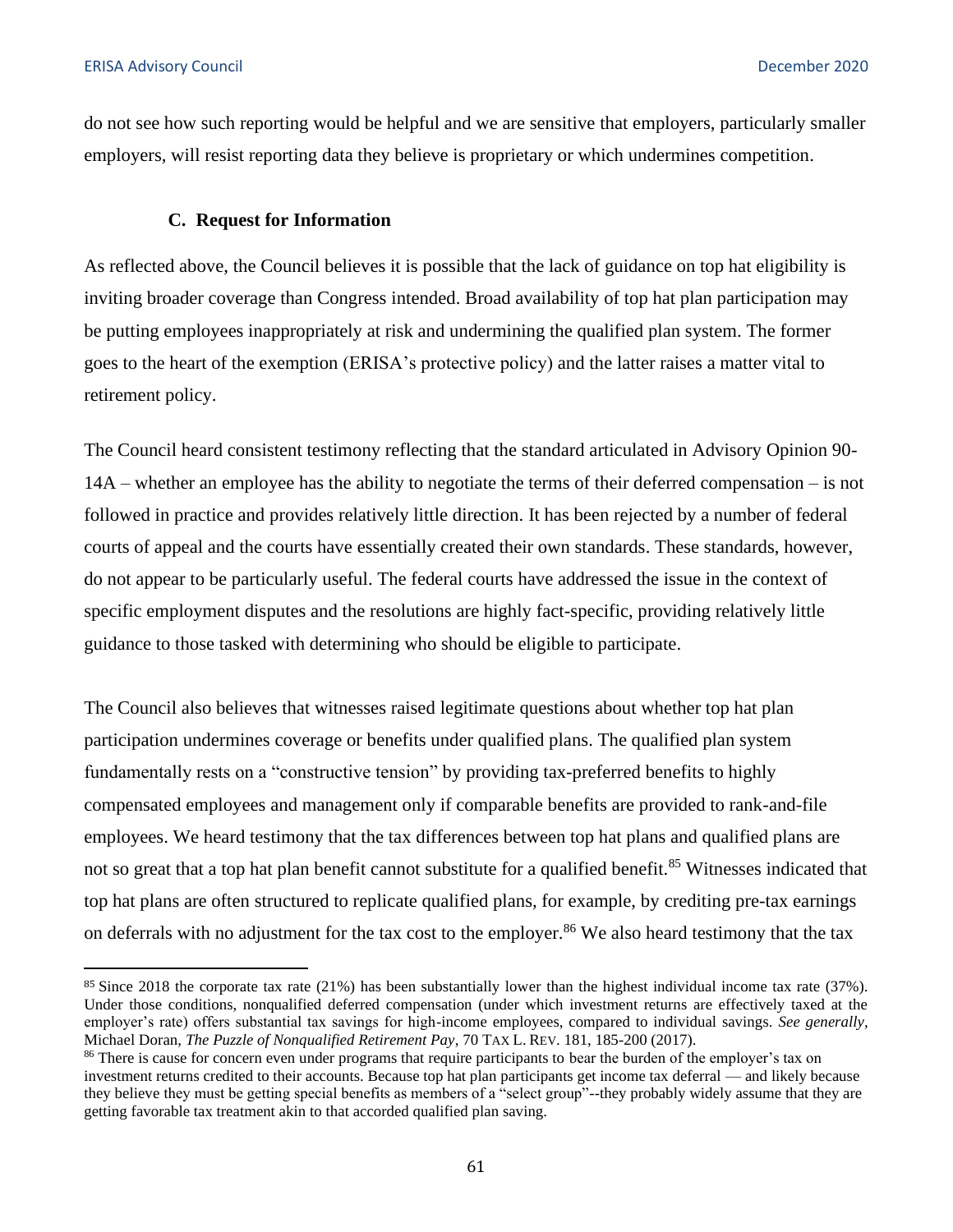cost to the employer is sensitive to whether the employer pays any corporate income tax or uses a deferral vehicle like corporate-owned life insurance (COLI).

We realize that the interplay with the qualified plan system raises jurisdictional questions. The Department of Labor does not have jurisdiction over the tax aspects of the qualified plan system. However, we do not think the split jurisdiction for the retirement plan system envisioned by the Reorganization Plan No. 4 of 1978 should be a barrier to considering the qualified plan system. There is little question that ERISA was enacted with the expectation that the qualified plan system would continue to be the primary means of providing pension benefits, and that the top hat plan exemption was not intended to undermine qualified plans.

For these reasons, we think that guidance from the Department of Labor would be appropriate and helpful. As discussed above, there are a number of different approaches that the Department could take to define a "select group of management or highly compensated employees," including safe harbors, bright-line tests, and more holistic facts-and-circumstances standards. Drafting such guidance does not strike the Council as something unique or particularly challenging and is in fact the type of issue taken on by a variety of regulators.

We are, however, mindful that nonqualified deferred compensation in general, and top hat plans in particular, play a role in how businesses manage, retain and acquire talent. The Council heard testimony about the importance of nonqualified deferred compensation where equity compensation is not feasible, for example, because a company is not and has no intention of becoming publicly traded. Similarly, we heard testimony about the importance of top hat plans where a business is cash poor and cannot otherwise offer a competitive salary. Particularly given the absence of good data, we are reluctant to suggest changes that could adversely affect important business practices.

We also cannot ignore that the Department has not issued any guidance with precedential value in the nearly 50 years since ERISA was enacted. Business practices have arisen over the years that should not be disrupted without good reason. We do not want to recommend guidance that will only result in business for attorneys and consultants without accomplishing important public policy goals.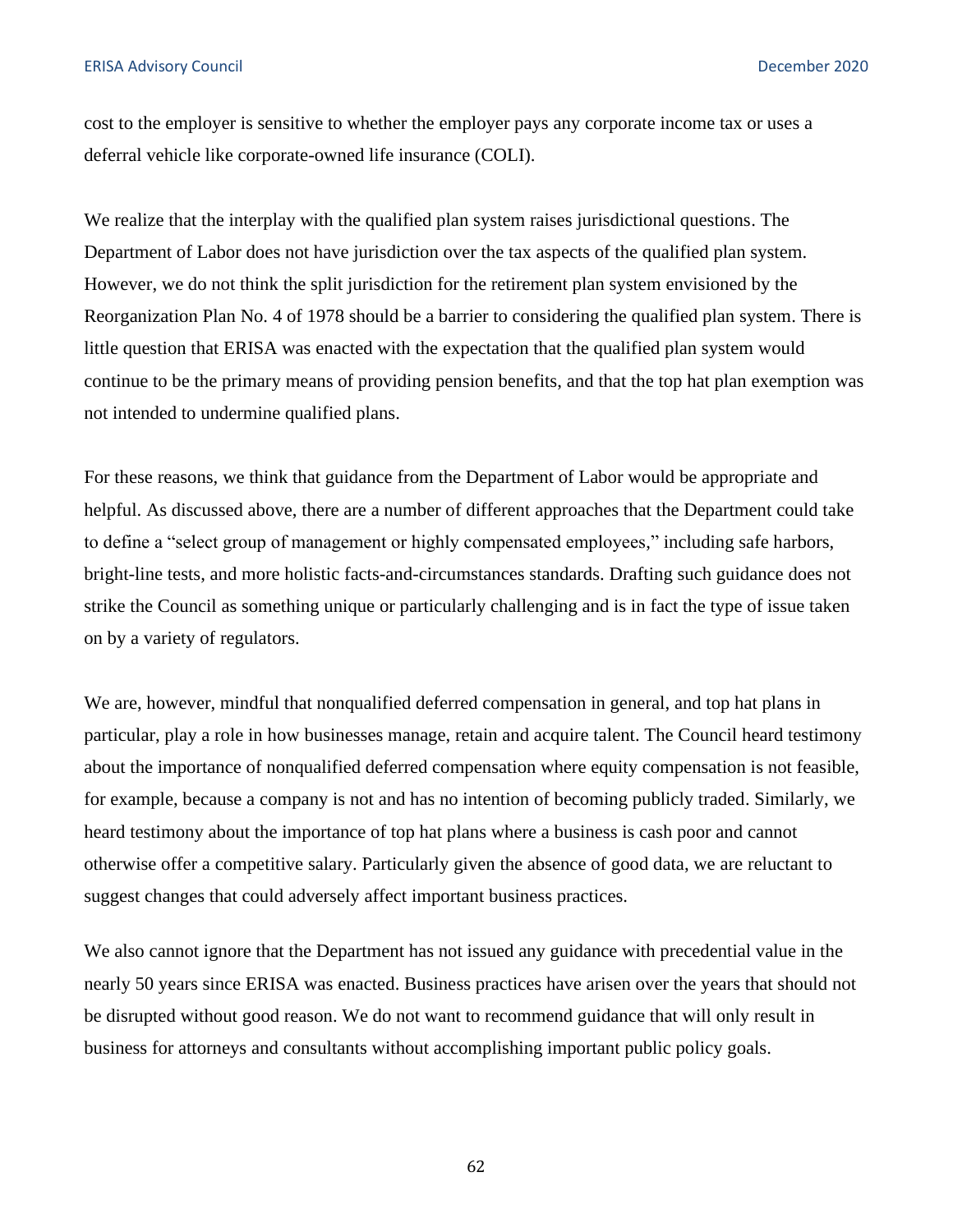Moreover, we did not hear testimony that suggested widespread abuse or practices that would warrant immediate new regulation. Instead, we heard testimony that suggests a steady downward creep in the universe of employees who are covered by top hat plans. This increasing coverage of middle management suggests that some employees who should receive the substantive protections of ERISA may not be receiving it.

And even though we cannot disregard the lurking fundamental public policy question of whether top hat plan participation is undermining the level of benefits and contributions provided in qualified plans, and although there are certainly some red flags, we do not have compelling, quantifiable evidence reflecting that this is, or the extent to which it is, in fact happening.

For these reasons, we recommend that the Department issue a Request for Information that asks interested stakeholders for input on various potential definitional regulatory approaches. We think the Department can proceed quickly to implement the reporting and disclosure changes we recommend, but do not think the Department should wait until it has received and evaluated the information provided under the enhanced alternative reporting regime to address the definitional issues. That new data may very well not be sufficient to answer the issues at hand. An RFI would more precisely and expeditiously solicit the relevant information, and, in any event, we are convinced the public policy issues are of sufficient import that time is of the essence.

#### **D. Coordination with the Treasury Department**

We recommend that the Department of Labor work with the Treasury Department's Office of Tax Policy to gauge the interplay between top hat plans and qualified plans.

This recommendation is in addition to the recommendation to require enhanced reporting and to conduct an RFI because the Council does not believe that enhanced reporting and responses to an RFI will shed sufficient light on the fundamental question of whether top hat plans are undermining qualified plans. It will take many years before there is sufficient longitudinal data to assess whether qualified plan contributions and accruals are inversely correlated with top hat plan coverage or benefits. Moreover, even with the enhancements suggested by the Council, the reporting will shed only limited light on the interaction between top hat plans and qualified plans.